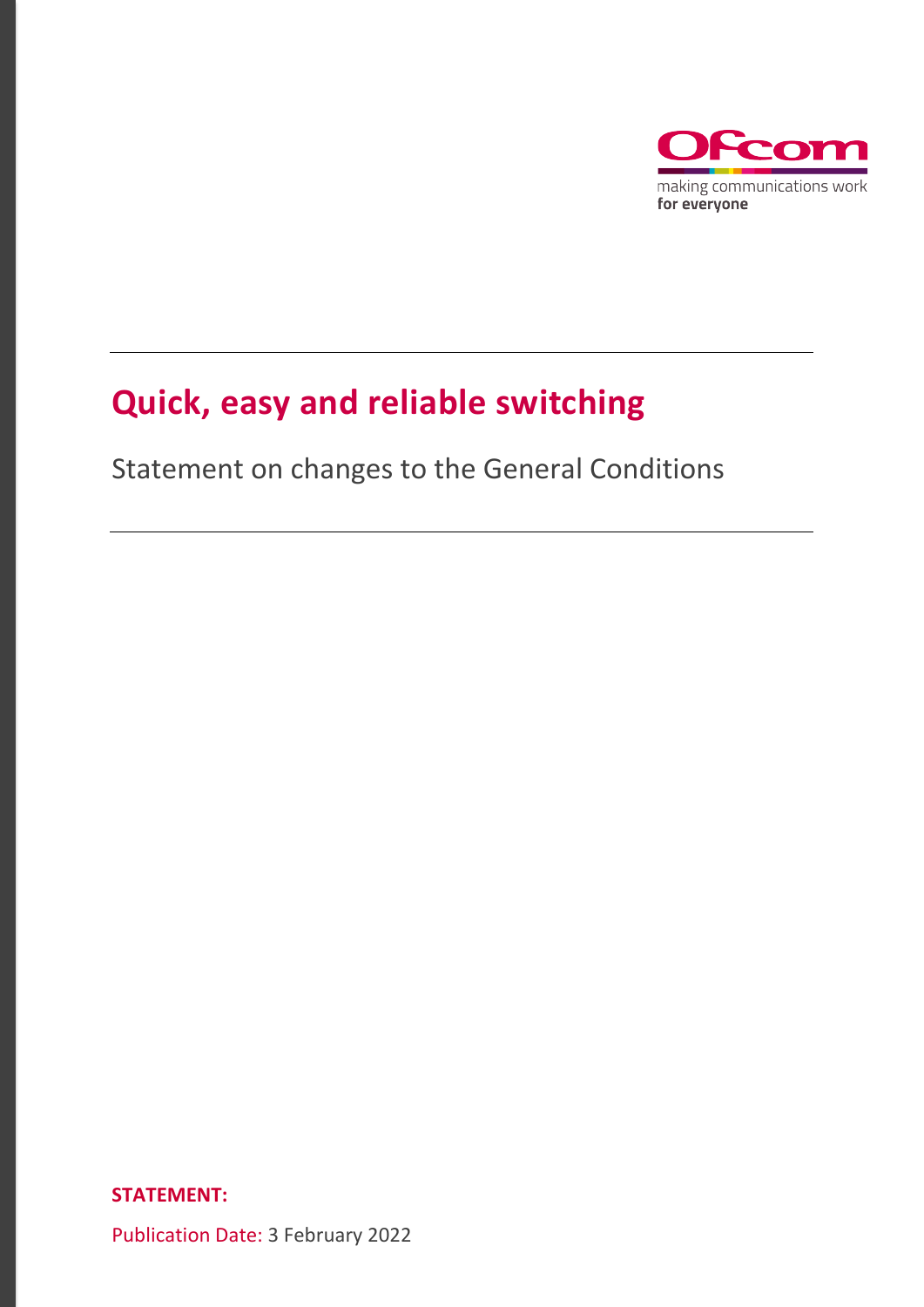# **Contents**

# **Section**

| <b>Annex</b>                  |                |
|-------------------------------|----------------|
| 5. Other changes to GC C7     | 47             |
| 4. Changes to Auto-Switch GCs | 36             |
| 3. One Touch Switch GCs       | 11             |
| 2. Background                 | $\overline{2}$ |
| 1. Overview                   | 1              |

| A1. Glossary and abbreviations |  |
|--------------------------------|--|
|--------------------------------|--|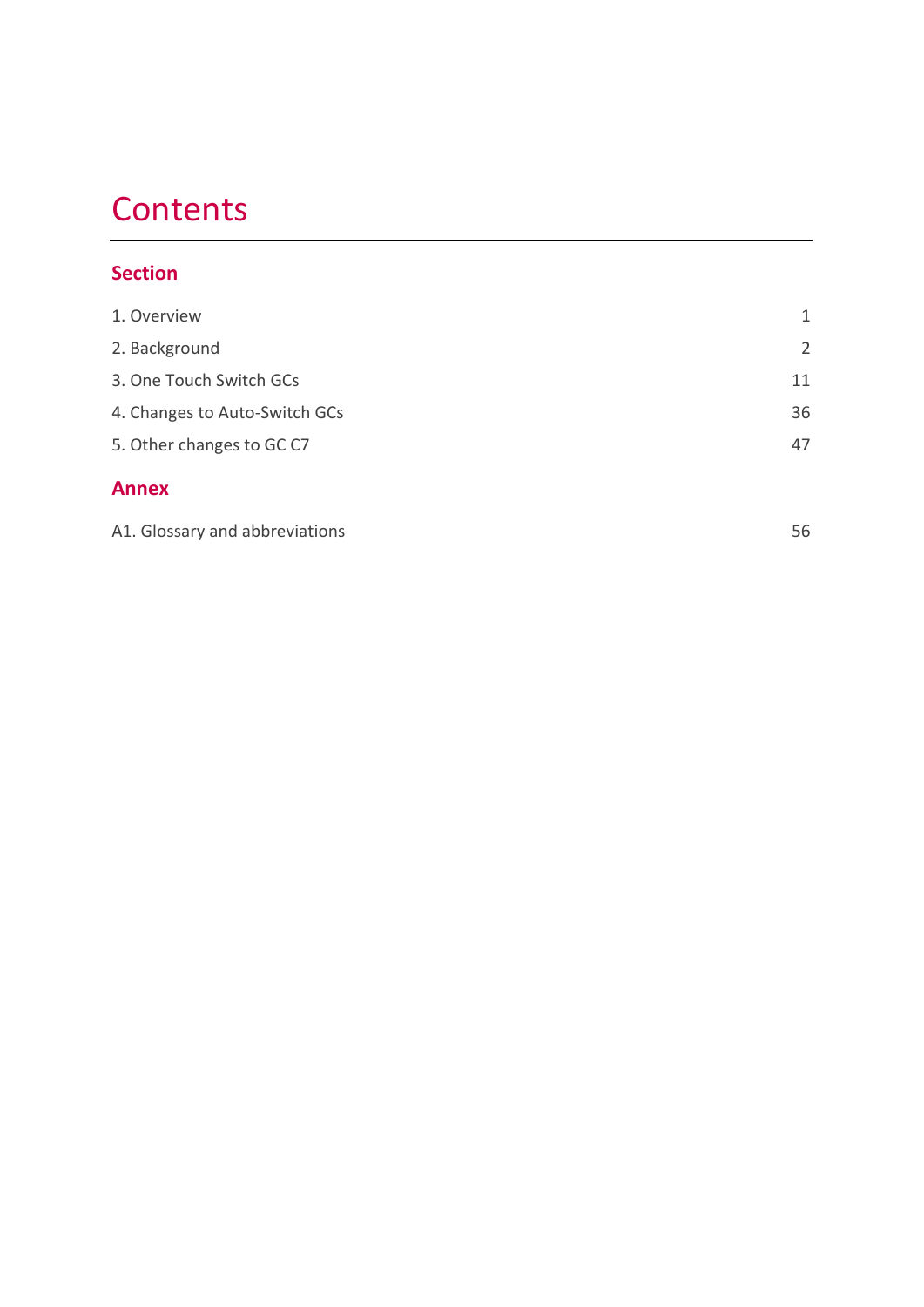# <span id="page-2-0"></span>1. Overview

People should be able to switch telecoms provider easily, to take advantage of the range of services available. Easier switching allows people to shop around with confidence to find the best price and service for their needs. Difficulties in the switching process can put people off moving providers. Effective switching is also important to support competitive investment in, and take-up of, faster and more reliable broadband.

In September 2021, we confirmed our decisions to require providers to develop and operate a new 'One Touch Switch' process for all residential customers who switch landline and broadband services and to remove the existing Notification of Transfer process,<sup>[1](#page-2-1)</sup> and consulted on changes to our General Conditions needed to implement these decisions. We also proposed some limited changes to the information mobile providers must give residential customers when they want to switch.

#### **What we have decided – in brief**

#### **Easier landline and broadband switching**

We are making changes to our rules to implement our decision that all residential customers can use a single process (One Touch Switch) to move providers, regardless of who their provider is or the technology or network their provider uses. This new process will replace the existing arrangements from 3 April 2023.

#### **Removing the Notification of Transfer process**

We are removing the existing rules relating to Notification of Transfer, in order to implement our decision to remove this switching process. Residential customers who would currently use Notification of Transfer will use One Touch Switch when it is launched.

#### **Better information for mobile switchers**

We are making changes to our rules to implement our decision that mobile customers using the Auto-Switch process receive additional information when they switch. This will include any bundled services and specific services for disabled customers.

The above changes to the GCs will come into effect on 3 April 2023.

In this document, we set out the responses we received to our proposals and the changes we have decided to make. We have also published our final notification of the changes we are making to our General Conditions.

# **Next steps**

Industry has already started to work to design the details of the One Touch Switch process ahead of the implementation deadline. The changes to the GCs will come into effect on 3 April 2023.

<span id="page-2-1"></span><sup>&</sup>lt;sup>1</sup> Some customers switching landline and broadband services currently use this process to move providers on the Openreach and KCOM networks.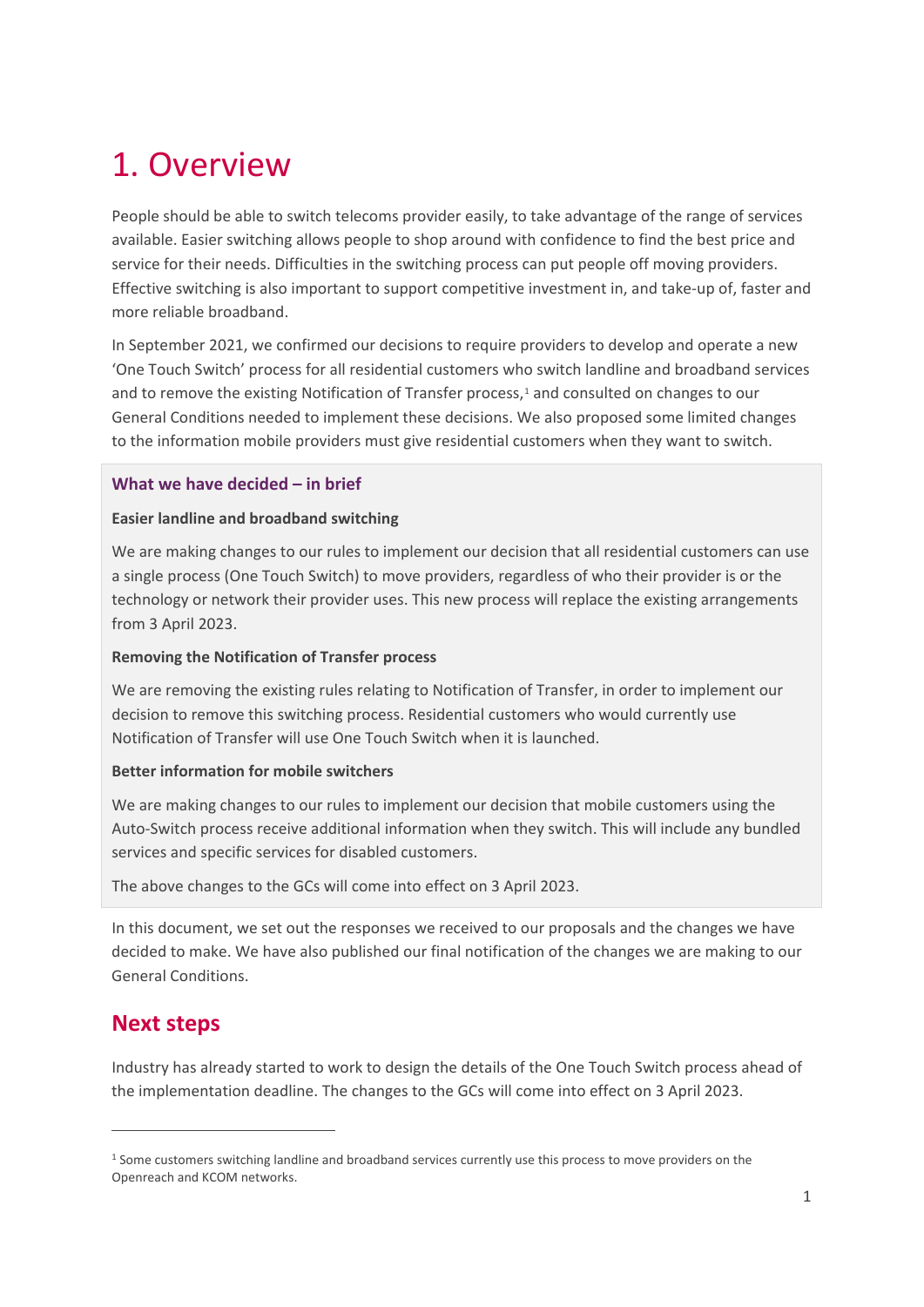# <span id="page-3-0"></span>2. Background

- 2.1 Customers need to be able to switch telecoms providers easily so that they can take advantage of competition in communications markets. Easier switching allows people to shop around with confidence to find the best price and service for their needs, whereas difficulties in the switching process can put people off moving providers. Effective switching is also important to support future competitive investment in, and take-up of, faster and more reliable broadband.
- 2.2 Ensuring customers can switch easily is a long-standing priority for Ofcom in light of our duties (set out in the legal framework section below), and we have previously put in a place a number of reforms to help achieve this. Simpler switching remains a strategic priority for Ofcom as set out in our plan of work for [2](#page-3-1)021/22.<sup>2</sup> The goal of having a smooth switching process is also part of our Fairness for Customers work programme and aligns with the Fairness Commitments, in particular the pledge by signatories to ensure that customers who are leaving do not face additional barriers or hassle compared to those who are signing up to new services.<sup>3</sup>
- 2.3 As part of our recent work to implement the European Electronic Communications Code (EECC) (see below), we put in place new General Conditions (GCs) for providers of fixed voice and broadband, and mobile services.[4](#page-3-3) We decided in our October 2020 Statement (see below) that the switching related GCs would come into force in December 2022.[5](#page-3-4)
- 2.4 These new GCs require, among other things, that residential and business customers can switch their fixed voice and broadband services using a process led by the gaining provider regardless of the network or technology their existing provider uses.<sup>[6](#page-3-5)</sup>
- 2.5 We also chose to exercise our powers to specify the switching process for residential customers and asked industry to work together to develop a new gaining provider led switching process that can be used by residential customers who want to switch fixed voice and broadband services, and which would comply with the EECC requirements.<sup>[7](#page-3-6)</sup> In February 2021 we consulted on our preferred option, One Touch Switch.
- 2.6 In September 2021, we published a statement and consultation<sup>[8](#page-3-7)</sup> (the September 2021 Statement and Consultation) setting out our decision that industry must develop and

<span id="page-3-2"></span><span id="page-3-1"></span><sup>&</sup>lt;sup>2</sup> Ofcom, March 2021[. Plan of work 2021/22,](https://www.ofcom.org.uk/__data/assets/pdf_file/0019/216640/statement-plan-of-work-202122.pdf) paragraph 3.17.<br><sup>3</sup> In June 2019 Ofcom publishe[d a number of voluntary commitments.](https://www.ofcom.org.uk/about-ofcom/latest/media/media-releases/2019/broadband-and-phone-firms-put-fairness-first) The aim of these is to help ensure people are always treated fairly by their provider. The signatories are BT, EE, Giffgaff, O2 (now Virgin Media O2), Plusnet, Post Office, Sky, TalkTalk, Tesco Mobile, Three, Virgin Media (now Virgin Media O2) and Vodafone. Further information is provided on our

<span id="page-3-3"></span>Fairness for Customers website.<br><sup>4</sup> In this document, we use "voice and broadband" to cover: voice only, broadband only, and voice and broadband combined.

<span id="page-3-4"></span><sup>5</sup> Ofcom, October 2020[. Fair treatment and easier switching for broadband and mobile customers: Implementation of the](https://www.ofcom.org.uk/__data/assets/pdf_file/0023/204980/statement-eecc-revised-proposals.pdf)  [new European Electronic Communications Code](https://www.ofcom.org.uk/__data/assets/pdf_file/0023/204980/statement-eecc-revised-proposals.pdf) (October 2020 Statement), paragraph 9.194.

<span id="page-3-5"></span><sup>&</sup>lt;sup>6</sup> For example, a switch between Virgin Media and a provider using the Openreach network or another network (where a choice is available).

<span id="page-3-6"></span> $7$  In this document, where we refer to 'customers', we mean residential customers only, unless we state otherwise.

<span id="page-3-7"></span><sup>8</sup> Ofcom, September 2021. [Quick, easy and reliable switching](https://www.ofcom.org.uk/__data/assets/pdf_file/0020/225632/statement-quick-easy-reliable-switching.pdf) (September 2021 Statement and Consultation).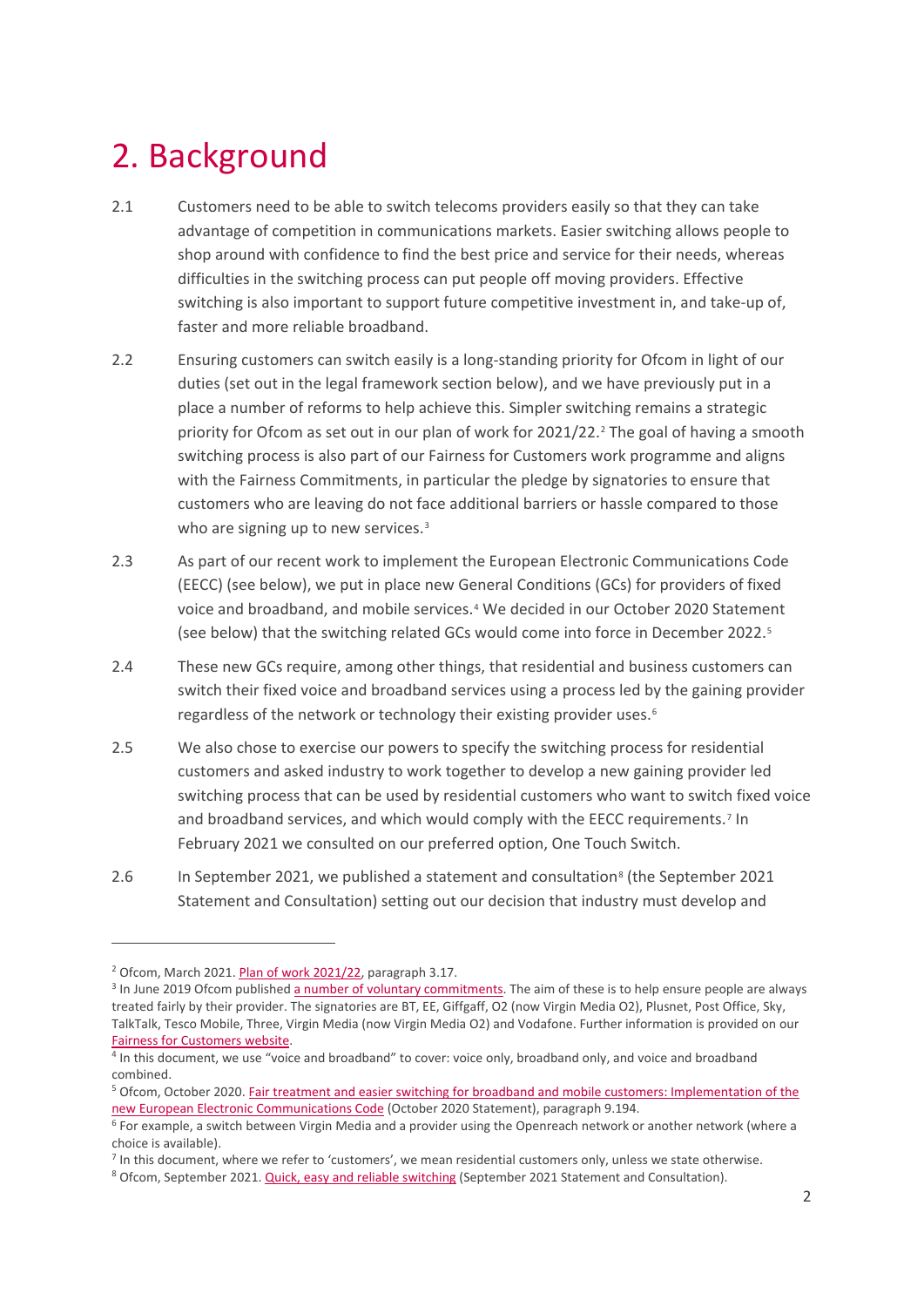operate a new 'One Touch Switch' process for all residential customers who switch landline and broadband services, and that losing mobile providers must provide their customers with information about the impact of their switch. The consultation element of that document proposed changes to the GCs which were needed to give effect to these decisions. We proposed that these changes should come into force on 3 April 2023.

- 2.7 In this document, we set out our decision on the changes to our GCs, which will come into effect on 3 April 2023. This follows our consideration of the responses we received to our September 2021 Consultation.
- 2.8 This section sets out the background to this statement and the legal framework.

# **Implementing the European Electronic Communications Code**

- 2.9 The EECC is an EU Directive which updated the EU regulatory framework for electronic communications.[9](#page-4-0) It entered into force on 20 December 2018 and EU Member States had until 21 December 2020 to transpose it into national law. The 'End User Rights' chapter, set out at Title III of Part III of the EECC, contains a package of measures to protect end-users of internet access services (IAS) and number-based interpersonal communications services (NBICS). Article 106 of the EECC addresses the switching and porting of these services.
- 2.10 The UK left the EU on 31 January 2020, with a transition period until 31 December 2020. During the transition period, the UK remained under an obligation to implement EU directives into domestic law. This included the EECC.
- 2.11 In July 2020, the UK Government stated that Ofcom should proceed to implement the customer protections in the EECC, including those related to switching, in full.<sup>10</sup>

#### **Switching requirements of the EECC**

- 2.12 The EECC sets high-level protections to enable customers to make an informed choice and to change providers when it is in their best interest to do so unhindered by legal, technical or practical obstacles including contractual conditions, procedures and charges. $^{11}$  $^{11}$  $^{11}$
- 2.13 It emphasises that the possibility of switching between providers is important for effective competition. The availability of transparent, accurate and timely information on switching

<span id="page-4-1"></span><sup>10</sup> DCMS, July 2020. Government response to the public consultation on implementing the European Electronic

<span id="page-4-0"></span><sup>9</sup> Directive (EU) 2018/1972 of the European Parliament and of the Council of 11 December 2018 establishing the European [Electronic Communications Code \(Recast\)](https://eur-lex.europa.eu/legal-content/EN/TXT/PDF/?uri=CELEX:32018L1972&from=EN)

[Communications Code.](https://assets.publishing.service.gov.uk/government/uploads/system/uploads/attachment_data/file/902879/Government_response_EECC.pdf) As part of transposing the EECC into UK law, the Government made the Electronic Communications and Wireless Telegraphy (Amendment) (European Electronic Communications Code and EU Exit) Regulations 2020. These made amendments to the Communications Act 2003 (the Act), with effect from 21 December 2020. These include certain changes to implement the end-user rights provisions, such as introducing a new express power for Ofcom to impose GCs relating to 'bundled contracts' and new definitions of 'bundle' and 'electronic communications service'. The new definition of 'bundle' makes it clear that in addition to voice and broadband services, a bundle includes

digital services such as email and cloud storage; content services, such as TV or video on demand content or music streaming services; and terminal equipment.

<span id="page-4-2"></span><sup>11</sup> Recital 273, EECC.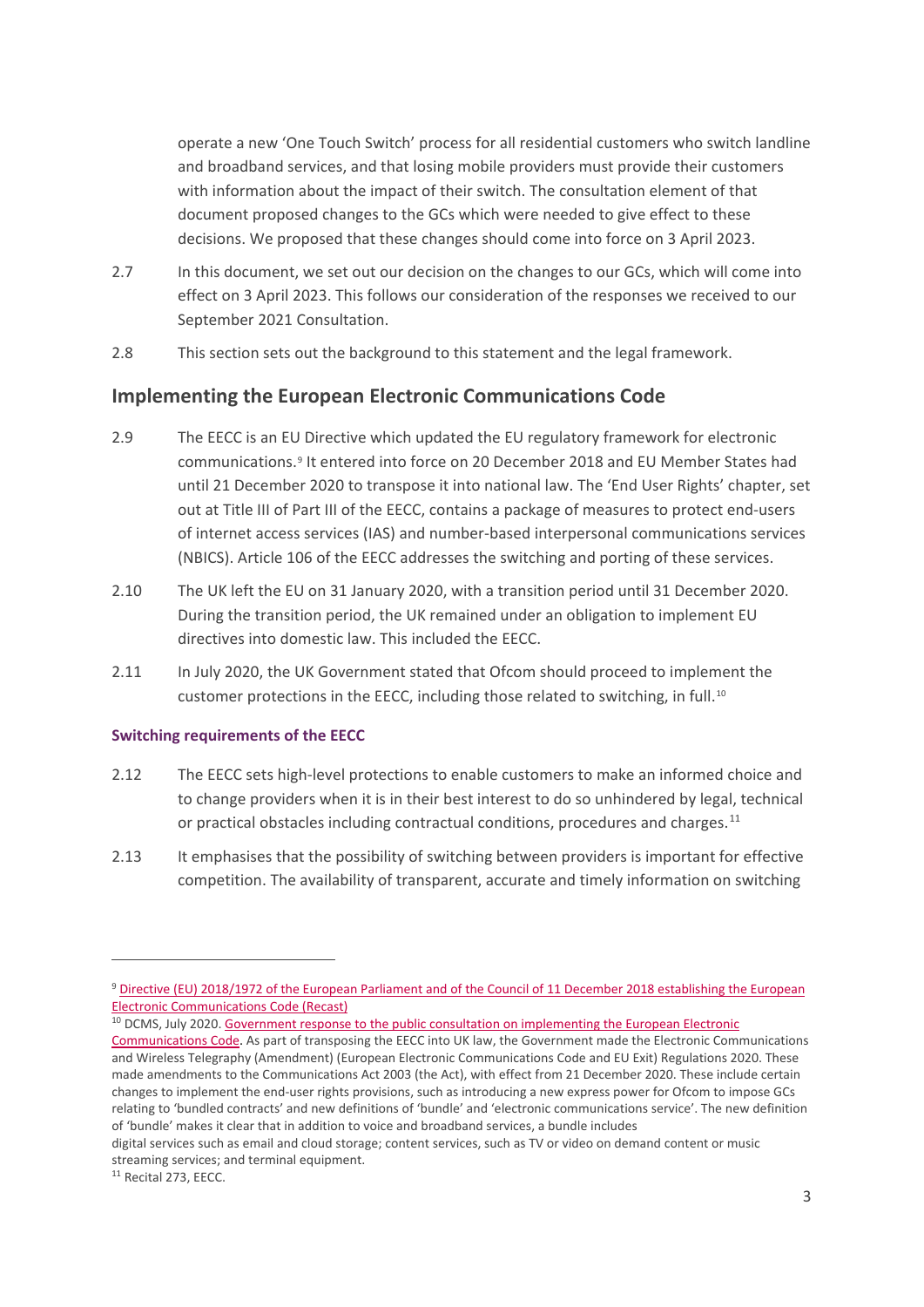should increase customers' confidence in switching and make them more willing to engage actively in the competitive process.<sup>[12](#page-5-0)</sup>

- 2.14 To achieve these objectives, the EECC envisages switching and porting as a "one-stop shop" and a seamless experience for end-users, $13$  with Article 106 requiring that the processes must:
	- a) be gaining provider led;
	- b) be efficient and simple;
	- c) be carried out in the shortest possible time on a date and within the timeframe agreed with the end-user;
	- d) ensure continuity of service, unless technically not feasible;
	- e) ensure loss of service is no greater than one working day;
	- f) allow end-users to port their number for at least a month after termination;
	- g) include automatic termination of the end-user's contract with the losing provider;
	- h) involve no cost for the end-user to port their number;
	- i) ensure that end-users are adequately informed and protected;
	- j) ensure that switching and porting is only carried out with explicit consent; and
	- k) ensure end-users are compensated when things go wrong.
- 2.15 In addition to these requirements, Article 106(6) confirms that national regulatory authorities can establish the details of the switching and porting processes, taking into account national provisions on contracts, technical feasibility and the need to maintain continuity of service for end-users.

#### **New switching rules**

- 2.16 In October 2020, we published our policy statement on implementing the customer protections in the EECC (October 2020 Statement). We published a statement concerning changes to the General Conditions of Entitlement (GCs) on 17 December 2020 (December 2020 Statement). $14$  To implement Articles 106 and 107, of the EECC, we introduced new requirements in the GCs relating to:
	- Switching where a customer changes their provider.
	- Porting where a customer keeps their phone number when they change provider.

<span id="page-5-0"></span> $12$  Recitals 277-283, EECC.<br> $13$  Recital 281, EECC.

<span id="page-5-1"></span>

<span id="page-5-2"></span><sup>&</sup>lt;sup>14</sup> Ofcom, December 2020, *Implementing the new European Electronic Communications Code: Changes to the General* [Conditions, Metering and Billing Direction and the National Telephone Numbering Plan.](https://www.ofcom.org.uk/__data/assets/pdf_file/0020/209504/eecc-statement-dec-20.pdf)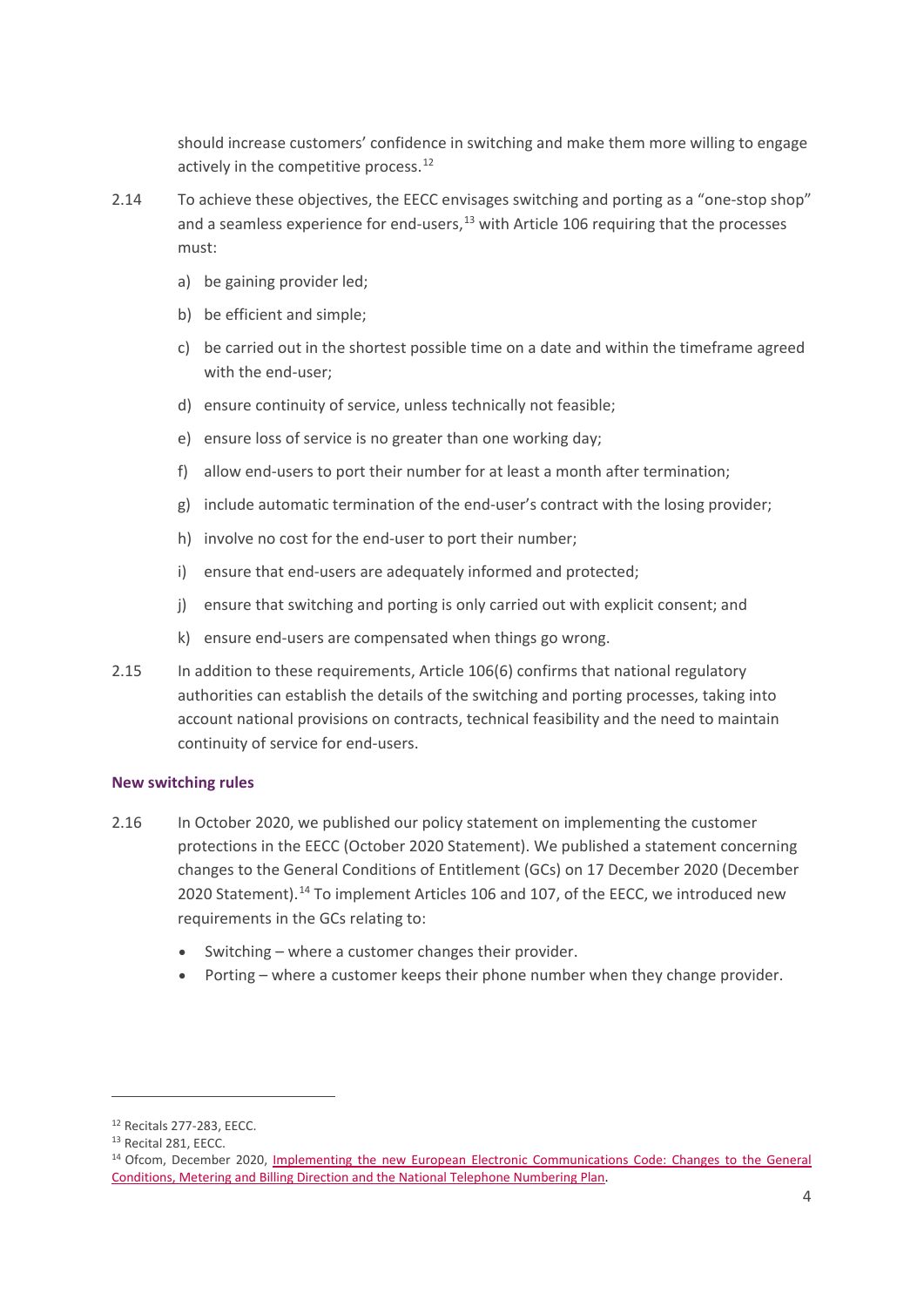- 2.17 We refer to these requirements throughout this document as the new switching rules.<sup>[15](#page-6-0)</sup> They apply to all switches (both residential and business customers) and to the switching of IAS or NBICS, or both (which encompasses both fixed and mobile services).
- 2.18 The new switching rules cover:
	- a) maintaining switching processes;
	- b) the process being gaining provider led;
	- c) timing and date of a switch;
	- d) continuity of service;
	- e) responsibilities of third party providers;
	- f) information;
	- g) refunds;
	- h) porting;
	- i) compensation; and
	- i) consent.<sup>[16](#page-6-1)</sup>
- 2.19 As required by Article 107 of the EECC, a subset of the new switching rules apply to bundles.[17](#page-6-2) These relate to:
	- a) ensuring that all switching processes are simple and efficient;
	- b) ensuring that switching is carried out within the shortest possible time on the date and within the timeframe agreed with the end-user;
	- c) ensuring that there is continuity of service, where technically feasible, and that loss of service during the switching process does not exceed one working day;
	- d) requiring the losing provider to continue to supply the end-user on the same terms until they are notified that the new service is active; and
	- e) providing adequate information before and during the switching process.
- 2.20 We also put in place rules that apply to residential customers only (in relation to both fixed and mobile services), covering: information from gaining and losing providers and how it should be provided; maintaining records of sale and consent to switch; a prohibition of notice period charges; and a timeframe for paying compensation for missed appointments or delays to the switch.<sup>[18](#page-6-3)</sup>

<span id="page-6-0"></span><sup>&</sup>lt;sup>15</sup> In this document, all references to the GCs use the numbering of the 3 April 2023 version of the GCs as set out in Annex 3, except where otherwise stated.

<span id="page-6-1"></span><sup>16</sup> October 2020 Statement, paragraphs 9.21-9.68 and 9.78-9.185.

<span id="page-6-3"></span><span id="page-6-2"></span><sup>&</sup>lt;sup>17</sup> October 2020 Statement, paragraph 9.11.<br><sup>18</sup> October 2020 Statement, respectively at paragraphs 9.59-9.61, 9.71-9.75, 9.131-9.133, 9.177-9.179.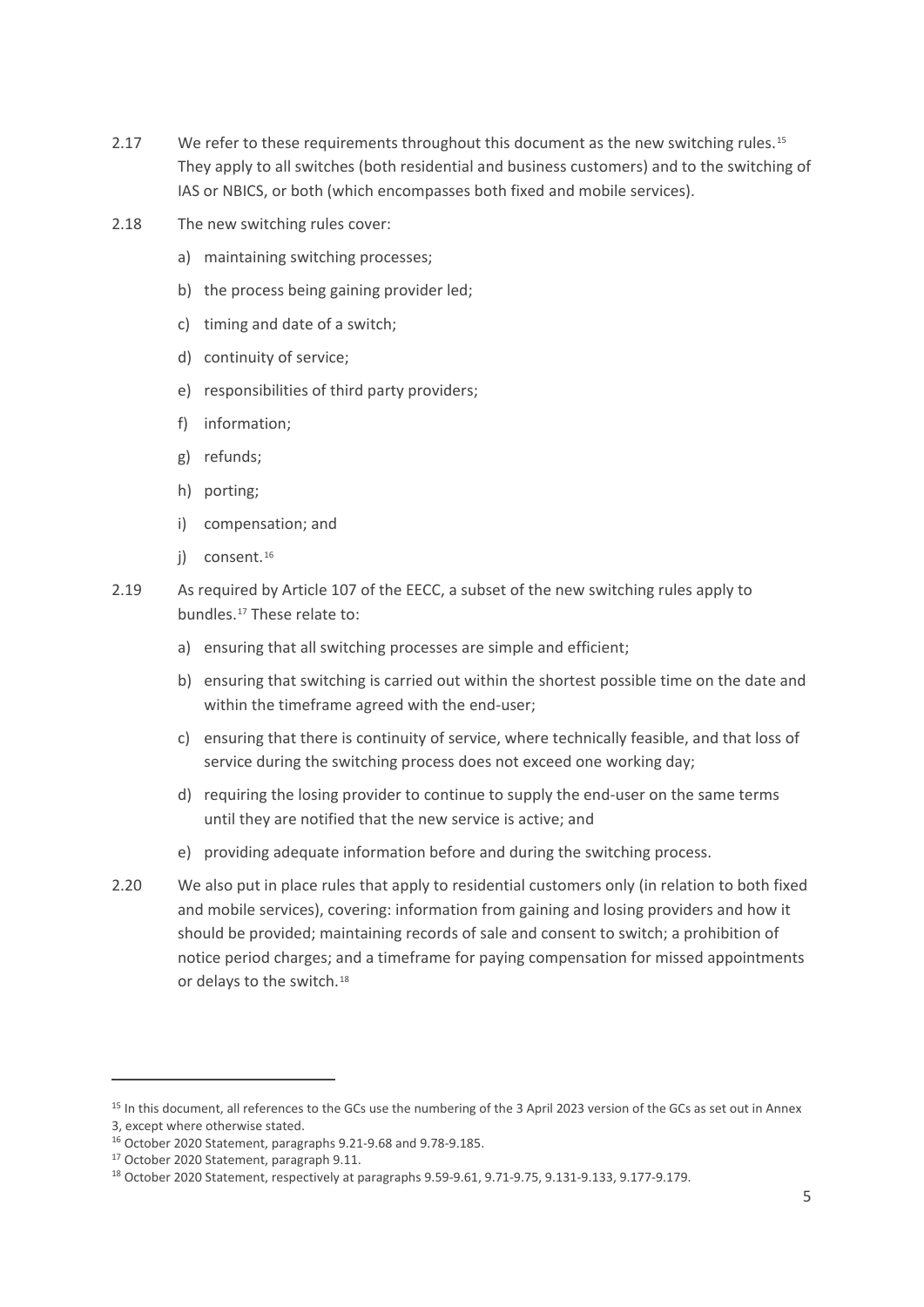2.21 We decided in our October 2020 Statement that providers would have to comply with the new switching rules by 19 December 2022.[19](#page-7-0) In setting this implementation date, we took into consideration providers' concerns regarding the changes needed to implement the requirements, particularly the development of a new switching process for fixed voice and broadband services.<sup>[20](#page-7-1)</sup>

#### **New switching process and changes to Auto-Switch information requirements**

- 2.22 In July 2019, we asked industry to work together<sup>[21](#page-7-2)</sup> to develop a new gaining provider led switching process that can be used by residential customers who want to switch fixed voice and broadband services, and which would comply with the EECC requirements.<sup>[22](#page-7-3)</sup> Our intention was for industry to collectively agree on a new switching process without the need for Ofcom to exercise its powers to mandate such a process. Our focus on residential customers was a reflection of the additional protections we considered residential customers would need, compared to business customers.
- 2.23 Industry was unable to reach consensus and proposed two options for a fixed voice and broadband switching process, One Touch Switch and Code to Switch. In February 2021 we set out our assessment of these two processes and consulted on our proposal to require providers to develop and implement our preferred option, One Touch Switch.<sup>[23](#page-7-4)</sup>
- 2.24 At the same time, we proposed to make limited changes to information requirements in the Auto-Switch rules for residential mobile customers, to give full effect to our new information and consent rules, ensure greater consistency in the information fixed and mobile switchers receive, and provide protections for customers using additional support services.
- 2.25 In September 2021, we published a statement and consultation (the September 2021 Statement and Consultation) setting out our decision that industry must develop and implement the One Touch Switch process, and that losing mobile providers must provide their customers with information about the impact of their switch.<sup>[24](#page-7-5)</sup>
- 2.26 We received responses to that consultation from 11 organisations and six individuals and have published all non-confidential responses on our website.<sup>[25](#page-7-6)</sup>

<span id="page-7-1"></span><span id="page-7-0"></span><sup>&</sup>lt;sup>19</sup> October 2020 Statement, paragraph 9.194.<br><sup>20</sup> As we set out in sections 3, 4 and 5, we have now decided to require providers to comply with the new switching rules by 3 April 2023.

<span id="page-7-2"></span><sup>&</sup>lt;sup>21</sup> We also asked the OTA to establish and coordinate this process.

<span id="page-7-3"></span><sup>&</sup>lt;sup>22</sup> Ofcom, 31 July 2019[. Letter to industry: fixed switching and porting process group,](https://www.ofcom.org.uk/__data/assets/pdf_file/0017/212615/letter-ota-switching-working-group.pdf) and Ofcom, 5 July 2019. Letter to the [OTA: switching and porting.](https://www.ofcom.org.uk/__data/assets/pdf_file/0016/212614/letter-ota-eecc-switching.pdf) We subsequently provided clarification to the OTA (in October 2019) regarding the scope of the process we expected them to develop. In particular that: it should address switching provider of the services within scope of the new switching rules at the same location (and hence does not need to incorporate home moves); and should focus on residential customers' services only rather than businesses customers' services.

<span id="page-7-4"></span><sup>&</sup>lt;sup>23</sup> Ofcom, February 2021[. Quick, easy and reliable switching](https://www.ofcom.org.uk/__data/assets/pdf_file/0024/212685/consultation-quick-easy-and-reliable-switching.pdf) (February 2021 Consultation).

<span id="page-7-5"></span><sup>&</sup>lt;sup>24</sup> For further detail on the One Touch Switch process, see Figure 2.1 and Table 2.2 in the September 2021 Statement and Consultation.

<span id="page-7-6"></span> $25$  September [2021 Statement and Consultation](https://www.ofcom.org.uk/consultations-and-statements/category-2/simpler-broadband-switching) – listed as 'response to further consultation'.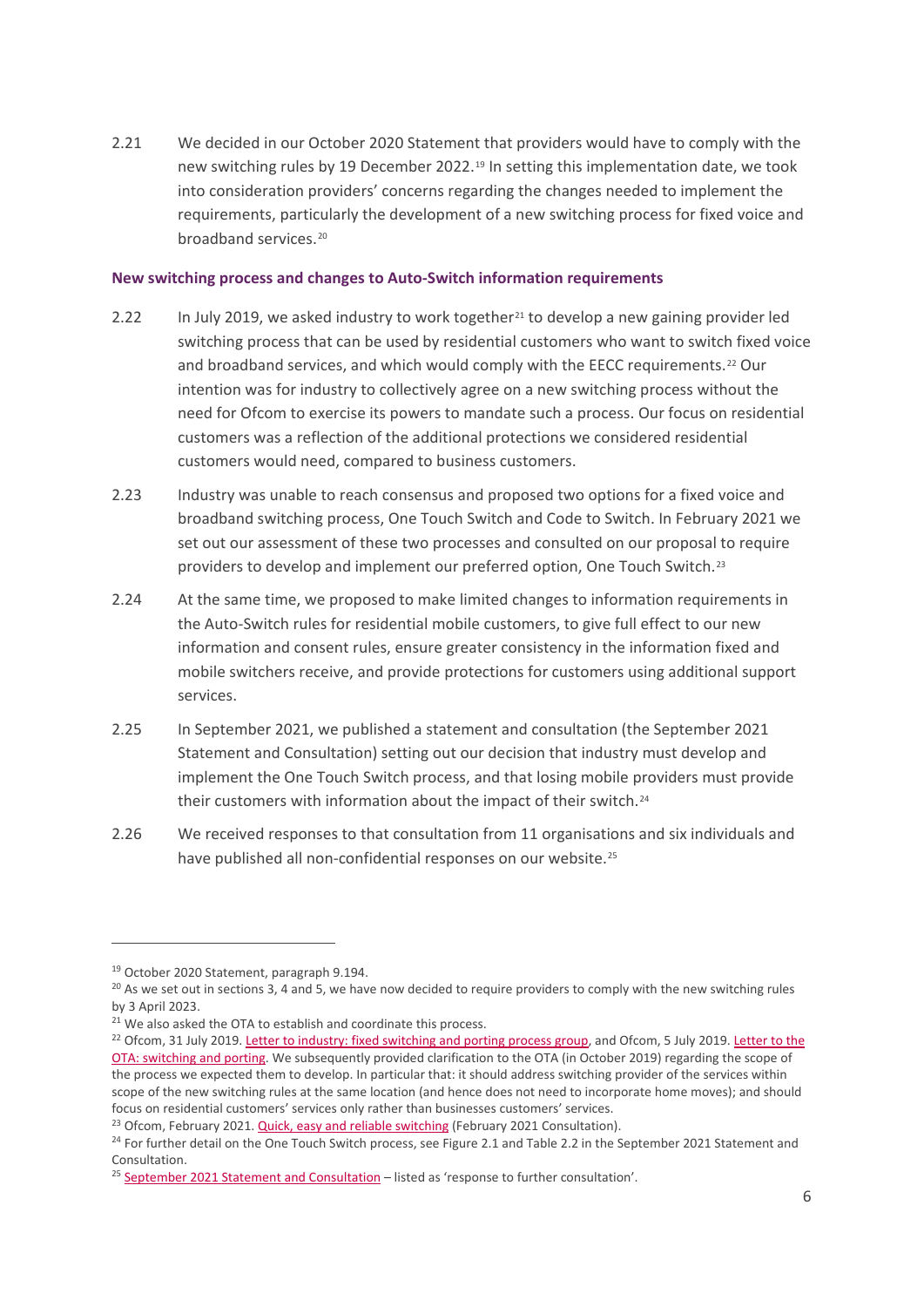# **This statement**

- 2.27 In this Statement, we set out our decision on changes to the GCs to implement our policy decisions in our September 2021 Statement and Consultation. The rest of this document is set out as follows:
	- Section 3 sets out our decision on the changes we are making to GC C7 to implement the One Touch Switch process and the removal of the Notification of Transfer rules, and addresses other stakeholder comments about our policy decision to impose One Touch Switch.
	- Section 4 sets out our decision on the changes we are making to the Auto-Switch GCs within GC C7 regarding the information losing providers must send to mobile customers when they want to switch, and new guidance on multi-factor authentication relating to Auto-Switch.[26](#page-8-0)
	- Section 5 sets out our decision on the other changes we are making to GC C7, including to the home-moves and 'other migrations' requirements and definitions used in GC C7.
- 2.28 Separately we are publishing five annexes:
	- Annex 2: Notification modifying General Condition C7.
	- Annex 3: Revised General Conditions (unofficial consolidated version) 3 April 2023.
	- Annex 4: Amendments to General Condition C7 and definitions.
	- Annex 5: Guidance on multi-factor authentication relating to Auto-Switch.
	- Annex 6: Guidance on compensation related to switching and porting.<sup>[27](#page-8-1)</sup>

# **Legal framework**

2.29 We set out below our domestic powers and duties that are relevant to the decisions set out in this statement.

# **Our general duties**

- 2.30 The Communications Act 2003 ("the Act") places a number of duties on us that we must fulfil when exercising the regulatory powers and functions we have been given. Section 3(1) of the Act states that it shall be our principal duty, in carrying out our functions:
	- a) to further the interests of citizens in relation to communication matters; and
	- b) to further the interests of consumers in relevant markets, where appropriate by promoting competition.[28](#page-8-2)
- 2.31 In performing our duties under section 3(1) of the Act, we are required to have regard to the principles under which regulatory activities should be transparent, accountable,

<span id="page-8-0"></span><sup>&</sup>lt;sup>26</sup> This guidance relates to GC C7.28 in th[e 17 June 2022 version of the GCs.](https://www.ofcom.org.uk/__data/assets/pdf_file/0017/209501/annex-4-revised-gc-eecc-17-jun-22.pdf)

<span id="page-8-1"></span><sup>&</sup>lt;sup>27</sup> For more information on this guidance, see footnote 112.

<span id="page-8-2"></span><sup>&</sup>lt;sup>28</sup> 'Consumer' is defined in section 405(5) of the Act and includes people acting in their personal capacity or for the purposes of, or in connection with, a business.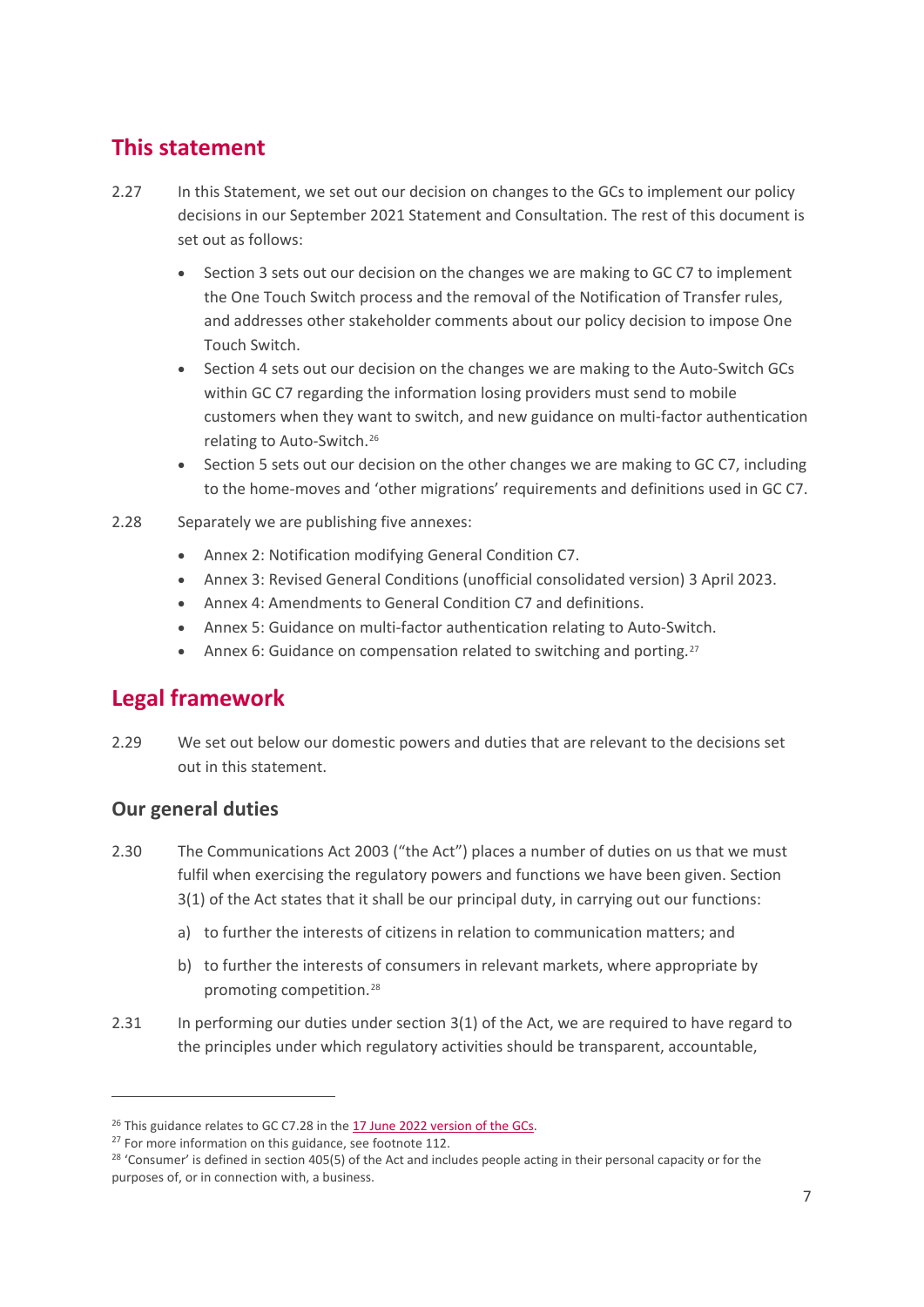proportionate, consistent and targeted only at cases in which action is needed, as well as any other principles appearing to us to represent best regulatory practice (section 3(3) of the Act).

- 2.32 Section 3(4) of the Act provides that we must have regard, in performing our duties, to a number of matters, as they appear to us to be relevant in the circumstances, including the desirability of promoting competition in relevant markets; the desirability of encouraging investment and innovation in relevant markets; the needs of persons with disabilities, of the elderly and of those on low incomes; the opinions of consumers in relevant markets and of members of the public generally; and the extent to which, in the circumstances of the case, the furthering or securing of the matters mentioned in section 3(1) is reasonably practicable.
- 2.33 In addition, section 3(5) of the Act requires that, when performing our duty to further the interests of consumers, we must have regard, in particular, to the interests of those consumers in respect of choice, price, quality of service and value for money.
- 2.34 As required by section 2B(2)(a) of the Act, we have also had regard to the UK Government's Statement of Strategic Priorities for telecommunications, management of radio spectrum and postal services.[29](#page-9-0)

# **Powers and duties in relation to general conditions**

- 2.35 Section 45 of the Act says that we may set general conditions which contain provisions authorised or required by one or more of sections 51, 52, 57, 58 or 64. Under section 51(1)(a), we may set general conditions making such provisions as we consider appropriate for the purpose of protecting the interests of end-users of public electronic communications services.
- 2.36 Section 51(2) sets out a non-exhaustive list of the specific types of general conditions that we may set in pursuance of this purpose. This includes:
	- section 51(2)(a), which gives Ofcom the power to set conditions relating to the supply, provision or making available of goods, services or facilities in association with the provision of public electronic communications services;
	- $\bullet$  section 51(2)(b), which gives Ofcom the power to set conditions to provide protection for end-users that is the same as, or similar to, any protection that was required by Title III of Part III of the EECC immediately before the end of the transition period;
	- section 51(2)(c), which gives Ofcom the power to set conditions to specify requirements in relation to the provision of services to disabled end-users;
	- section 51(2)(h), which gives Ofcom the power to set conditions to ensure that conditions and procedures for the termination of a contract do not act as a disincentive to an end-user changing communications provider; and

<span id="page-9-0"></span><sup>29</sup> <https://www.legislation.gov.uk/ukpga/2003/21/section/2B>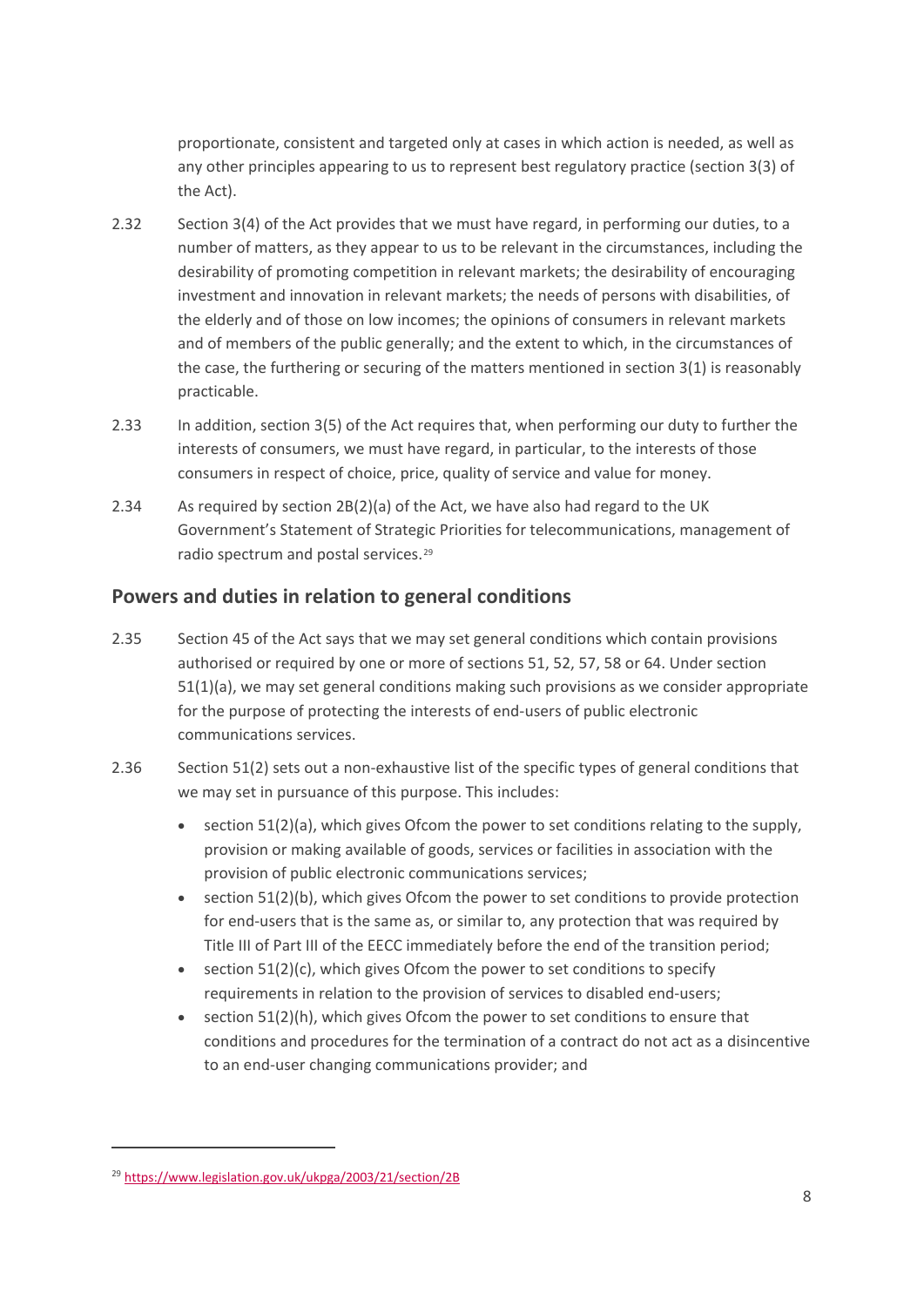- section 51(2)(i), which gives Ofcom the power to set conditions specifying requirements in relation to arrangements that enable an end-user to change communications provider on request.
- 2.37 Section 47(2) of the Act governs the circumstances in which we can set or modify a general condition. It states that a condition can be set or modified where it is objectively justifiable in relation to the networks, services, facilities, apparatus or directories to which it relates, not such as to discriminate unduly against particular persons or against a particular description of persons, proportionate to what the condition or modification is intended to achieve, and transparent in relation to what it is intended to achieve.<sup>[30](#page-10-0)</sup>
- 2.38 Section 4(2) of the Act requires Ofcom to act in accordance with six requirements described when carrying out certain functions, including those in relation to setting or modifying general conditions as set out above. These requirements include:
	- to promote competition in the provision of electronic communications services;
	- to promote the interests of all members of the public in the United Kingdom; and
	- to promote connectivity and access to very high capacity networks by members of the public and businesses in the United Kingdom.

#### **Impact assessment**

2.39 Our February 2021 Consultation and September 2021 Statement and Consultation constitutes an impact assessment for the purposes of section 7 of the Act. Impact assessments provide a valuable way of assessing the options for regulation and showing why the chosen option was preferred. They form part of best practice policymaking. This is reflected in section 7 of the Act, which means that, generally, we have to carry out impact assessments in cases where our conclusions would be likely to have a significant effect on businesses or the general public, or where there is a major change in Ofcom's activities. As a matter of policy, Ofcom is committed to carrying out impact assessments in relation to the great majority of our policy decisions. As set out in section 7(5) of the Act, Ofcom has discretion as to the substance and form of an impact assessment, and this will depend on the particular proposals and/or decisions being made.

#### **Equality impact assessment**

2.40 We have given careful consideration to whether our changes to fixed and mobile switching will have a particular impact on persons sharing protected characteristics (race, age, disability, sex, sexual orientation, gender reassignment, pregnancy and maternity, marriage and civil partnership and religion or belief), and in particular whether they may discriminate against such persons or impact on equality of opportunity or good relations. This assessment helps us comply with our duties under the Equality Act 2010 and the Northern Ireland Act 1998.

<span id="page-10-0"></span> $30$  Section 47(3) states that the setting of a general condition is not subject to the test of being objectively justifiable, although we are likely to consider this in any event when assessing whether the condition is proportionate.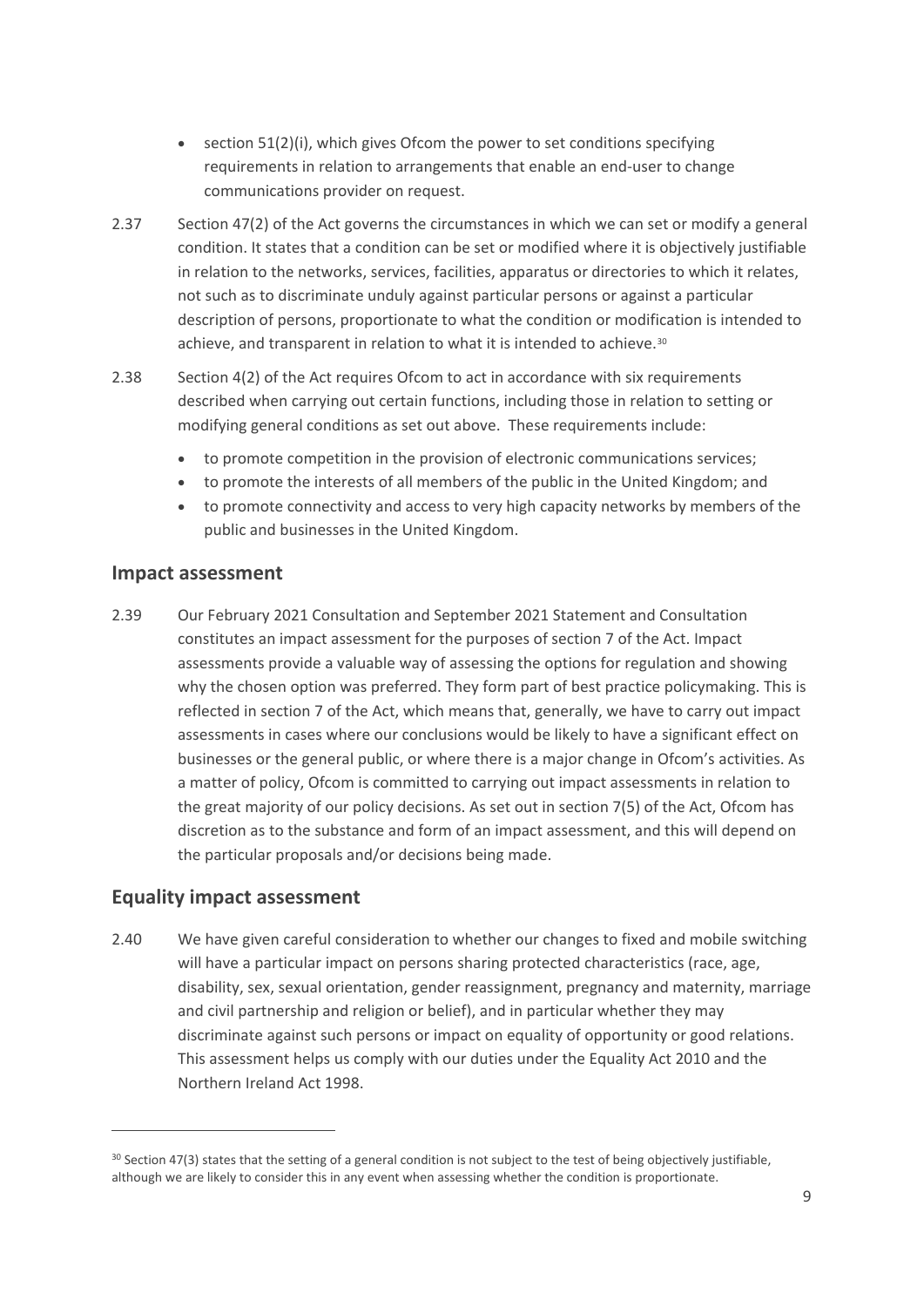2.41 We do not envisage that our decision would have a detrimental impact on any particular group of people. Moreover, we consider that our changes to the information requirements under the mobile Auto-Switch process will have positive impacts for disabled customers and help promote equivalent access and choice for those customers.

# **Implementation of One Touch Switch**

- 2.42 In our September 2021 Statement and Consultation, we noted that industry would need to start work immediately to meet our implementation deadline and that, as a first step, it needs to establish governance arrangements so that important decisions can be made. We said that the Office of the Telecoms Adjudicator (OTA) is best placed to kick-start appropriate discussions, including on the establishment of an interim governance arrangement, but that industry remained free to pursue alternative options for managing the implementation process.<sup>[31](#page-11-0)</sup>
- 2.43 Since that publication, the OTA has convened several industry meetings resulting in the establishment of an industry OTS Steering Group in December 2021. This OTS Steering Group is formed of members drawn from different sectors of the telecoms industry, including a wide range of retailers (some serving businesses as well as residential customers), infrastructure providers, wholesale providers, vertically integrated operators and trade associations. The OTS Steering Group is now developing a formal governance structure and driving forward the implementation process.
- 2.44 The OTA has also formed an industry Technical Group to oversee the development of a process design for One Touch Switch as well as convene focus groups to examine particular issues in more detail. These include business-focused sessions to consider the implications of One Touch Switch for business telecoms providers, at the request of the industry, as well as sessions to consider the interactions between One Touch Switch and number porting. The draft OTS Process Design is expected to be signed off and published early this year.
- 2.45 It is ultimately for industry to deliver One Touch Switch on time and to ensure it complies with the relevant GCs. Nevertheless, Ofcom attends meetings of the OTS Steering Group in an observer capacity and we have set out our expectations that the implementation of One Touch Switch be transparent and consultative and that the outcome must be a One Touch Switch process developed on a fair, reasonable and non-discriminatory basis. <sup>[32](#page-11-1)</sup>

<span id="page-11-0"></span><sup>&</sup>lt;sup>31</sup> September 2021 Statement and Consultation, page 6.

<span id="page-11-1"></span><sup>32</sup> Ofcom, 21 December 2021. *[Letter to the OTA regarding OTS implementation.](https://www.ofcom.org.uk/__data/assets/pdf_file/0014/231170/Letter-to-the-OTA-One-Touch-Switch-implementation.pdf)*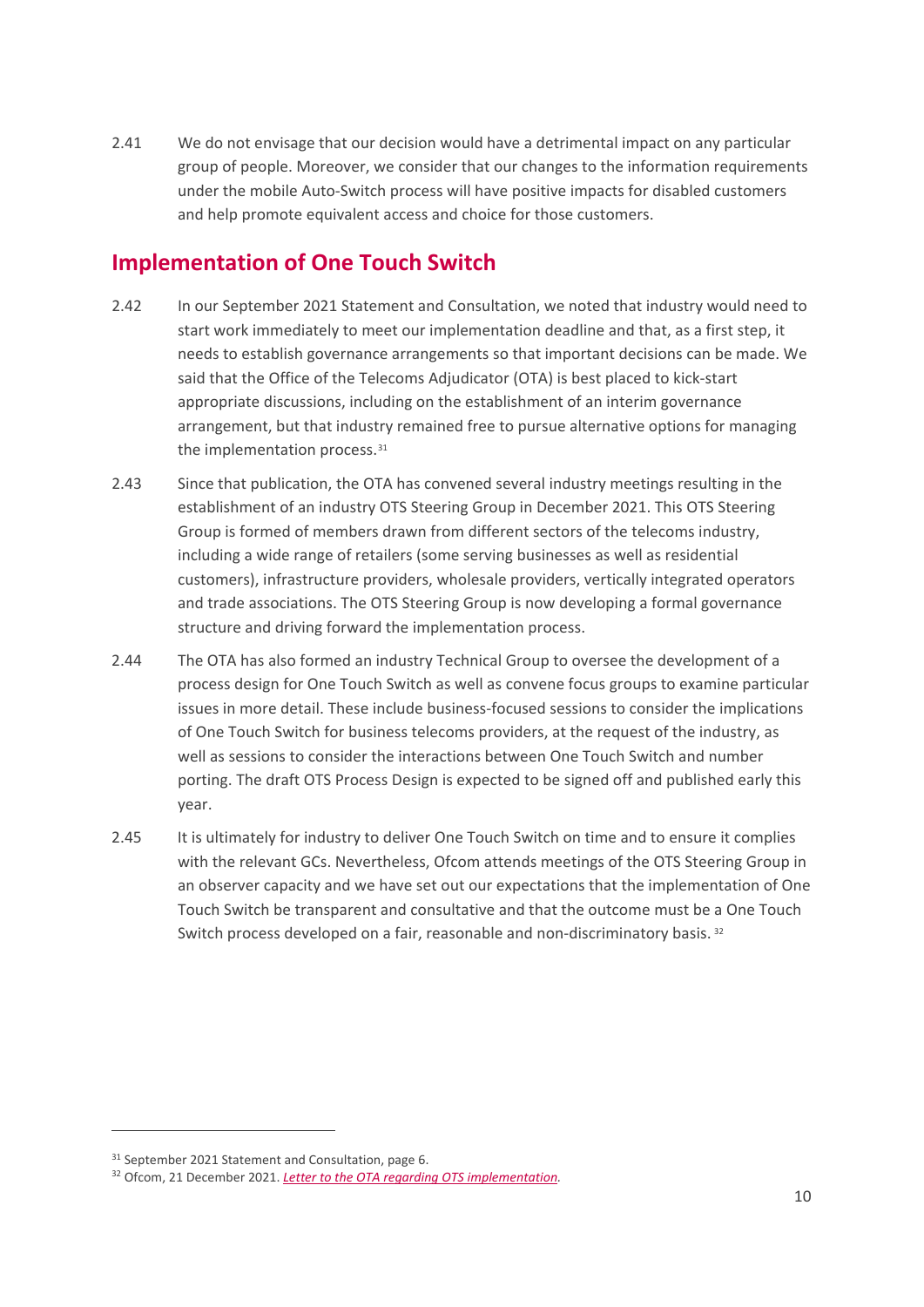# <span id="page-12-0"></span>3. One Touch Switch GCs

- 3.1 In this section, we set out our decision on the changes to the GCs that we proposed in the September 2021 Statement and Consultation for the implementation of the One Touch Switch process and the removal of Notification of Transfer rules.
- 3.2 Specifically, this section covers GCs changes relating to the following areas:
	- The scope of One Touch Switch;
	- Conditions One Touch Switch must meet;
	- Obligations on providers in relation to the provision of information to the customer;
	- Removal of the Notification of Transfer rules; and
	- Implications for providers of complying with the new switching rules and the One Touch Switch rules.
- 3.3 We also address comments from stakeholders on issues that did not relate to the proposed changes to the GCs.
- 3.4 Following our consideration of the stakeholder responses to our proposals, we have decided to proceed in full with imposing the One Touch Switch GCs and other consequential changes as proposed in our September 2021 Statement and Consultation. This means that the legal rules are now in place such that, from 3 April 2023, providers will be required to enable all residential customers to use the One Touch Switch process to switch their fixed communications services.

# **Scope of One Touch Switch**

# **Our September proposals**

- 3.5 In the September 2021 Statement and Consultation, our decision was to require providers to develop and operate the One Touch Switch process for all fixed voice and broadband services, regardless of the technology or network the provider uses.<sup>[33](#page-12-1)</sup>
- 3.6 By way of implementation in the GCs, we proposed that the One Touch Switch rules should apply to providers of IAS or NBICS or both which are provided to residential customers at a fixed location. Our proposal meant that such services that are delivered to a fixed location, including those delivered via mobile broadband, fixed wireless and satellite technologies, would be in scope of the One Touch Switch rules. We proposed a new definition, 'Fixed Communications Service', which captured the services to which the One Touch Switch rules apply.
- 3.7 We proposed that the One Touch Switch rules should apply to providers when switching a customer's fixed voice and broadband service at the same location and at the request of the customer. They would not cover circumstances in which a customer switches provider and changes location at the same time (these are covered by our home-moves

<span id="page-12-1"></span><sup>33</sup> September 2021 Statement and Consultation, Section 5.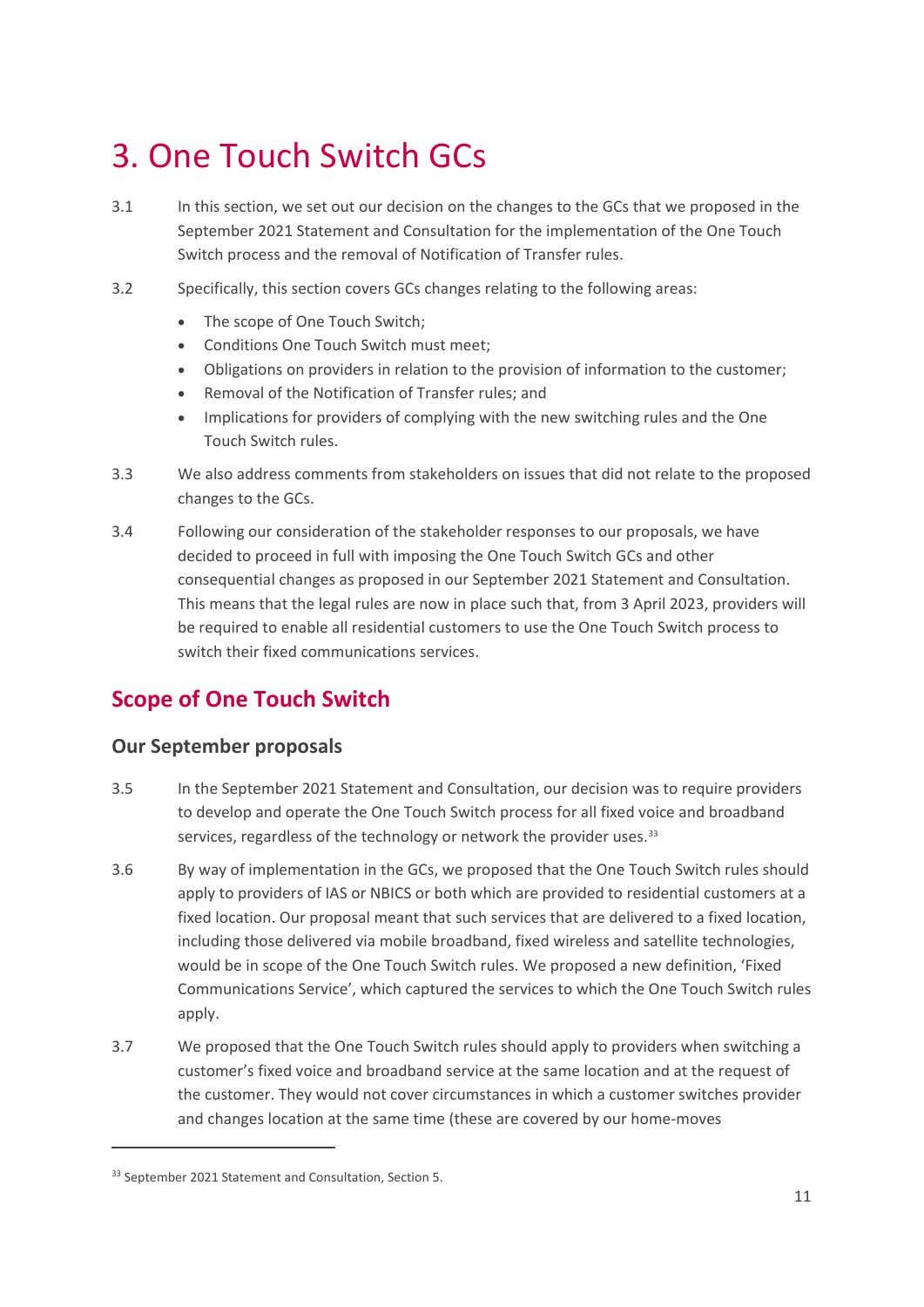requirements) nor provider-initiated migrations (e.g. providers migrating their customers from copper to full-fibre broadband).[34](#page-13-0) We proposed a new definition, 'Fixed Switching Customer', which captured the customers whom providers must allow to use the One Touch Switch process.

### **Consultation responses**

#### **IAS and NBICS provided at a fixed location**

- 3.8 Sky asked us to clarify if home broadband services delivered via a mobile data SIM connection would be included in the scope of One Touch Switch. It argued that these services would not fall within our proposed definition of a 'fixed location' because they can be moved to any location by relocating the router.<sup>[35](#page-13-1)</sup>
- 3.9 Vodafone called for greater consideration in relation to our proposal to include Mobile Broadband and FWA (Fixed Wireless Access) services in scope of One Touch Switch. It said it was unclear what process a customer would be required to use to switch (i.e. One Touch Switch or Auto-Switch) if they purchased a SIM only package which they subsequently inserted into a router.<sup>[36](#page-13-2)</sup>
- 3.10 Twilio noted that there was a difference between the One Touch Switch rules, which apply to providers providing 'Fixed Communications Services' and the home-moves rules, which apply "to residential customers who are changing their provider of Fixed Line Telecommunications and DSL Broadband Services." It noted that over-the-top (OTT) services where no access is provided may be captured by the One Touch Switch rules and suggested that we should replace the reference to NBICS with a reference to 'Fixed Line Telecommunications Services' or qualify that only NBICS "provided along with a provided access mechanism at a fixed location" are included.[37](#page-13-3)

#### **Pay TV**

- 3.11 BT, Openreach and TalkTalk raised concerns about the exclusion of Pay TV from the scope of One Touch Switch rules.<sup>[38](#page-13-4)</sup>
- 3.12 BT and Openreach argued that excluding Pay TV services and triple play customers<sup>[39](#page-13-5)</sup> from the scope of One Touch Switch undermines our policy objectives for fixed switching as customers would need to contact their losing provider in order to cancel or switch their Pay TV service, which would give the losing provider an opportunity to conduct save activity.<sup>[40](#page-13-6)</sup> BT also argued that our policy objectives are further undermined by our proposed requirement for the losing provider to tell customers how to switch all services in

<span id="page-13-0"></span><sup>&</sup>lt;sup>34</sup> February 2021 Consultation, paragraph 2.43 (footnote 40); October 2020 Statement, paragraph 9.2 (footnote 350).

<span id="page-13-1"></span><sup>&</sup>lt;sup>35</sup> [Sky,](https://www.ofcom.org.uk/__data/assets/pdf_file/0028/228943/further-consultation-sky.pdf) Response to September 2021 Statement and Consultation, pages 1-2

<span id="page-13-2"></span><sup>&</sup>lt;sup>36</sup> [Vodafone,](https://www.ofcom.org.uk/__data/assets/pdf_file/0033/228948/further-consultation-vodafone.pdf) Response to September 2021 Statement and Consultation, page 1.

<span id="page-13-3"></span><sup>&</sup>lt;sup>37</sup> [Twilio,](https://www.ofcom.org.uk/__data/assets/pdf_file/0031/228946/further-consultation-twilio.pdf) Response to September 2021 Statement and Consultation, paragraphs 3.3-3.9.

<span id="page-13-4"></span><sup>38</sup> [BT,](https://www.ofcom.org.uk/__data/assets/pdf_file/0029/228935/further-consultation-bt.pdf) paragraphs 2.17-2.23[; Openreach,](https://www.ofcom.org.uk/__data/assets/pdf_file/0026/228941/further-consultation-openreach.pdf) paragraphs 11-14[; TalkTalk,](https://www.ofcom.org.uk/__data/assets/pdf_file/0029/228944/further-consultation-talktalk.pdf) page 4. Responses to September 2021 Statement and Consultation.

<span id="page-13-5"></span><sup>&</sup>lt;sup>39</sup> Customers who take voice, broadband and Pay TV in a bundle from their provider.

<span id="page-13-6"></span><sup>40</sup> BT, paragraphs 2.19-2.23; Openreach, paragraphs 11-14. Responses to September 2021 Statement and Consultation.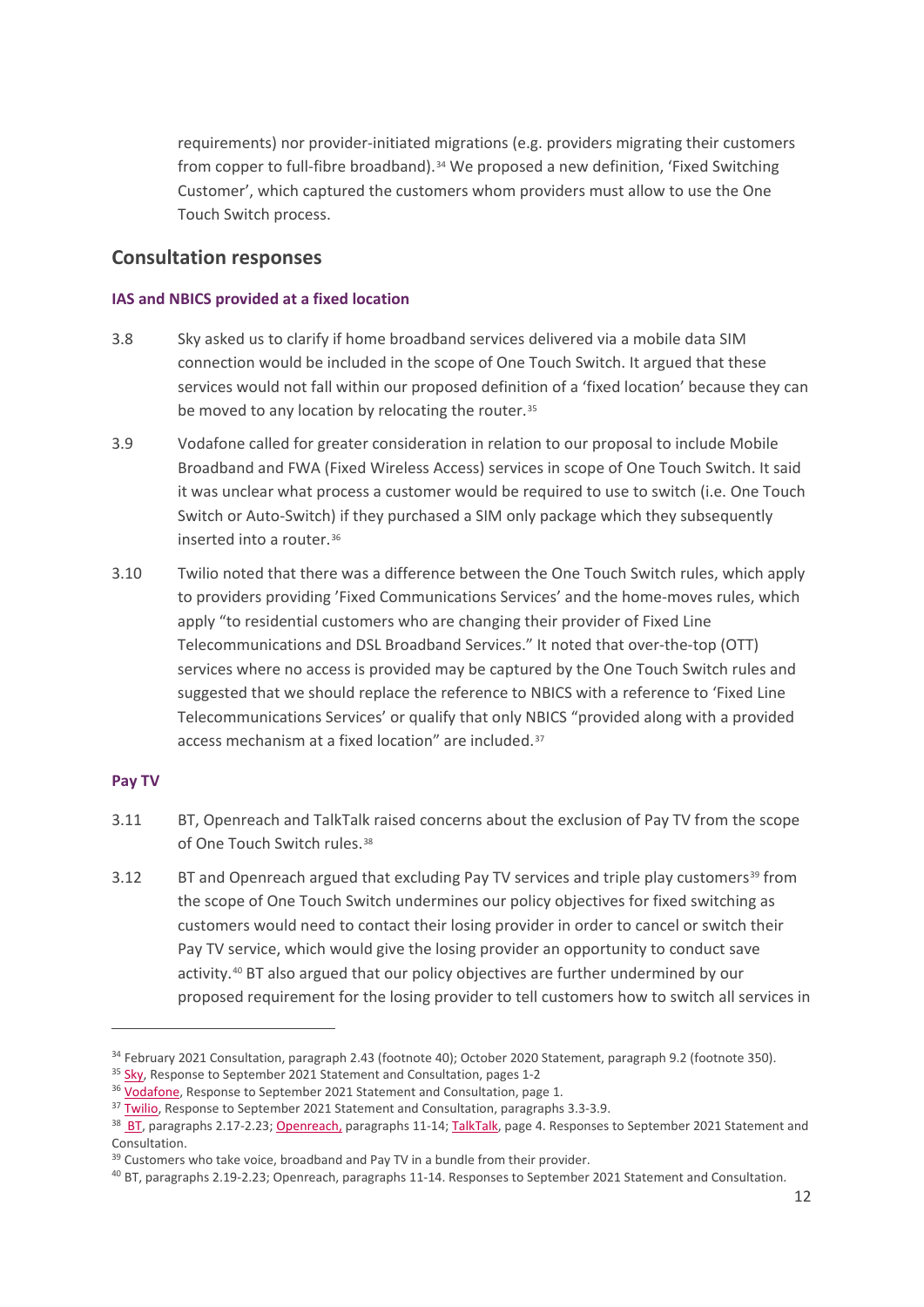their bundle (including Pay TV).[41](#page-14-0) Both BT and Openreach said that we should therefore extend the One Touch Switch requirements to include bundles where Pay TV is bundled with an IAS or NBICS.<sup>[42](#page-14-1)</sup>

3.13 TalkTalk said that we should provide guidance on switching bundled Pay TV services to ensure the process is compliant with the requirement for providers to maintain simple and efficient switching processes (GC C7.4(a)). It also argued that if industry is unable to agree on including the switching of bundles in One Touch Switch, we should consult on how this should be done.<sup>[43](#page-14-2)</sup>

### **Our assessment**

#### **IAS and NBICS provided at a fixed location**

- 3.14 Our approach to determining the services to which the One Touch Switch rules apply takes into account the fact that all residential customers who use IAS and/or NBICS should be able to switch these services using a regulated process, regardless of the underlying technology used to provide the service. By not specifying the technologies to which the rules apply, and therefore taking into account the fact that technologies used to provide IAS and/or NBICS may change in future, our definition ensures that the scope of One Touch Switch is future-proofed as far as possible.
- 3.15 The One Touch Switch rules apply to all providers of 'Fixed Communications Services'. A 'Fixed Communications Service' is any IAS or NBICS which is provided at a fixed location. As noted in the September 2021 Statement and Consultation, this includes some services delivered via mobile broadband where they are used at a fixed location.<sup>[44](#page-14-3)</sup>
- 3.16 When providers are considering whether their IAS or NBICS is provided at a fixed location (and would therefore fall in scope of One Touch Switch), they should take into account whether the service uses a geographic number. As a general approach, a service that uses a geographic number which is not a mobile service would fall in scope of One Touch Switch.[45](#page-14-4)
- 3.17 In addition, providers should take into account whether these services are marketed and/or likely to be seen by potential customers as primarily being for use at a fixed location. Services that are capable of being used while in motion (and are marketed and/or likely to be seen by customers as primarily being used in this way) are more likely to fall within the scope of Auto-Switch. This is because mobile communications services (i.e. the

<span id="page-14-0"></span><sup>41</sup> BT, Response to September 2021 Statement and Consultation, paragraphs 2.18-2.23.

<span id="page-14-1"></span><sup>42</sup> BT, paragraph 2.23; Openreach, paragraphs 11-14. Responses to September 2021 Statement and Consultation.

<span id="page-14-2"></span><sup>&</sup>lt;sup>43</sup> TalkTalk, Response to September 2021 Statement and Consultation, page 4.

<span id="page-14-3"></span><sup>44</sup> September 2021 Statement and Consultation, paragraph 7.16.

<span id="page-14-4"></span><sup>&</sup>lt;sup>45</sup> Geographic number is as defined in the **National Telephone Numbering Plan** (17 December 2021): a Public Communications Network Number: (i) that is Adopted or otherwise used for routing calls to the physical location of the Network Termination Point of the Subscriber to whom the Telephone Number has been assigned; and (ii) the initial digits of which comprise a Geographic Area Code from Appendix A of the National Telephone Numbering Plan.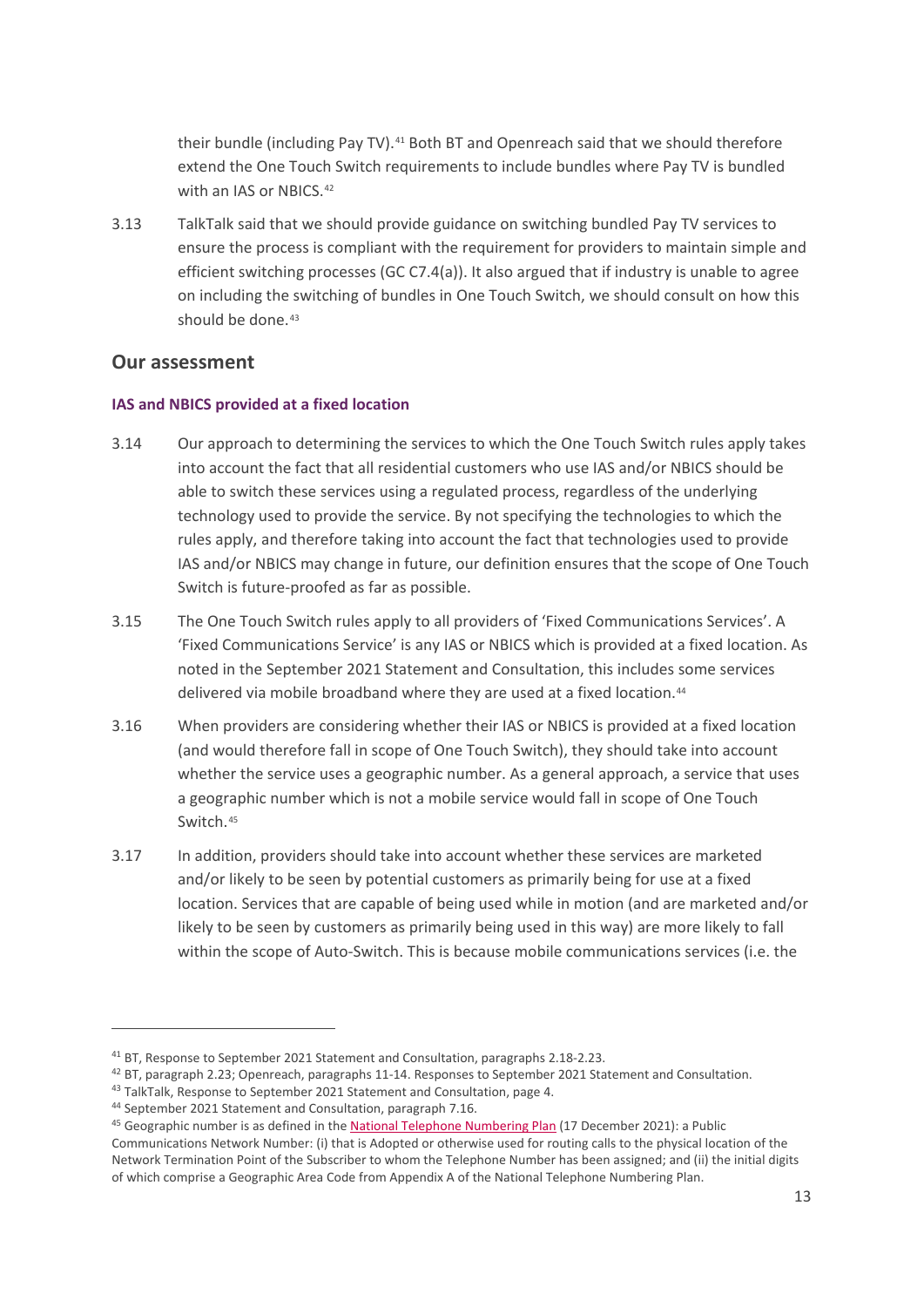services that a customer can switch using the Auto-Switch process) are defined as services capable of being used while in motion.

- 3.18 In response to Sky's comment, we note that several major mobile providers market broadband services to customers in a way that suggests they are intended to be used in the same way as services delivered over a fixed broadband network. For example, EE's mobile broadband service is called '4GEE Home', <sup>[46](#page-15-0)</sup> while the equivalent service sold by Three is called 'Home Broadband'.[47](#page-15-1) Such services would be within scope of One Touch Switch. While it may be the case that services such as EE's 4GEE Home and Three's Home Broadband can be moved to and used in different locations, this does not necessarily mean that they are capable of being used while in motion.
- 3.19 Another example of services that would be in scope of One Touch Switch would be voice services that, in addition to being provided at a fixed location, offer a functionality (for example via a mobile app) that enables customers to use them on the move, In our view, it seems likely that customers who choose these services will be using them at a fixed location, consistent with the way they are marketed.
- 3.20 It is for providers to determine whether their services are within the scope of One Touch Switch and we do not intend at this point to provide exhaustive guidance on different services. We have set out in the preceding paragraphs the approach we will generally take to determining whether a service is in scope of One Touch Switch and expect providers to take this into account in determining whether the One Touch Switch rules apply. In all cases providers should be mindful that the new switching rules, for example in relation to porting, will apply.
- 3.21 In response to Twilio, and as set out in the September 2021 Statement and Consultation, the proposed scope of the One Touch Switch rules differs from that of the home-moves and 'other migrations' rules to reflect our earlier decision that switches that take place at the same time as a home-move are not required to be in scope of One Touch Switch.[48](#page-15-2) We therefore proposed to retain the scope of the home-moves and 'other migrations' rules in the current GCs, while at the same time proposing a new definition of 'Fixed Communications Services' to which the One Touch Switch rules would apply.
- 3.22 We do not think it is necessary to amend our definition of 'Fixed Communications Service' as suggested by Twilio, as this would not reflect our policy decisions as set out in the September 2021 Statement and Consultation. As discussed above, our intention is that the scope of One Touch Switch is future-proofed as far as possible. In our view, this is achieved by not specifying in the definition of 'Fixed Communications Services' the technology to which the rules apply, including whether there is an access component.
- 3.23 In addition, while it is for providers to determine whether their services fall within this definition, CPaaS (Communications Platform as a Service) services are very likely to be used

<span id="page-15-0"></span><sup>46</sup> EE[, 4G Home Router,](https://shop.ee.co.uk/dongles/pay-monthly-mobile-broadband/4gee-router/details) accessed 11 January 2022.

<span id="page-15-2"></span><span id="page-15-1"></span><sup>&</sup>lt;sup>47</sup> Three[, Home Broadband,](http://www.three.co.uk/store/broadband/home-broadband) accessed 11 January 2022.

<sup>48</sup> September 2021 Statement and Consultation, paragraph 7.154.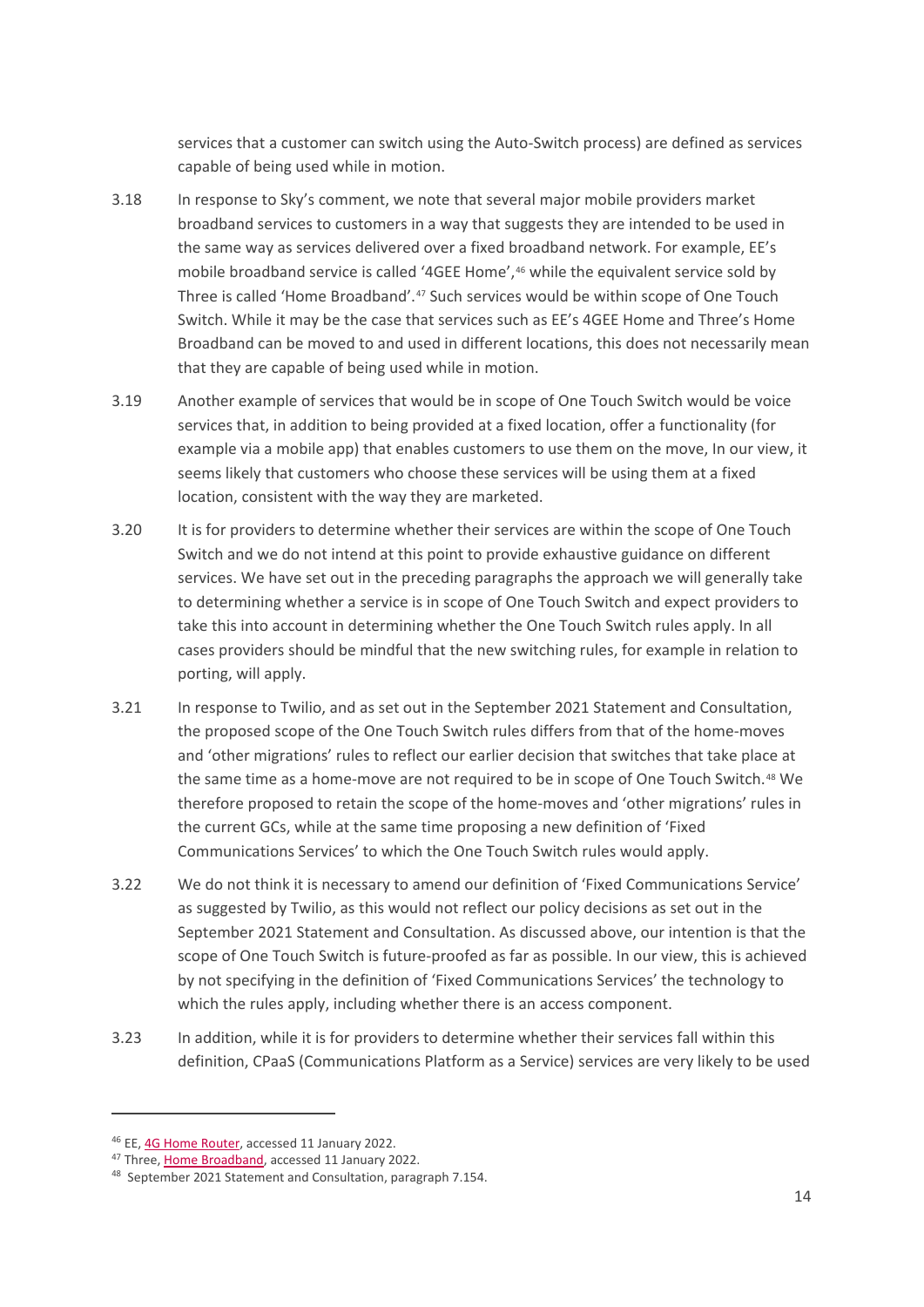by businesses, rather than residential customers. As discussed below, providers are not required to use One Touch Switch for business switches.

#### **Pay TV**

- 3.24 As noted in our September 2021 Statement and Consultation, Pay TV has not been part of the work to develop a new fixed switching process from the outset. As explained in Section 2 of the September 2021 Statement and Consultation and above (see paragraph 2.22), we originally asked industry to develop a new switching process for residential customers of fixed voice and broadband services in line with the EECC requirements. We subsequently provided clarification that the process should address switching provider of the services within scope of the new switching rules (i.e. IAS and NBICS) at the same location.<sup>[49](#page-16-0)</sup>
- 3.25 In response to BT and Openreach's argument that excluding Pay TV from One Touch Switch undermines our policy objectives for fixed switching, we note that providers remain subject to the requirements of the new switching rules in relation to bundles, which may include Pay TV. This includes the requirement to ensure that all switching processes are simple and efficient.<sup>[50](#page-16-1)</sup>
- 3.26 In response to TalkTalk's suggestion that we should set out specific guidance for industry on how to comply with the requirement to maintain simple and efficient switching processes for switching bundles where Pay TV is bundled with an IAS or NBICS, we do not consider it necessary to provide such guidance at this time but will keep this under review.
- 3.27 It is for providers to ensure that they comply with our requirements, including the requirement to ensure that the process for switching bundles including Pay TV is simple and efficient. As noted in our September 2021 Statement and Consultation,<sup>[51](#page-16-2)</sup> the industry may choose to fulfil this requirement by bringing Pay TV switches within the scope of One Touch Switch.

# **Our decision**

- 3.28 We have decided to proceed with our September proposals to require that providers must follow the One Touch Switch rules when a residential customer (of either the losing or gaining provider) requests to switch an IAS or NBICS (or both) provided at a fixed location, where that switch does not involve a change in location.
- 3.29 These requirements are set out in the scope provisions, GC C7.1(d) to (g) and the new definitions 'Fixed Communications Service' and 'Fixed Switching Customer'.

<span id="page-16-0"></span><sup>49</sup> September 2021 Statement and Consultation, paragraph 2.32 (footnote 30).

<span id="page-16-1"></span><sup>50</sup> GC C7.4(a).

<span id="page-16-2"></span><sup>51</sup> September 2021 Statement and Consultation, paragraph 4.14.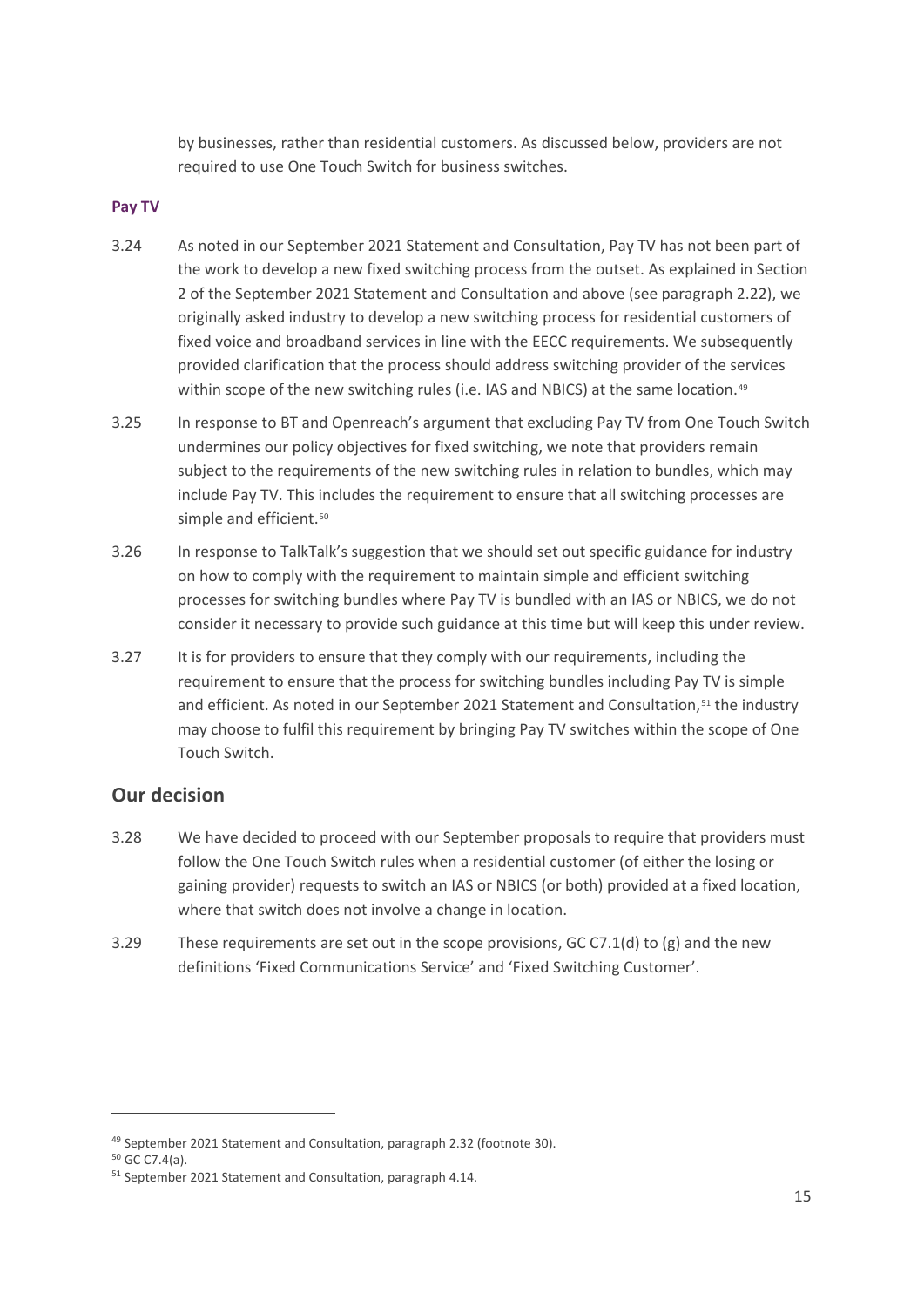# **Conditions One Touch Switch must meet**

# **Our September proposals**

- 3.30 We proposed to require providers of voice and broadband services to residential customers at a fixed location to maintain a switching process which meets a number of conditions. In particular, we said that the switching process, known as One Touch Switch, must:
	- a) comply with providers' obligations under the new switching rules;
	- b) be maintained in accordance with any applicable industry processes as agreed by the relevant industry forum;
	- c) be a single process;
	- d) be available for use free of charge;
	- e) not require certain actions from the customer, in particular:
		- i. contacting the losing provider to start the process;
		- ii. getting consent from the losing provider; or
		- iii. taking any other steps required by the losing provider.
- 3.31 We did not propose to specify all elements of the One Touch Switch process in detail through the GCs, as we wanted to allow industry the flexibility to design the process in a customer-friendly and efficient way. We also recognised that industry would need to do further work to develop the operational details of the One Touch Switch process and we would expect such details would be agreed and documented during implementation of the process.
- 3.32 We also proposed to include explanatory text above the One Touch Switch rules to aid with navigation of the requirements.

# **Consultation responses**

3.33 We did not receive any comments on these proposals.

# **Our assessment and decision**

### **Comply with obligations under the new switching rules, be maintained with any applicable industry process, be a single process**

3.34 Providers will need to comply with the One Touch Switch rules in addition to their obligations under the new switching rules. Taken together, these rules specify all the consumer protection requirements that need to be taken into account in industry's design of the operational details of the One Touch Switch process. For clarity, we have included a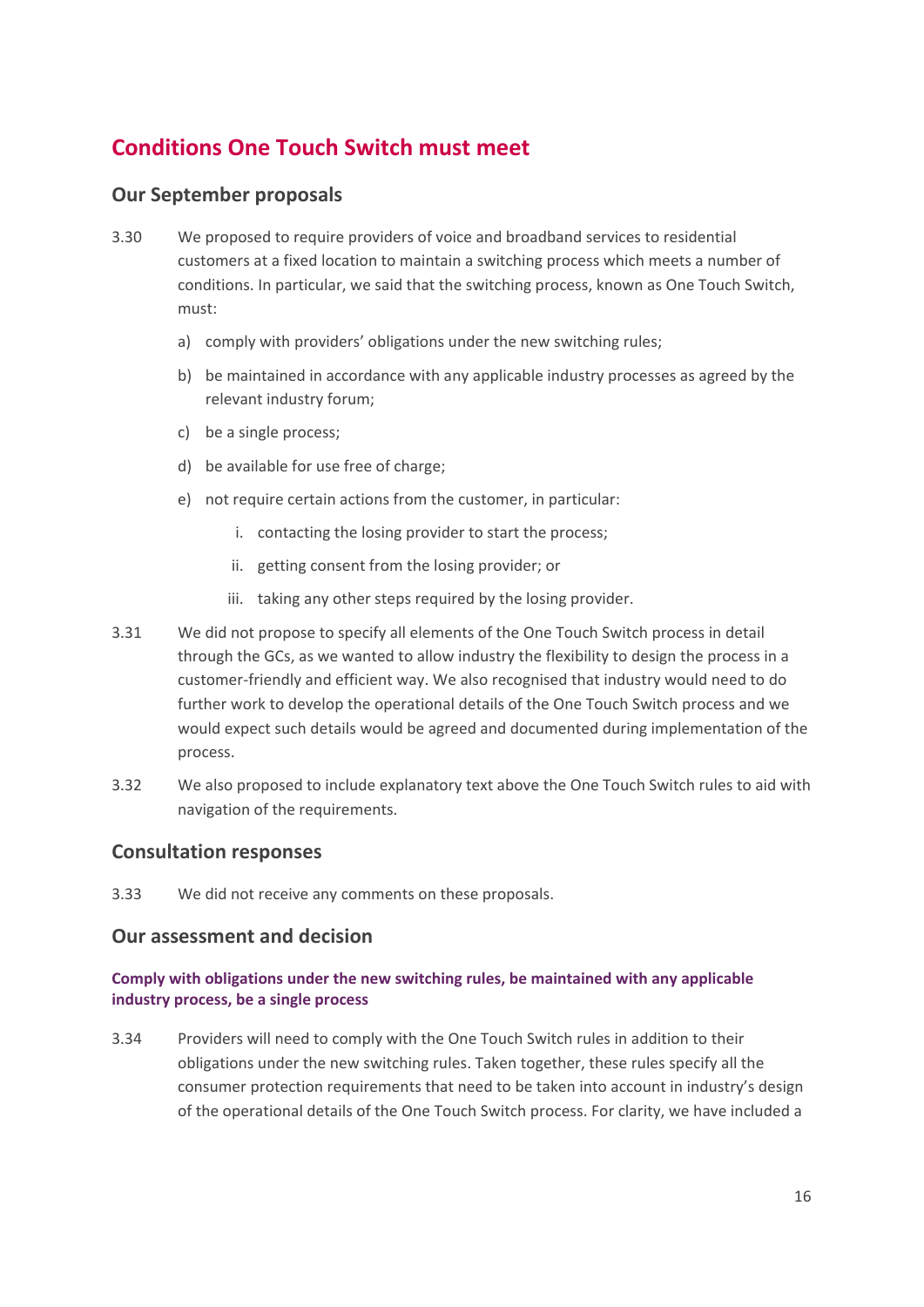reference to the new switching rules in the obligation to maintain the One Touch Switch process.[52](#page-18-0)

- 3.35 Providers will be required to maintain the One Touch Switch process in accordance with any applicable industry agreed processes. This reflects that many details of how the process operates in practice will be contained in industry agreements, and once these agreements are in place it is important that providers follow them. We expect industry to ensure that these agreements support a process that is consistent with One Touch Switch as described and discussed in our September 2021 Statement and Consultation.
- 3.36 To meet their obligations, providers must maintain a single fixed switching process for residential customers. Our policy objective of ensuring that customers can switch their fixed voice and broadband services using an effective and efficient process that complies with our new switching rules and does not create unnecessary difficulties or deterrents would not be met by a sub-set of providers developing a separate process, or by providers developing a separate process for a sub-set of customers. We expect providers to work together to develop and operate one unified process for all customers and services within the scope of the One Touch Switch rules.
- 3.37 As outlined in Section 2 above, with the help of the OTA, industry is already working together constructively to develop a detailed process design for One Touch Switch and an appropriate governance structure.

#### **Free of charge fixed switching process**

- 3.38 Providers will be prevented from levying a charge on a customer to make use of the One Touch Switch process. Such a charge may discourage customers from switching.
- 3.39 While we note that providers are under a general obligation to ensure that conditions or procedures for contract termination do not act as a disincentive to changing provider under GC C1.8, for the avoidance of doubt, we consider it necessary to specifically prohibit providers from charging customers for use of the One Touch Switch process in GC C7, in addition to the general requirement set out in GC C1.

#### **Actions that cannot be required of the customer**

- 3.40 As noted in the September 2021 Statement and Consultation,[53](#page-18-1) one key feature of the One Touch Switch proposal is that the customer does not have to contact their losing provider in order to switch their services. Therefore, providers will be prohibited from requiring certain actions from the customer, in particular from:
	- contacting the losing provider to start the process;
	- getting consent from the losing provider; or
	- taking any other steps required by the losing provider.

<span id="page-18-0"></span><sup>52</sup> See GC C7.18.

<span id="page-18-1"></span><sup>53</sup> September 2021 Statement and Consultation, paragraph 4.120.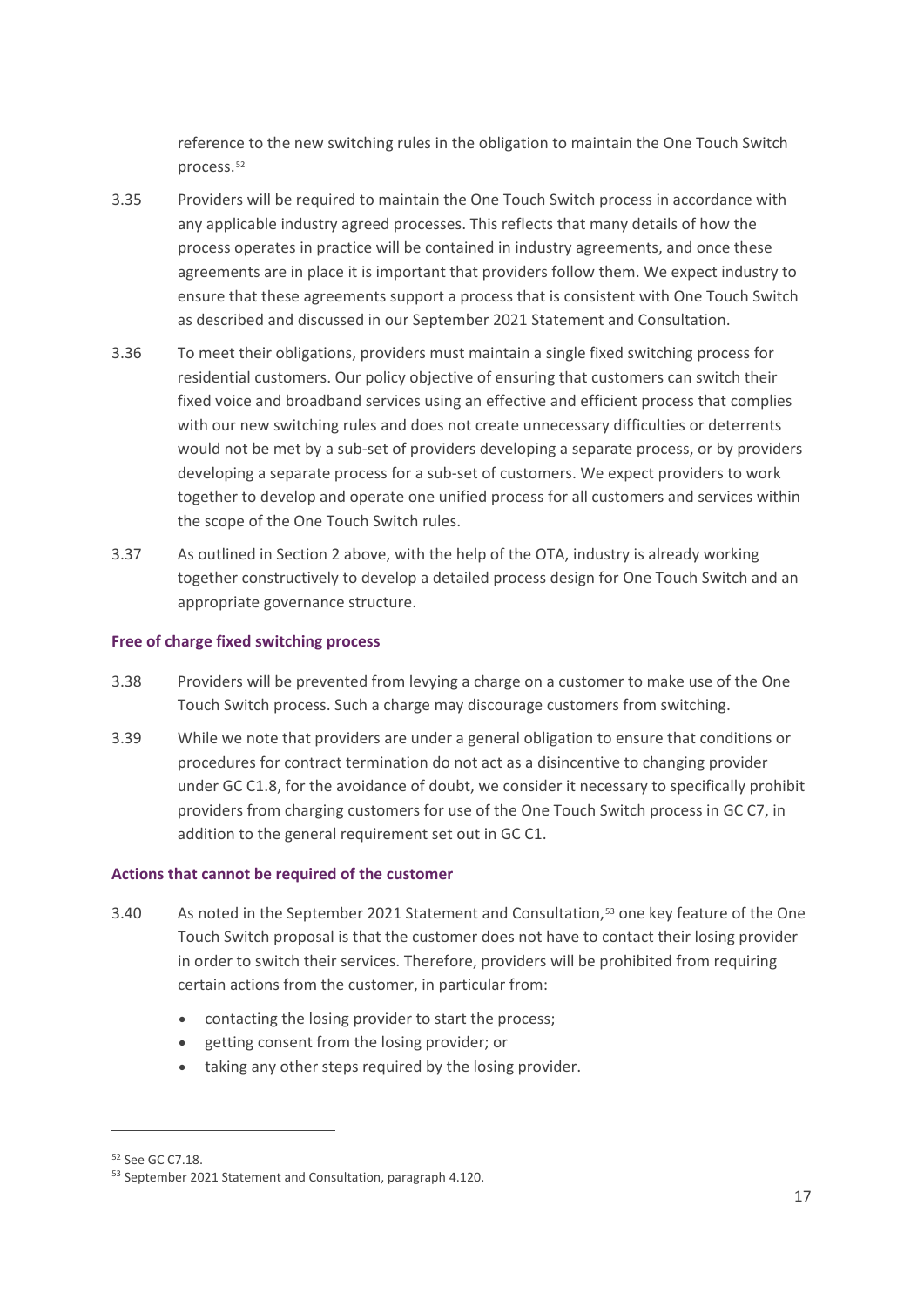- 3.41 While this requirement will ensure that customers are not required to engage with the losing provider to switch, it should not stop them from discussing their existing service or the implications of switching on their service with their losing provider. Customers will still be free to contact their losing provider about their switch if they wish or need to do so (for example, because the matching process has failed).<sup>[54](#page-19-0)</sup>
- 3.42 In summary, we have decided to proceed with our September proposals to require that the fixed switching process for residential customers, i.e. One Touch Switch, must meet a number of conditions.
- 3.43 These requirements are set out in GCs C7.18-C7.20.

# **Obligations on providers in relation to the provision of information to the customer**

# **Our September proposals**

- 3.44 In addition to the requirements discussed above, we proposed a sequence of obligations that gaining and losing providers must follow in order to ensure that information is provided to the customer about their switch. In particular, we proposed obligations on:
	- a) gaining providers to request the losing provider make the switching information available to the customer;
	- b) losing providers to make the switching information available via the quickest method, unless the customer requests an alternative method;
	- c) losing providers to inform the gaining provider how the information is made available to the customer, and on gaining providers to point out to the customer that the information has been made available and how, and its importance;
	- d) gaining and losing providers to cooperate to ensure customers receive the switching information quickly;
	- e) gaining providers to provide contract information; and
	- f) losing providers to provide switching information, including on the identity of the gaining provider and any steps needed to switch bundled services.
- 3.45 Our proposed obligations largely reflected the original One Touch Switch process as envisaged by industry. However, we proposed a change to the way in which a customer requests and is provided with switching information.
- 3.46 The One Touch Switch process as proposed by industry specified that the Hub would send the losing provider's switching information directly to the customer using the contact

<span id="page-19-0"></span><sup>54</sup> For more information about the matching process, see September 2021 Statement and Consultation, Section 2, Table 2.2, Step 1.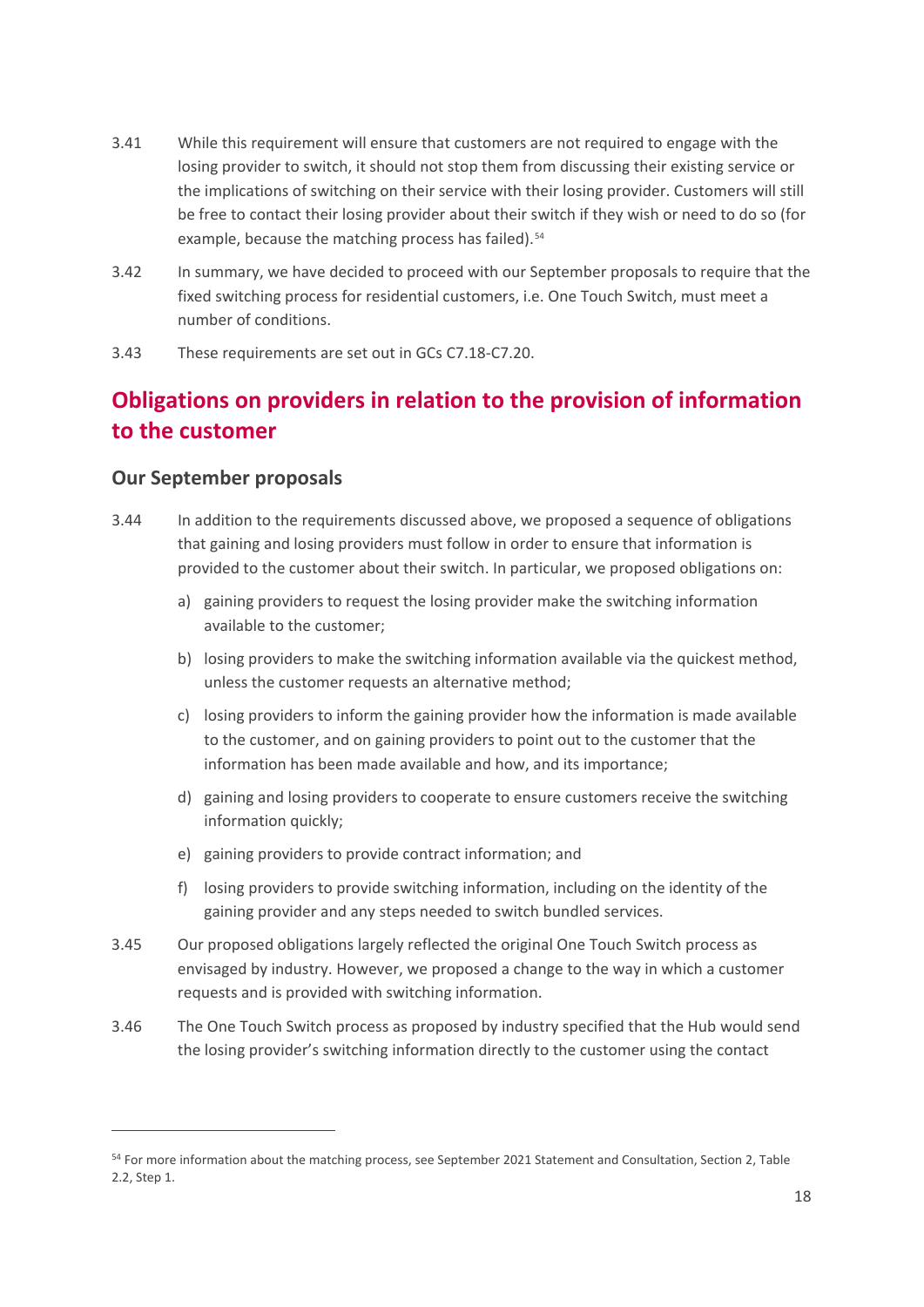details provided by the losing provider, but also to the details provided by the gaining provider, if these are different.

- 3.47 We understood that the aim of this proposal was to ensure that the switching information was provided to the customer quickly and this step did not disrupt the sales process, given the customer would know where to access it.
- 3.48 However, as noted in the September 2021 Statement and Consultation,[55](#page-20-0) allowing a customer to provide new contact details for receiving their losing provider switching information could risk customer information being sent to a person other than the authorised customer.
- 3.49 We therefore proposed to amend the process from that proposed by industry, by not requiring that a losing provider send the switching information to contact details provided to the gaining provider.
- 3.50 We recognised that removing this element of the process risks slowing down the switching process for some customers, and considered three options to address this:
	- a) Allowing the switching information to be sent to any of the customer's contact details that are already registered with the losing provider;
	- b) Allowing the customer to specify to the gaining provider the method only (e.g. post, email) via which they wish to receive the switching information from the losing provider (the gaining provider would then pass this information on to the losing provider in the way envisaged by industry, instead of the actual contact details); or
	- c) Requiring the losing provider to send the information by the quickest means (unless the customer has requested otherwise) and to notify the gaining provider of the method by which the switching information has been sent so they can tell the customer.
- 3.51 Option c) was our preferred option and this was reflected in the proposed GCs.

# **Consultation responses**

3.52 We received comments on two of our proposals (b and f in paragraph 3.44 above). These comments, and our response, are set out below.

### **Obligation on losing providers to make the switching information available via the quickest method**

3.53 TalkTalk disagreed with our proposed change to the way in which customers request and are provided with switching information. It argued that not enabling the customer to give contact details to the gaining provider could disrupt the switching process and necessitate the customer contacting their losing provider, which could give the losing provider an

<span id="page-20-0"></span><sup>55</sup> September 2021 Statement and Consultation, paragraph 4.199.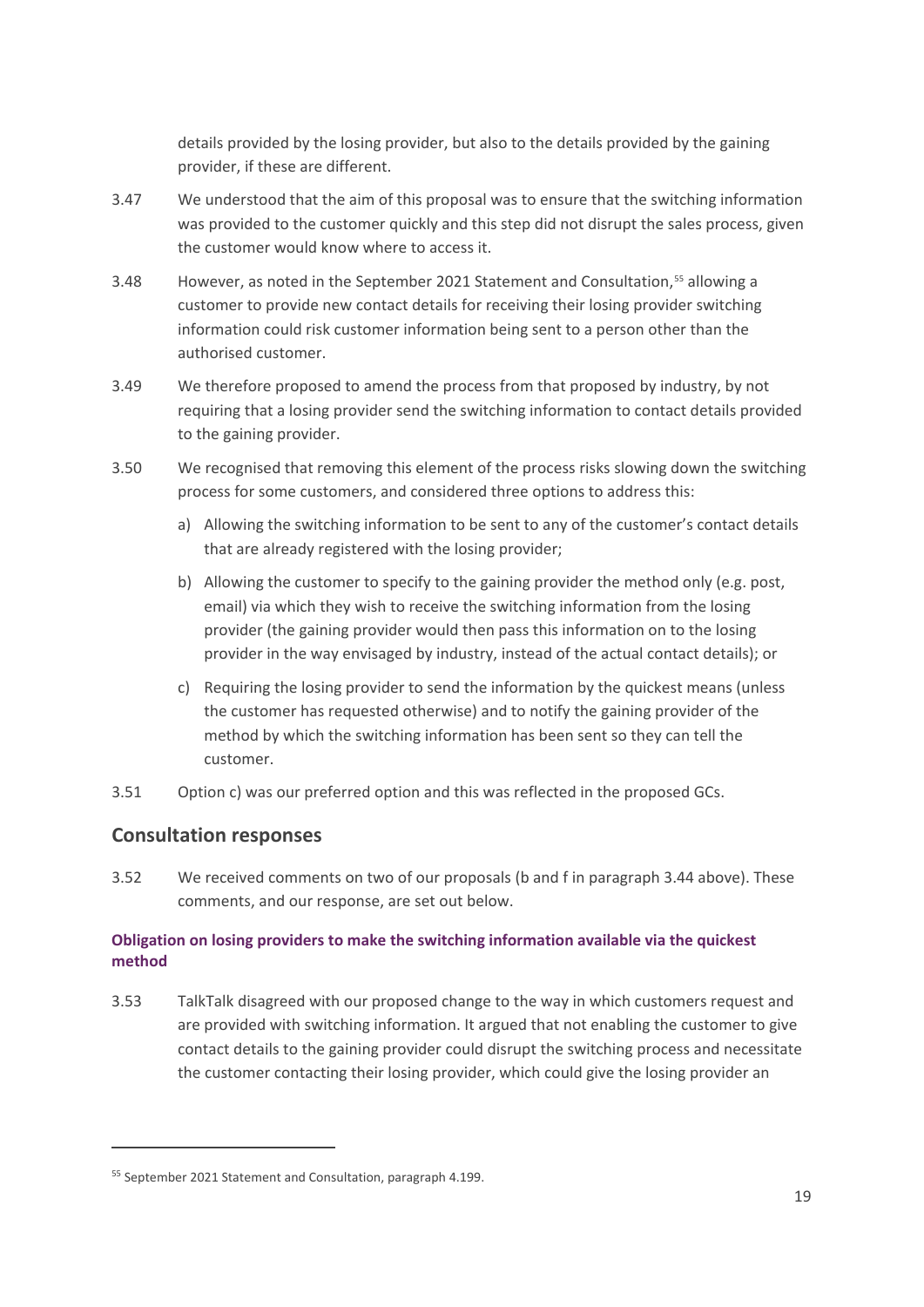opportunity for unwanted save activity. It noted that there could be several reasons why the losing provider might not hold a valid email address for the customer.<sup>[56](#page-21-0)</sup>

- 3.54 TalkTalk also argued that we had overstated the risk that customer information could be sent to someone other than the authorised customer. It argued that industry should be able to find a "reasonable mechanism" to correct invalid emails without the customer having to pause the switching process, for example, matching the email provided to the gaining provider by the customer with that held by their losing provider.<sup>[57](#page-21-1)</sup>
- 3.55 A number of respondents agreed with our proposed changes to the process.<sup>[58](#page-21-2)</sup> In particular, BT and Sky agreed that there is a risk that switching information could be provided to someone other than the authorised customer or someone who the customer has not authorised to act on their behalf.[59](#page-21-3)

### **Obligation on the losing provider to provide switching information, including on the identity of the gaining provider and the steps needed to switch bundled services**

- 3.56 BT and Openreach disagreed with our proposal to require providers to inform customers about how to switch other elements of their bundle.<sup>[60](#page-21-4)</sup> BT said that because Pay TV is not included in One Touch Switch, triple play customers will need to contact their losing provider to cancel their Pay TV services. It argued that if the losing provider is required to inform the customer how to switch their Pay TV services, this would lead to confusion among customers about whether or not they needed to contact their losing provider in order to switch. It said that we should limit the requirement to only bundled mobile services, or to services that can be switched with a gaining provider led switching process. $61$
- 3.57 Openreach also said that if a customer is required to contact their losing provider to cease a service provided as part of a bundle, this could provide an opportunity for save activity by the losing provider, which could extend to all elements of the bundle.<sup>[62](#page-21-6)</sup>

# **Our assessment**

#### **Obligation on gaining providers to request that the losing provider make the switching information available to the customer**

3.58 The gaining provider must ask the losing provider to make the switching information (as set out in GC C7.25) available to the customer. This will ensure that there is a mechanism for the customer to receive the switching information from their losing provider, given they will not have contact with the losing provider during the switching process.

<span id="page-21-0"></span><sup>&</sup>lt;sup>56</sup> TalkTalk, Response to September 2021 Statement and Consultation, pages 1-3.

<span id="page-21-1"></span><sup>57</sup> TalkTalk, Response to September 2021 Statement and Consultation, page 3.

<span id="page-21-2"></span><sup>&</sup>lt;sup>58</sup> BT, paragraphs 2.13-2.14[; Citizens Advice Scotland \(CAS\),](https://www.ofcom.org.uk/__data/assets/pdf_file/0030/228936/further-consultation-citizens-advice-scotland.pdf) page 2; Sky, page 1[; Virgin Media](https://www.ofcom.org.uk/__data/assets/pdf_file/0032/228947/further-consultation-virgin-media-o2.pdf) 02, paragraphs 3-5. Responses to September 2021 Statement and Consultation.

<span id="page-21-3"></span><sup>&</sup>lt;sup>59</sup> BT, paragraph 2.13; Sky, page 1. Responses to September 2021 Statement and Consultation.

<span id="page-21-4"></span><sup>&</sup>lt;sup>60</sup> BT, paragraphs 2.17-2.23; Openreach, paragraphs 10-14. Responses to September 2021 Statement and Consultation.

<span id="page-21-5"></span><sup>61</sup> BT, Response to September 2021 Statement and Consultation, paragraphs 2.17-2.23.

<span id="page-21-6"></span><sup>&</sup>lt;sup>62</sup> Openreach, Response to September 2021 Statement and Consultation, paragraph 11.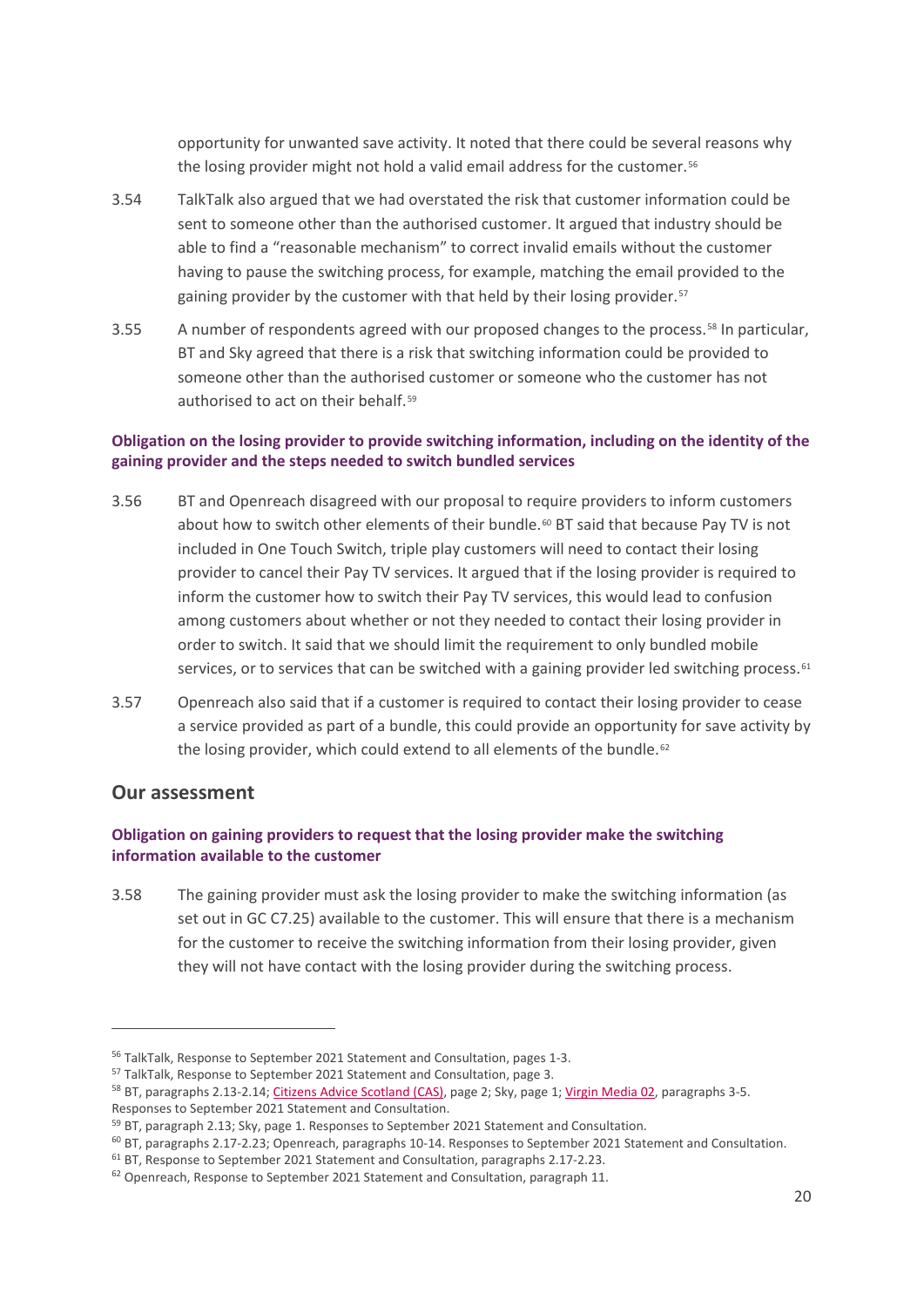#### **Obligation on losing providers to make the switching information available via the quickest method**

- 3.59 As noted above, we are changing the way in which a customer requests and is provided with switching information from that originally envisaged by industry.
- 3.60 Losing providers will be required to ensure they make available the switching information as set out by GC C7.25 promptly, in accordance with agreed industry processes and via the quickest communication method available unless the customer requests an alternative method.
- 3.61 This will ensure that losing providers are under a general obligation to respond to requests from gaining providers to provide information to the customers quickly. Where a provider has choice of communication methods, they should choose the quickest. The only circumstance where they should choose a method that is not the quickest is where a customer has previously requested that they are communicated with via another means. This is because it is important that the customer can retain control over how they receive information about their services.
- 3.62 These requirements should reduce the need for customers to contact their losing provider to determine where the information has been sent, would ensure that there would not be a conflict with any instruction the customer has previously given to the losing provider about how to communicate with them and would remove the potential for the customer to request the information to be sent via a method for which the losing provider does not hold any details.
- 3.63 In addition, and as discussed below (see paragraphs 3.69-3.71), being informed about the means by which the losing provider switching information has been sent to them should help to ensure that the customer knows where to look for the information, and therefore be able to access it quickly and make an informed decision about whether to proceed with their switch.
- 3.64 The industry will need to develop the Hub to record the provision of switching information from the losing provider to the customer. The reference to acting in accordance with agreed industry processes in GC C7.18 will support the use of such a system once developed and require losing providers to follow the necessary steps in relation to recording the provision of switching information.
- 3.65 We consider these GCs reflect our policy objective to ensure that customers can switch their fixed services using an effective and efficient process while also enabling customers who have a preference to choose a different communication method.
- 3.66 In response to TalkTalk, and as noted in the September 2021 Statement and Consultation,<sup>[63](#page-22-0)</sup> we accept that there will be some cases where customers need to contact their losing provider to update their contact details because the losing provider holds incorrect information. However, we expect that the number of cases where the losing provider holds

<span id="page-22-0"></span><sup>63</sup> September 2021 Statement and Consultation, paragraph 7.55.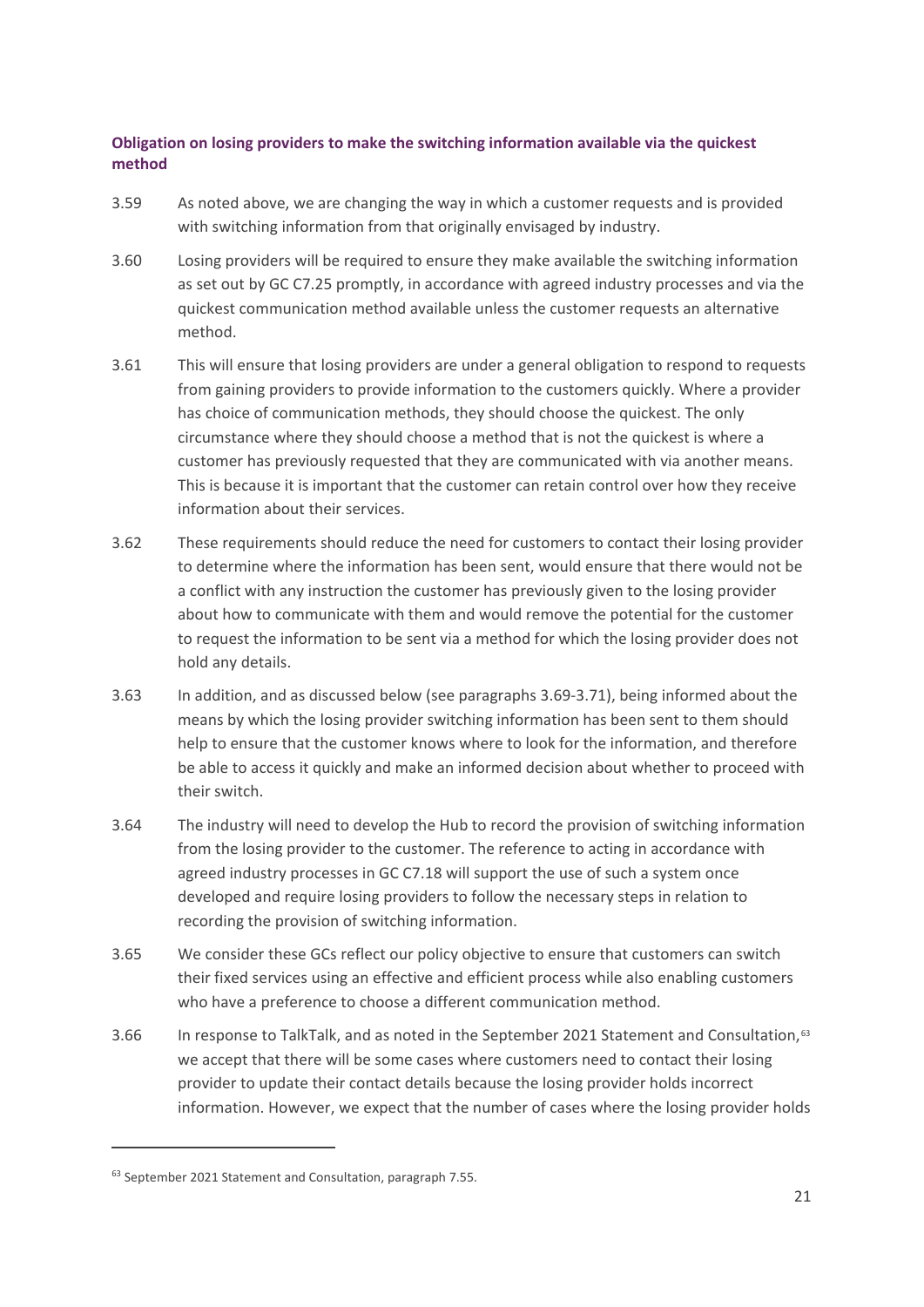incorrect or invalid contact details will be low, as providers have an incentive to hold accurate details for their customers, including so they can fulfil the contract information requirements in GC C1 (for example, the requirement to send an end-of-contract notification and annual best tariff notifications).

- 3.67 These requirements[64](#page-23-0) do not prevent industry from designing a mechanism to correct invalid email addresses, as suggested by TalkTalk. In doing so providers would need to comply with the relevant GCs and their data protection obligations.
- 3.68 TalkTalk also noted their concern about losing providers engaging in unwanted save activity when a customer gets in touch with them to update their contact details in order to receive their switching information. Our expectation is that providers do not engage in unwanted save activity in this scenario. We also point providers to their obligations under GC C1.8 to ensure that conditions or procedures for contract termination do not act as disincentives for customers to switch their provider.

#### **Obligations on the losing provider to tell the gaining provider how the information has been made available and on gaining providers to point out the information has been made available and how, and its importance**

- 3.69 To complement the obligation on the losing provider as discussed above at paragraphs 3.59-3.68, losing providers will be required to inform the gaining provider of the means by which the switching information has been made available to the customer, and the gaining provider must also tell the customer that this information has been made available and how, and expressly draw the customer's attention to the importance of the information.
- 3.70 This will ensure that, whichever method of communication the losing provider uses to send the information, the customer will be told where to find it by the gaining provider. This forms part of a series of steps that will ensure the customer quickly understands where to find the information and that it is important for them to read it.
- 3.71 Given the customer will not have engaged with the losing provider, there is a risk that the customer will not know that the information is available, or not read it, before they proceed with the switch if the gaining provider does not highlight its availability and importance. These requirements will help to ensure that customers are adequately informed throughout the switching process and can give their express consent to a switch.

#### **Obligation on gaining providers to co-operate with losing providers to ensure customers get the switching information quickly**

3.72 To ensure providers work together to ensure the customer can access their switching information quickly, there will be a supporting cooperation requirement on gaining providers in relation to providing information.

<span id="page-23-0"></span> $64$  For the losing provider to provide the switching information to the customer via the quickest method (unless the customer has requested otherwise) and on a durable medium (GC C7.25(a)), and (discussed further in paragraphs 3.69- 3.71) to tell the gaining provider how the information has been made available (GC C7.25(b)).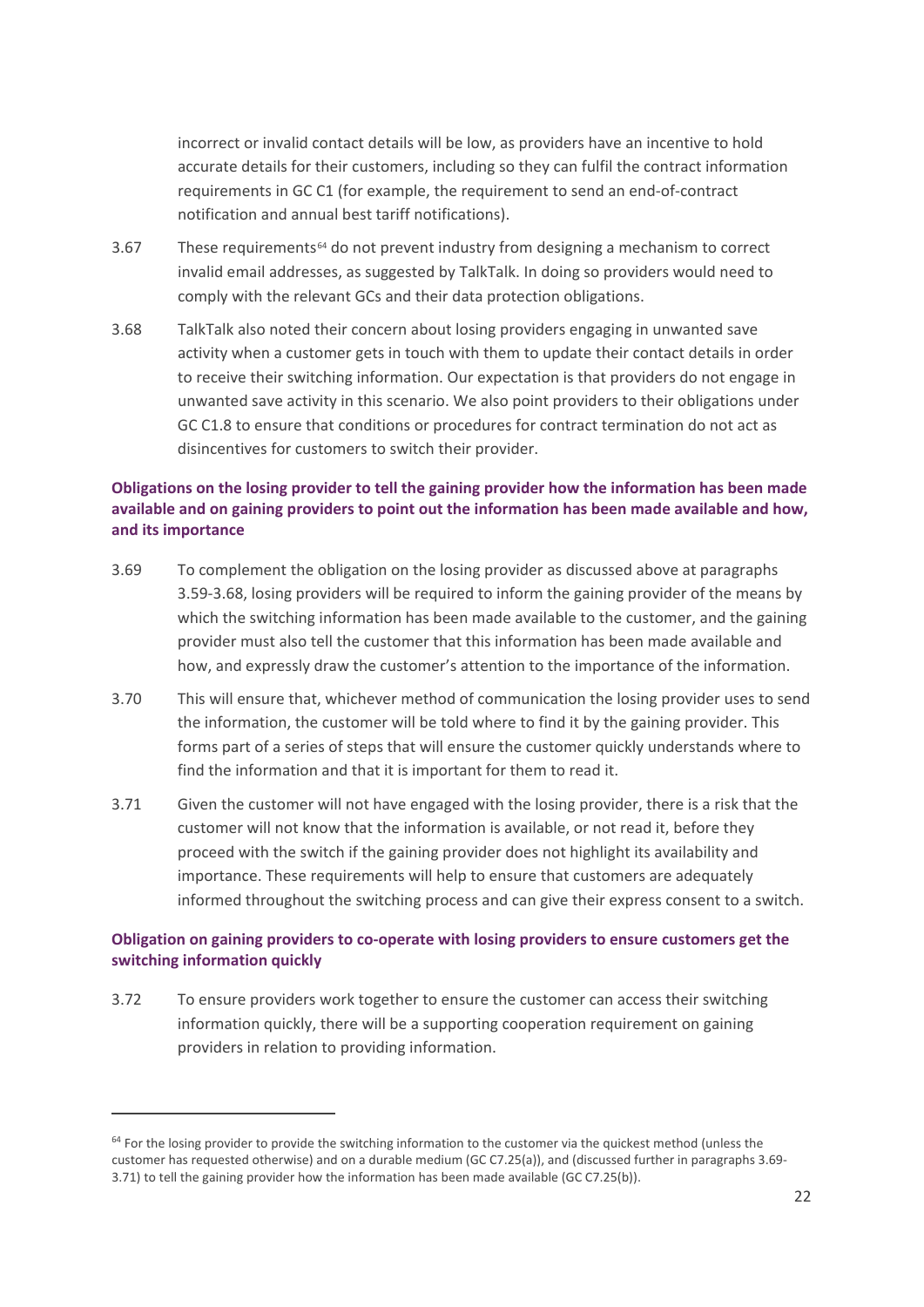- 3.73 Specifically, gaining providers must co-operate with losing providers to ensure the information referred to in GC C7.23 is made available promptly and in accordance with any applicable industry agreed processes.
- 3.74 This will complement the obligations on the losing provider to make the information available promptly and via the quickest available means. Similarly, the reference to acting in accordance with agreed industry processes will support the development and use of the Hub to record the provision of switching information and require gaining providers to follow the necessary steps in relation to recording the provision of switching information via the Hub.

#### **Obligation on gaining providers to provide contract information**

- 3.75 We have decided to set an obligation in the One Touch Switch GCs on gaining providers to provide the information listed in GC C7.11 to the customer as part of the contract information and summary they must also provide under GC C1.3.
- 3.76 Providers will already be under an obligation to provide this information to all residential customers switching voice and broadband services (both fixed and mobile). We are including this obligation as part of the One Touch Switch process for the avoidance of doubt. This ensures that the One Touch Switch rules cover all the specific steps related to the provision of information that apply to switches of fixed services. We consider it is particularly important to make clear the steps providers need to take as part of ensuring they have the customer's express consent to switch.

### **Obligation on the losing provider to provide switching information, including on the identity of the gaining provider and the steps needed to switch bundled services**

- 3.77 In complying with the information provision obligations, losing providers must make available the information specified by the new switching rules (GC C7.12). In addition, losing providers must confirm the identity of the gaining provider and, where the customer has other services bundled with their voice and broadband service, inform the customer of any steps they need to take to transfer those bundled services. In particular, for customers with a bundled mobile service, providers should explain the steps the customer needs to take to switch that service under the Auto-Switch process.
- 3.78 In order to comply with the new switching rules, losing providers must ensure that the information is accurate, provided in clear, comprehensible and neutral terms, and on a durable medium. While providers will already be under an obligation to provide the information in this manner, we are including this requirement in the One Touch Switch process for the avoidance of doubt.
- 3.79 Providing additional information on the identity of the gaining provider forms part of the One Touch Switch process as originally proposed by industry,<sup>[65](#page-24-0)</sup> and will act as a safeguard

<span id="page-24-0"></span> $65$  See Option Y, August 2020[. Gaining Provider Led Switching –](https://www.ofcom.org.uk/__data/assets/pdf_file/0021/212619/option-y-revised-proposal-summary.pdf) the Option Y proposal, page 8.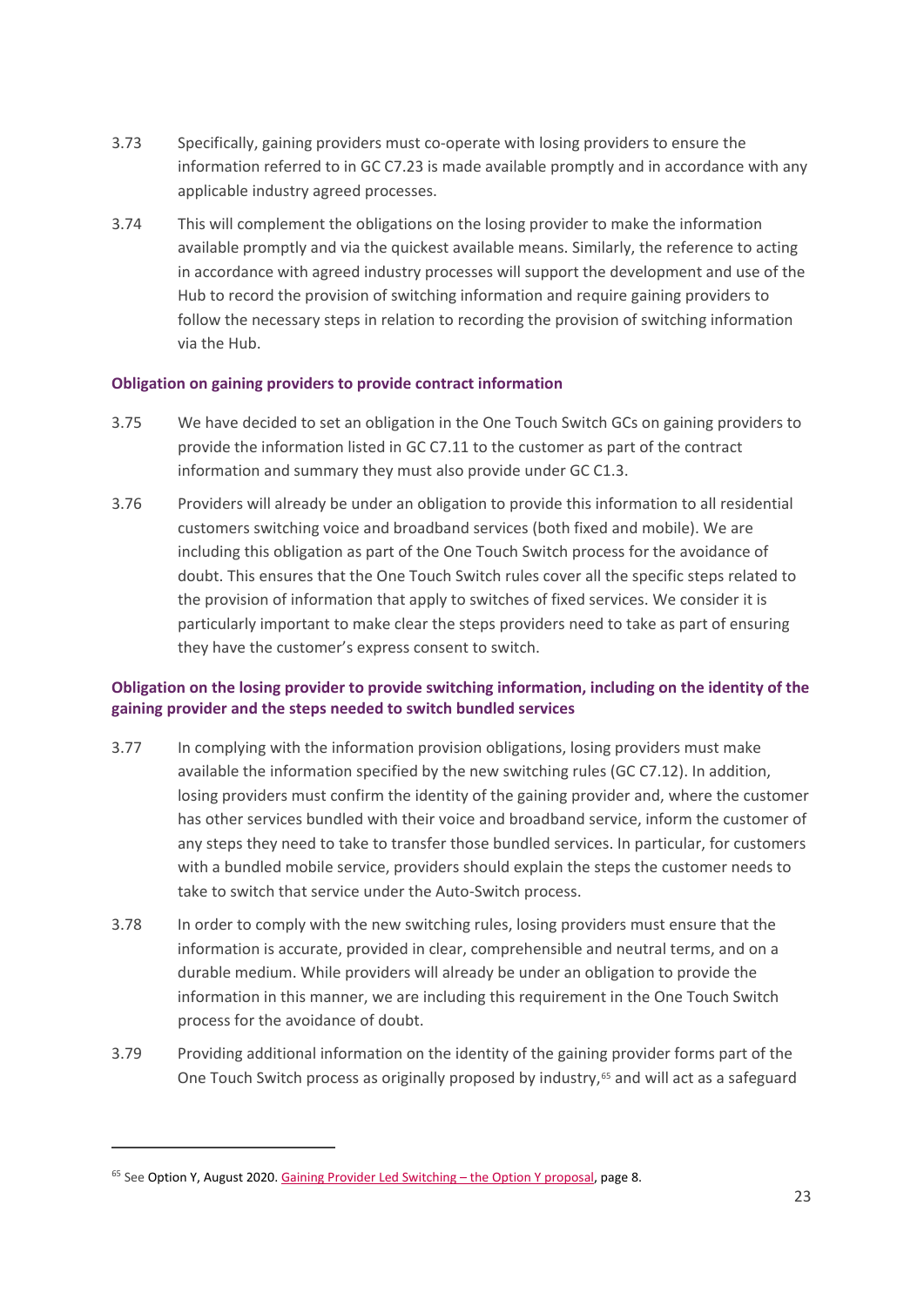against slamming and the risk that a customer could be switched to the wrong gaining provider.

- 3.80 In response to BT, we disagree that losing providers should not have to tell customers how to switch all elements of their bundle, including Pay TV, because this would confuse customers or undermine our policy objectives.
- 3.81 This requirement is important to ensure that customers know how to navigate the different processes needed to switch all services in their bundle, if they wish to do so. In our view, it is likely to be more confusing for customers not to be told how to switch the Pay TV element of their bundle.
- 3.82 Without this information at this point in the switching process, customers may think that their Pay TV service will be switched alongside their voice and broadband services, which could lead to them keeping their TV service with that particular provider for longer than they want to because they have not been made aware how to cancel or switch it. In addition, absent this requirement, the losing provider may not have an incentive to make this information clear to the customer.
- 3.83 We also disagree with BT that our proposal is inconsistent with our expectations of providers set out in the consultation with regard to contacting their losing provider. Our expectations relate to fixed broadband and voice services (i.e. the services that customers must be able to switch using One Touch Switch), and not other services such as Pay TV. For services that cannot be switched using One Touch Switch, we acknowledge that contact with the losing provider in order to switch or cancel may be necessary.
- 3.84 We also note that providers remain subject to the requirements of the new switching rules in relation to bundles, which include Pay TV. These rules include the requirement to ensure that all switching processes are simple and efficient (GC C7.4(a)).
- 3.85 As set out above, there will also be a requirement for providers to inform the customer about the steps they need to take to switch any other element(s) of their bundle, such as mobile services. This will ensure that customers with bundled services receive similar information about how to switch the other element(s) of their bundle irrespective of which service, and which switching process, they choose first.
- 3.86 For simplicity and consistency, customers will receive these additional pieces of information (i.e. the identity of the gaining provider, and the steps they need to take to switch any bundled services) alongside and in the same way as the other switching information. This will ensure customers receive all the information they need to be adequately informed at the same time.

# **Our decision**

3.87 We have decided to proceed with our September proposals to place a number of obligations on losing and gaining providers in relation to the provision of information to the customer. These requirements are set out in GCs C7.21 – C7.27.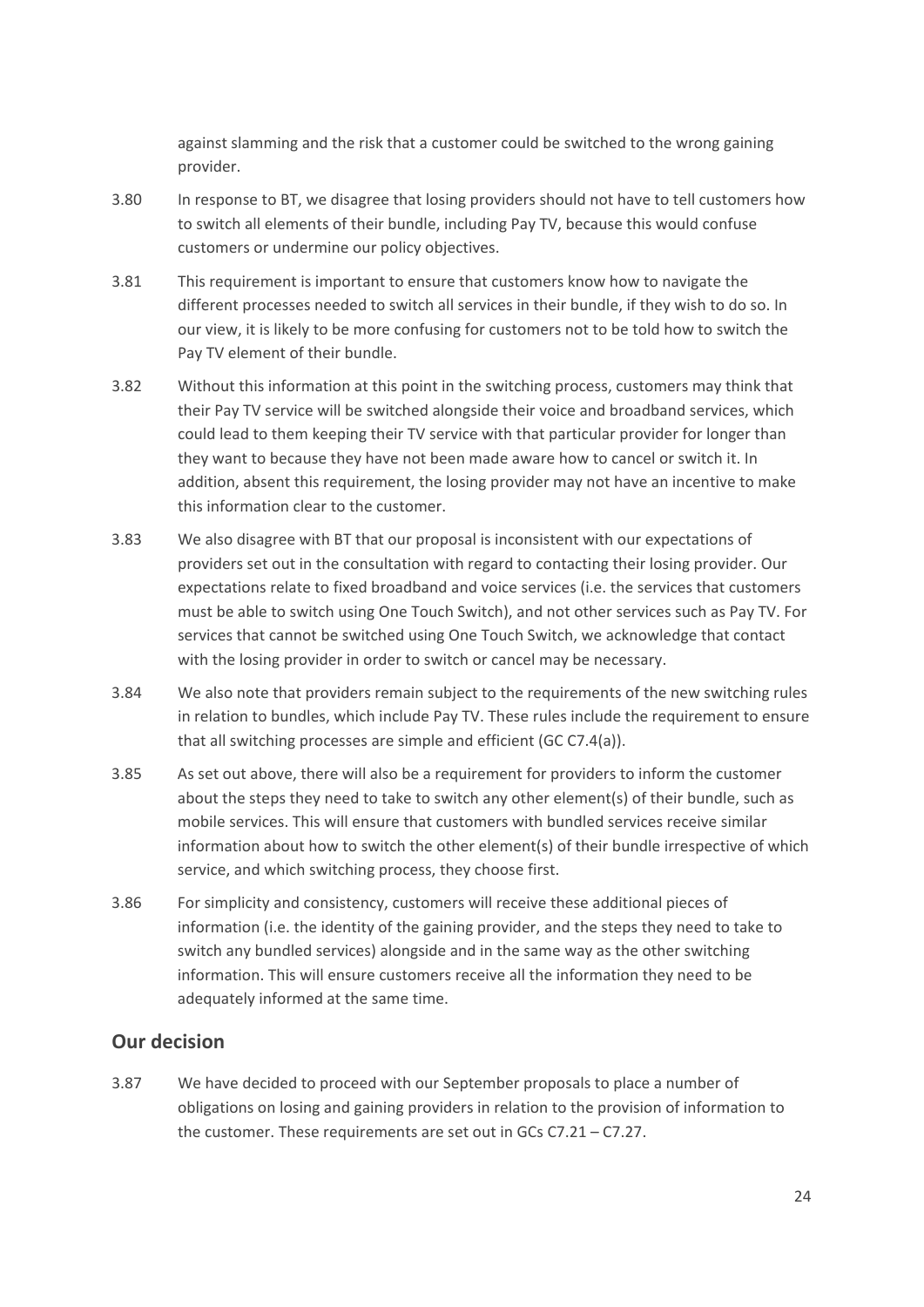# **Removal of the Notification of Transfer rules**

# **Our September proposal**

3.88 As set out in Section 5 of the September 2021 Statement and Consultation, we decided to remove the Notification of Transfer process as this will be replaced by One Touch Switch. We therefore proposed to remove the Notification of Transfer rules and related provisions in the GCs.

# **Consultation responses**

3.89 BT agreed with our proposal to remove the Notification of Transfer rules for all switches other than home-moves, but noted that this would mean that business customers would no longer have a switching process, as small businesses are currently able to use the Notification of Transfer process.<sup>[66](#page-26-0)</sup>

# **Our assessment**

- 3.90 The new switching rules (for example, the requirement that the switching process is led by the gaining provider) apply to all relevant providers, including those providing services to business customers. As such, providers must have a process for business switches which complies with all of the relevant new switching rules, but, unlike for residential switches, we have not specified what this process must be.
- 3.91 Providers may choose to fulfil these requirements by participating in One Touch Switch for business switches in addition to residential switches.
- 3.92 We discuss this further in paragraphs 3.122-3.132 below.

# **Our decision**

- 3.93 We have decided to proceed with our September proposals to remove the Notification of Transfer rules and related provisions, namely:
	- The Notification of Transfer rules themselves (GCs C7.18-C7.29);
	- GC C7.14(a), as this provision is no longer relevant following the removal of the Notification of Transfer rules; and
	- Annex 1 to Condition C7, which contained further detail on specific Notification of Transfer rules.
- 3.94 GC references in the above paragraph are to the 19 December 2022 version of the GCs.

<span id="page-26-0"></span><sup>66</sup> BT, Response to September 2021 Statement and Consultation, paragraphs 1.7-1.9.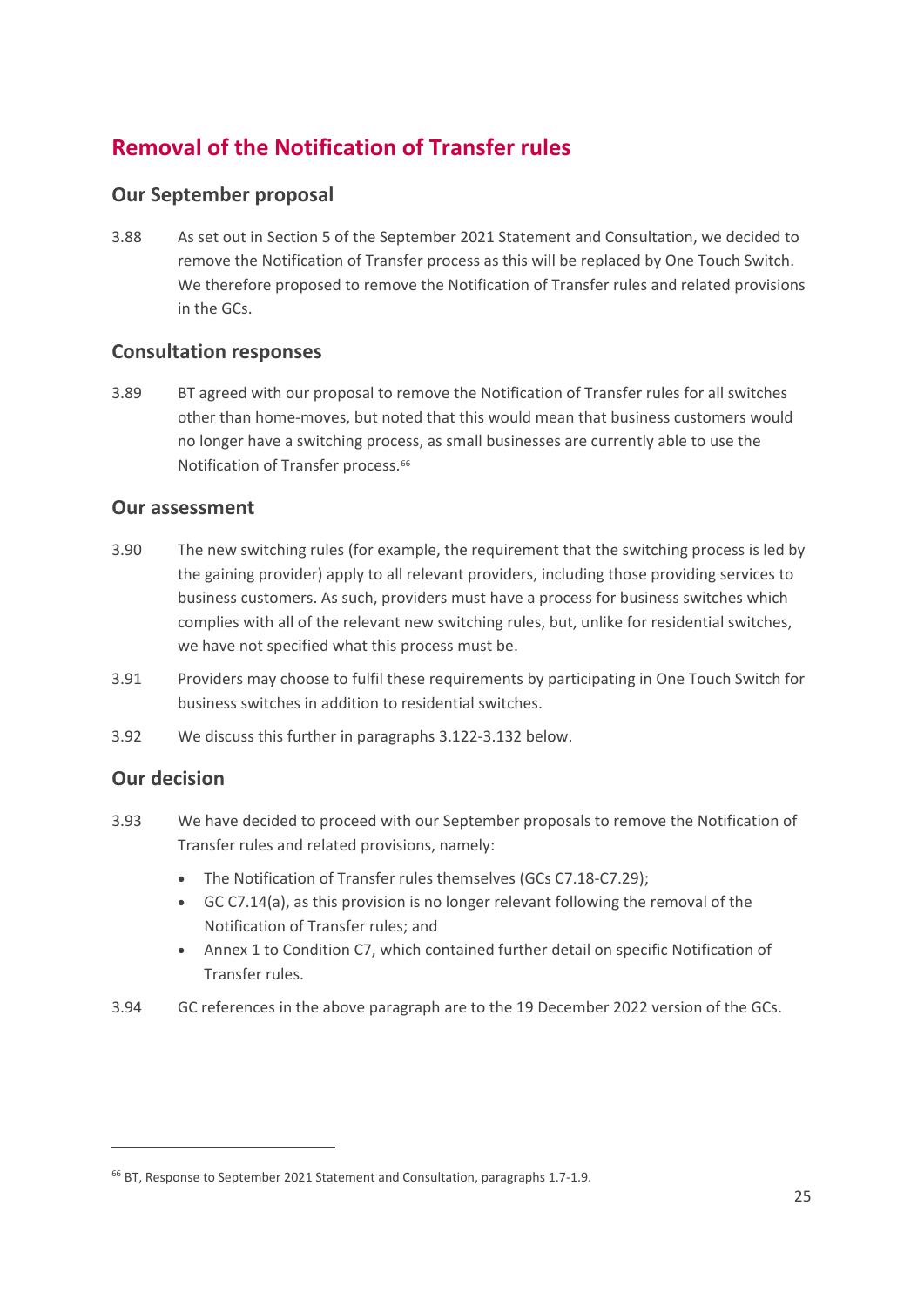# **Implications for providers of complying with new switching rules and the One Touch Switch rules**

# **Our September provisional views on the implications for providers**

- 3.95 In the September 2021 Statement and Consultation, we explained that the need to comply with the new switching rules and the proposed One Touch Switch rules (the latter in accordance with any applicable industry agreed processes) would have a number of implications for how providers can meet their obligations. In that document we set out our provisional views and expectations on:
	- co-operation between providers;
	- enabling customers to use the One Touch Switch process;
	- consent;
	- ensuring the customer is informed about how One Touch Switch works;
	- the matching process; and
	- the Hub.

# **Consultation responses**

3.96 We did not receive any comments on this analysis.

# **Our confirmed views on the implications for providers**

3.97 Below, we set out the implications for providers of complying with the new switching rules and the One Touch Switch rules.

#### **Cooperation between providers**

- 3.98 The new switching rules GC C7.4(b) and (c) confirmed in December 2020 requires providers to:
	- cooperate in good faith and take all necessary steps within their control to complete the switch in accordance with GCs C7 and B3 and any applicable industry agreed processes; and
	- not delay or abuse the switching process.
- 3.99 In addition, GC C7.18 requires that in complying with the new switching rules, providers must maintain the One Touch Switch process in accordance with any applicable industry agreed processes.
- 3.100 Therefore, once industry has agreed the operational details of the process, providers will be obliged to follow those documented agreements and cooperate to operate the process.
- 3.101 In considering whether a provider was meeting these obligations, we would likely take into account any documented process agreements. Where a provider was not following the processes as described, we would be more likely to consider that they were not compliant.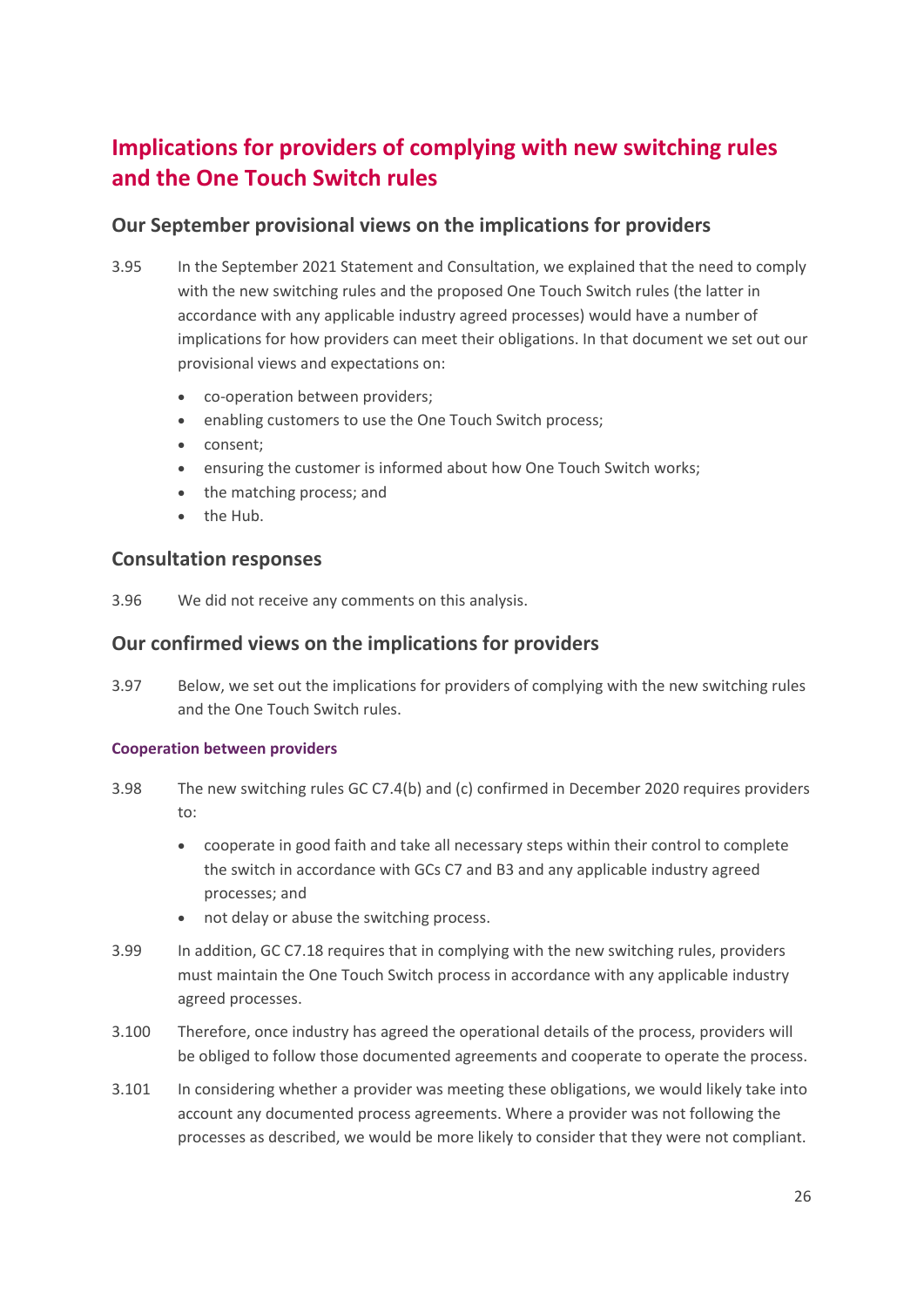#### **Enabling customers to use the One Touch Switch process**

- 3.102 Our decision to require the use of a single process in combination with the new switching rules ensures that both losing and gaining providers are under an obligation to facilitate the use of One Touch Switch by any residential customer who wishes to switch their fixed voice or broadband service.
- 3.103 New switching rule GC C7.5(b) requires gaining providers to allow any customer to make use of the process they maintain in accordance with their obligations under GC C7.
- 3.104 Therefore, we do not consider that a gaining provider would be complying with their obligations if they sought to provide new services to a customer without making use of the One Touch Switch process where it is applicable, nor would a losing provider be compliant if they sought to cancel a switching customer's services without highlighting the availability of One Touch Switch to them (see GC C7.18) and allowing them to use it if they wanted to.

#### **Consent**

- 3.105 The One Touch Switch rules do not contain specific requirements relating to consent, as this is addressed by the new switching rules confirmed in December 2020. Specifically, GC C7.9 requires that the gaining provider take all reasonable steps to ensure that:
	- it does not switch a customer's services without the customer's express consent; and
	- the customer who requests the switch is authorised to do so and intends to enter into the contract.
- 3.106 Express consent means the express agreement of the customer obtained in such a manner which has enabled the customer to make an informed choice (see the definition of 'Express Consent' in the GCs). As noted in our October 2020 Statement, the decision on the part of a customer to switch services involves both:
	- a decision to accept a contract for new services with a gaining provider; and
	- a decision to cancel a contract for services with the losing provider.
- 3.107 It follows that in order for a customer to make an informed choice about whether to switch their services, and therefore to be in a position to give their express consent to a switch, the customer needs to have been given information about both:
	- the new services they are taking with the gaining provider; and
	- the consequences of their decision to cancel their services with the losing provider.<sup>67</sup>
- 3.108 Given the obligations in GC C7.9 and the new obligations on the gaining provider in GCs C7.21-C7.24, we consider that in order to ensure they do not switch customers without their express consent, a gaining provider must take the following steps:
	- a) request that the losing provider make the switching information available to the customer;

<span id="page-28-0"></span><sup>67</sup> October 2020 Statement, paragraph 9.182-9.183.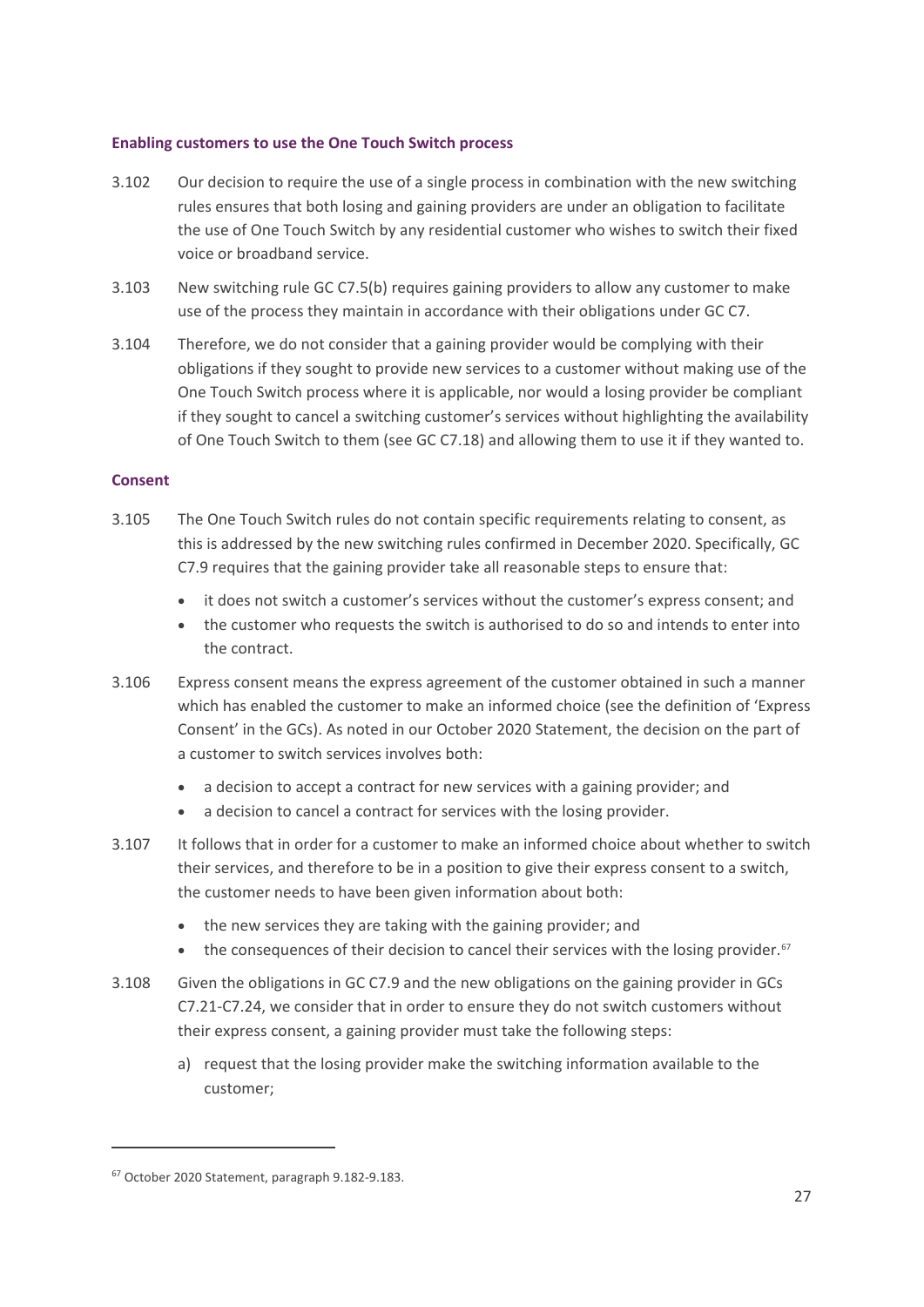- b) notify the customer that the switching information has been made available and how it has been made available;
- c) expressly draw the customer's attention to the importance of the information; and
- d) provide contract information in accordance with GCs C7.11 and C1.
- 3.109 Gaining providers should also ensure customers are adequately informed before and during the switch (see below).

#### **Ensuring the customer is informed about how One Touch Switch works**

- 3.110 New switching rule GC C7.10(a) requires that both gaining and losing providers take all reasonable steps to ensure that customers are adequately informed before and during the switch. New switching rule GC C7.10(b) requires that providers provide guidance on the switching process.
- 3.111 There are several elements of the One Touch Switch process that providers should inform customers about and include in the guidance they have to provide pursuant to GC C7.10(b). We set out our expectations of what this guidance should include below.
- 3.112 Providers should include in their guidance that customers do not need to cancel their contract with their losing provider, that the gaining provider will coordinate the ceasing of their existing service(s) and that there should not be any service charges from the losing provider after the switch. Providers should also make clear that the losing provider switching information will tell customers what will happen to any services they have bundled with their voice and broadband services.
- 3.113 This information should therefore help to ensure that customers, including those with bundles, understand how the One Touch Switch process works and what steps they need (and do not need) to take in order to switch.

#### **Matching process**

- 3.114 An important part of the One Touch Switch process is the matching process. This relies on there being a mechanism in place to match the details the customer supplies to the gaining provider to the customer's details in the losing provider's records.<sup>[68](#page-29-0)</sup>
- 3.115 In order to comply with the One Touch Switch rules, providers will need to develop an effective matching process as part of the design and implementation phase. We expect providers to ensure, when designing the operational details of the process, that the matching process minimises the risk of matching failing on the first attempt. This will be important in reducing the need for customers to provide additional information, in order to make the switching process as quick and easy as possible.
- 3.116 We recognise that it is possible that some matching failures will occur. Where these do happen, we also expect there to be a system in place to resolve these in a timely manner.

<span id="page-29-0"></span><sup>68</sup> September 2021 Statement and Consultation, Section 2, Table 2.2, Step 1.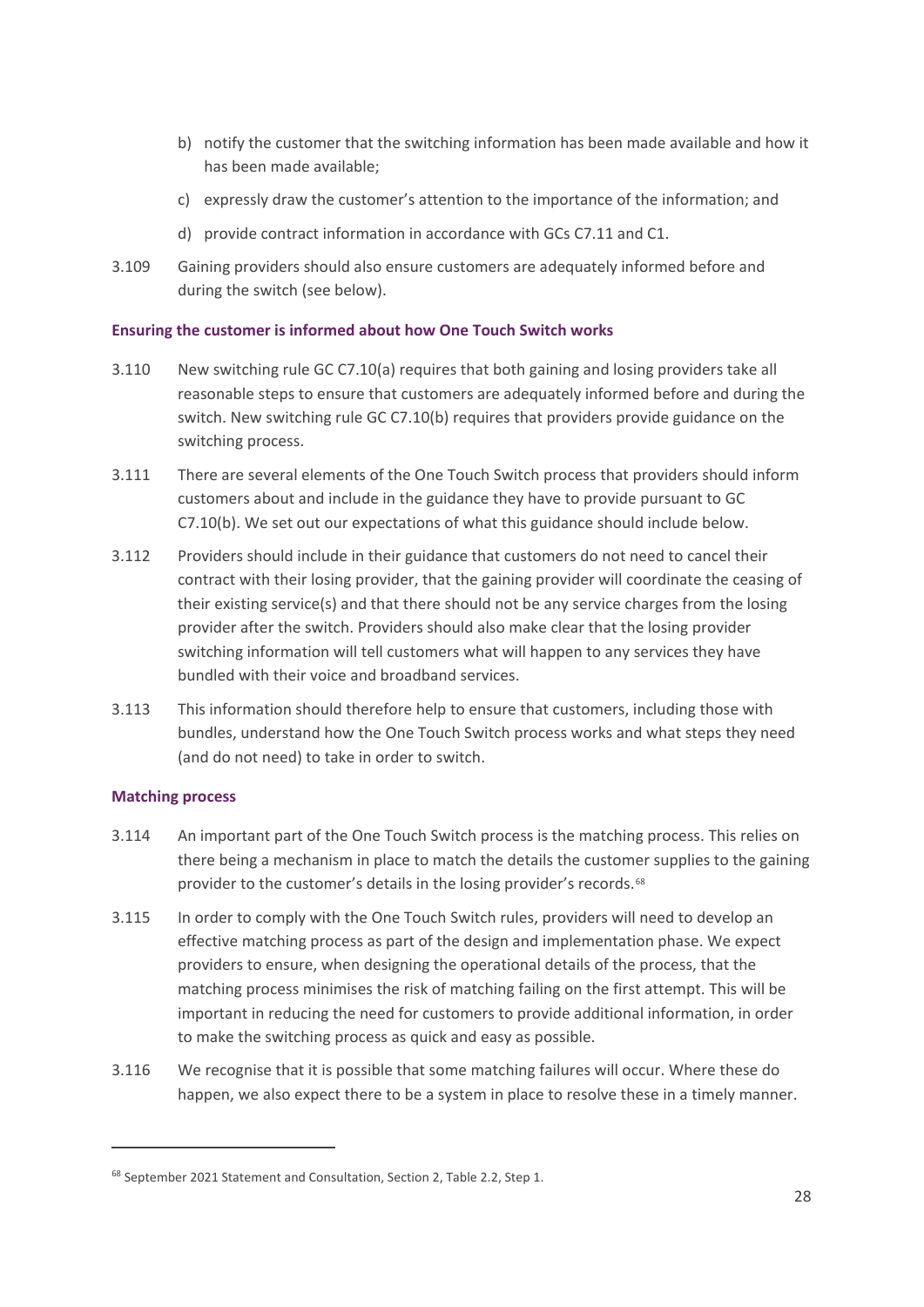#### **The Hub**

- 3.117 Development and operation of the Hub will be central to the success of the One Touch Switch process. Industry is best placed to determine and agree upon its development and operation in order to comply with their obligations.
- 3.118 In particular, we expect industry to agree on the nature of the information to be passed between the Hub and providers, the relevant response times and the systems and processes providers need to have in place in order to able to respond to the Hub to ensure a quick and easy process for customers.
- 3.119 Providers' obligations to cooperate to complete the switching process and follow any applicable industry agreements include cooperating with respect to the operation of the Hub. Where the process is not working as expected because of a provider's failure to interact with the Hub as set out in the applicable industry agreements, we would likely consider that they are not compliant with the relevant obligations, including GC C7.18.
- 3.120 Providers will need to develop the Hub to be compliant with their obligations under data protection legislation. GC C7.19 is not intended to prevent the losing provider taking any steps necessary to comply with its data protection obligations in order to share their data with the Hub. However, we do expect industry to design the operational details of the Hub so that any such steps do not disrupt the switching process.

# **Other comments**

3.121 We received a number of comments from stakeholders that did not relate to the proposed changes to the GCs, in particular about the design and implementation process for One Touch Switch. Below we summarise the issues raised and our response.<sup>[69](#page-30-0)</sup>

#### **Business providers and One Touch Switch**

#### **Consultation responses**

- 3.122 The Federation of Communication Services (FCS) expressed disappointment that business switching is not in scope of One Touch Switch.<sup>[70](#page-30-1)</sup>
- 3.123 A number of respondents argued that providers would have to use One Touch Switch for business switches, and therefore that the design and implementation process should consider the needs of business providers (including resellers) in addition to residential

<span id="page-30-0"></span> $69$  In addition to the points discussed in this section, Virgin Media O2 (paragraphs 14-15) commented on the previously confirmed requirement to enable porting for up to one month (GC C7.6(b)). We previously set out our decision and accompanying reasoning on this in the October 2020 Statement (see in particular paragraphs 9.109-9.110). Vodafone (page 1) said that there should be an explicit requirement for one-day switches. We previously set out our decision on this in the October 2020 Statement (see in particular paragraphs 9.51-9.54). Openreach (pages 6-7) commented on how it intends to conduct various processes once the One Touch Switch rules are in force.

<span id="page-30-1"></span> $70$  [Federation of Communication](https://www.ofcom.org.uk/__data/assets/pdf_file/0032/228938/further-consultation-fcs.pdf) Services (FCS), Response to September 2021 Statement and Consultation, page 1.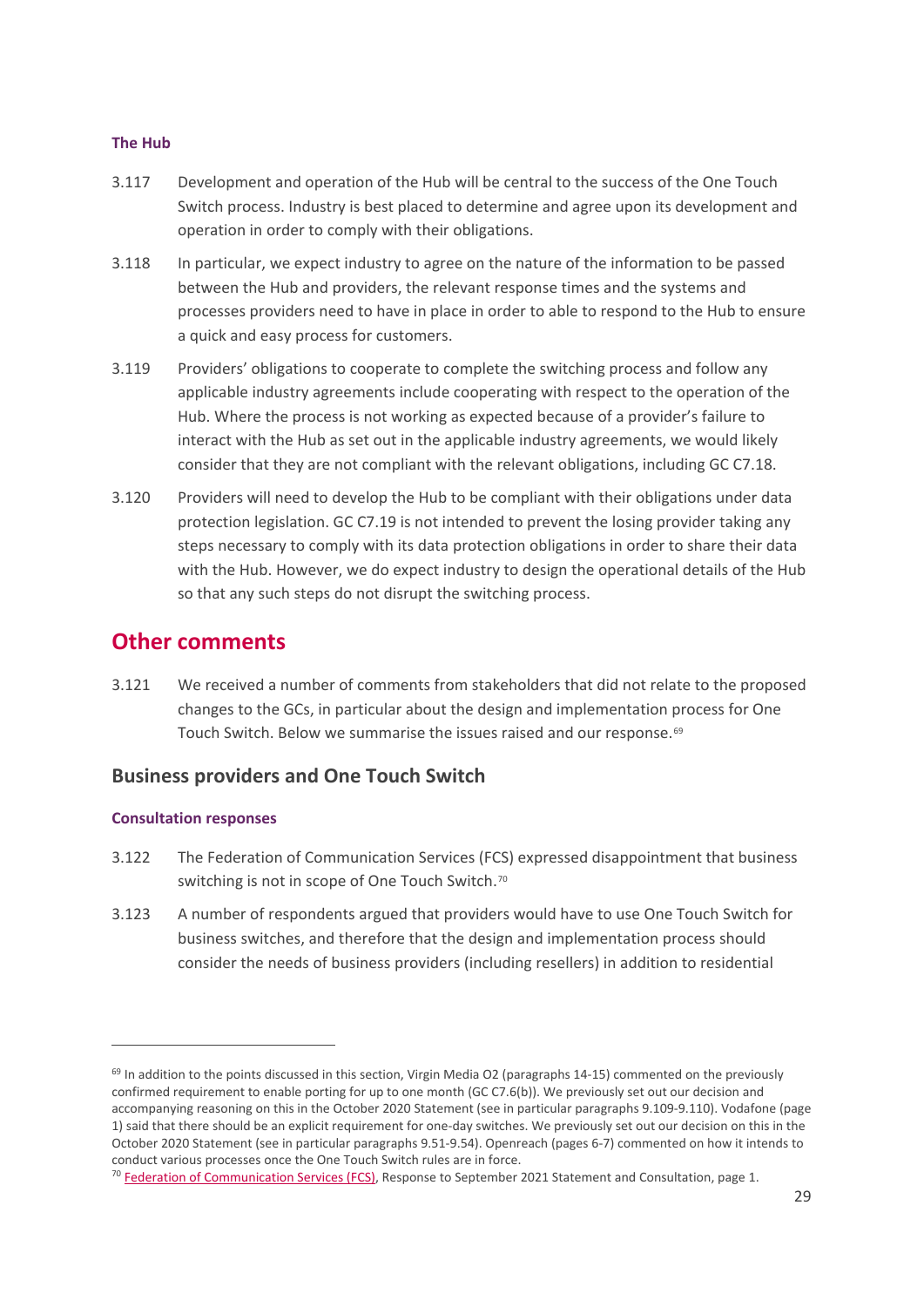providers. [71](#page-31-0) BT said it would be important to bring business providers together to discuss how One Touch Switch could be used in a business context and suggested the OTA facilitate such discussions.[72](#page-31-1)

3.124 Gamma noted that residential and business customer categories are "porous" and it is not always simple to distinguish between them.[73](#page-31-2)

#### **Our response**

- 3.125 As discussed and confirmed in previous documents, and noted above (see paragraph 3.28) providers are required to use One Touch Switch only for residential switches.[74](#page-31-3) However, the new switching rules apply to **all** switches, whether for business or residential customers, and include the obligation to maintain a simple and efficient switching process which is led by the gaining provider, and for providers to cooperate in good faith and take all necessary steps within their control to complete switches in accordance with applicable industry agreed processes (see GCs C7.4 and C7.5).
- 3.126 Compliance with these requirements could be achieved by business providers participating in One Touch Switch, and we recognise that in practice providers may wish to use the One Touch Switch process for business customers where they are not required to do so. Industry discussions must therefore have regard to the needs of business providers and resellers. We expect providers to engage with good faith in an open and constructive way and not frustrate or delay the implementation process.
- 3.127 As outlined in Section 2 above, industry has formed an OTS Steering Group which includes representatives from the business provider community (including resellers) to ensure a wide range of views are considered. The Technical Group formed by industry to develop the detailed process design for One Touch Switch is also holding business-focussed sessions to ensure the implications of One Touch Switch for business providers are fully considered. This is consistent with the letter we wrote to the OTA on 21 December 2021 setting out our expectations on how industry should work together.<sup>[75](#page-31-4)</sup>
- 3.128 In response to Gamma, we acknowledge that in some cases the distinction between residential and business customers is not always clear. Therefore, it might not always be apparent when a provider is required to use One Touch Switch.
- 3.129 We consider this issue is likely to mainly arise where a customer is taking a residential product but also, for example, runs their business from home (in addition to using the services for 'residential' use), and wishes to switch to a business product.
- 3.130 The One Touch Switch GCs use the definition 'Fixed Switching Customer', which is defined as "a Subscriber (of either the Gaining Provider or the Losing Provider) who is a Consumer

<span id="page-31-0"></span><sup>&</sup>lt;sup>71</sup> BT, paragraphs 2.3-2.7; FCS, pages 1-2; [Gamma,](https://www.ofcom.org.uk/__data/assets/pdf_file/0020/231347/gamma-further.pdf) paragraphs 30-35; [Shell,](https://www.ofcom.org.uk/__data/assets/pdf_file/0027/228942/further-consultation-shell.pdf) pages 1-2; Twilio, page 5. Responses to September 2021 Statement and Consultation.<br><sup>72</sup> BT, Response to September 2021 Statement and Consultation, paragraphs 2.6-2.7.

<span id="page-31-2"></span><span id="page-31-1"></span><sup>&</sup>lt;sup>73</sup> Gamma, Response to September 2021 Statement and Consultation, paragraph 4.

<span id="page-31-3"></span><sup>74</sup> September 2021 Statement and Consultation, paragraph 4.15; October 2020 Statement, paragraph 9.17.

<span id="page-31-4"></span><sup>75</sup> Ofcom, 21 December 2021. *Letter to the OTA regarding OTS implementation.*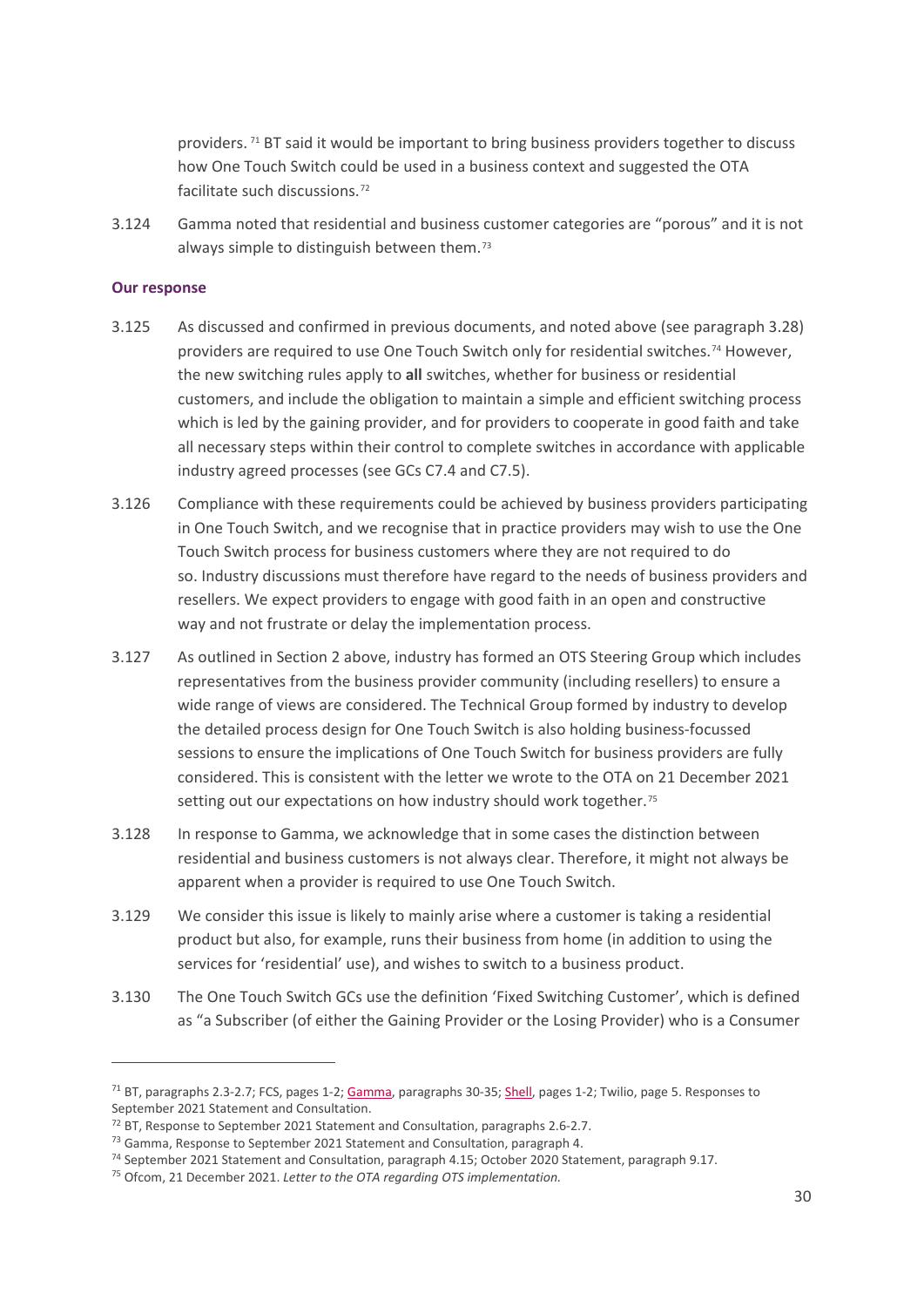who has requested, is requesting or considers requesting a Communications Provider Migration for the purposes of Conditions C7.18 to C7.27". In turn, a 'Consumer' is defined as "any natural person who uses or requests a Public Electronic Communications Service or Bundle for purposes which are outside his or her trade, business, craft or profession".

- 3.131 Therefore, determining whether someone is a residential or business customer depends not only on which product they take but also how they are using it. However, in practice, a provider may not always hold this information about a customer. Providers could therefore use the contract a customer is on (i.e. residential or business) as a proxy to determine whether they are a residential or business customer.
- 3.132 In the situation described above (i.e. where a customer is taking a residential product and wishes to switch to a business product), or the reverse, providers would not be required to use One Touch Switch because the process is mandatory for residential customers only. In such a situation, providers must not insist that the other provider uses One Touch Switch, nor refuse switches that do not follow the One Touch Switch process. Providers would still be subject to the new switching rules, which include the requirement for the process to be gaining provider led, and for providers to cooperate in good faith and take all necessary steps within their control to complete the switch in accordance with GC C7 (and GC B3) and any applicable industry agreed processes.

# **The OTA's role in One Touch Switch implementation**

#### **Consultation responses**

3.133 Gamma argued that the OTA is not an appropriate vehicle for facilitating the implementation of One Touch Switch, for several reasons, including that its governance structure favours the priorities and requirements of larger providers, and that it lacks a statutory remit and decision-making and arbitration power.<sup>[76](#page-32-0)</sup>

#### **Our response**

- 3.134 As noted in paragraph 2.42 above and in the September 2021 Statement and Consultation, $77$  we consider that the OTA is best placed to kick-start appropriate industry discussions. However, we have not mandated that providers must use the OTA, and we also noted in the September 2021 Statement and Consultation that, if industry consider there are alternative options that can enable industry to agree and execute an inclusive implementation plan that will ensure that the new switching process is delivered on time, they were free to do so.
- 3.135 Since publishing the September 2021 Statement and Consultation, industry has been working positively and productively with the OTA to progress governance and technical discussions and we encourage all providers to engage constructively with these discussions.

<span id="page-32-0"></span><sup>&</sup>lt;sup>76</sup> [Gamma,](https://www.ofcom.org.uk/__data/assets/pdf_file/0020/231347/gamma-further.pdf) Response to September 2021 Statement and Consultation, paragraphs 7-23.

<span id="page-32-1"></span><sup>77</sup> September 2021 Statement and Consultation, paragraph 5.56.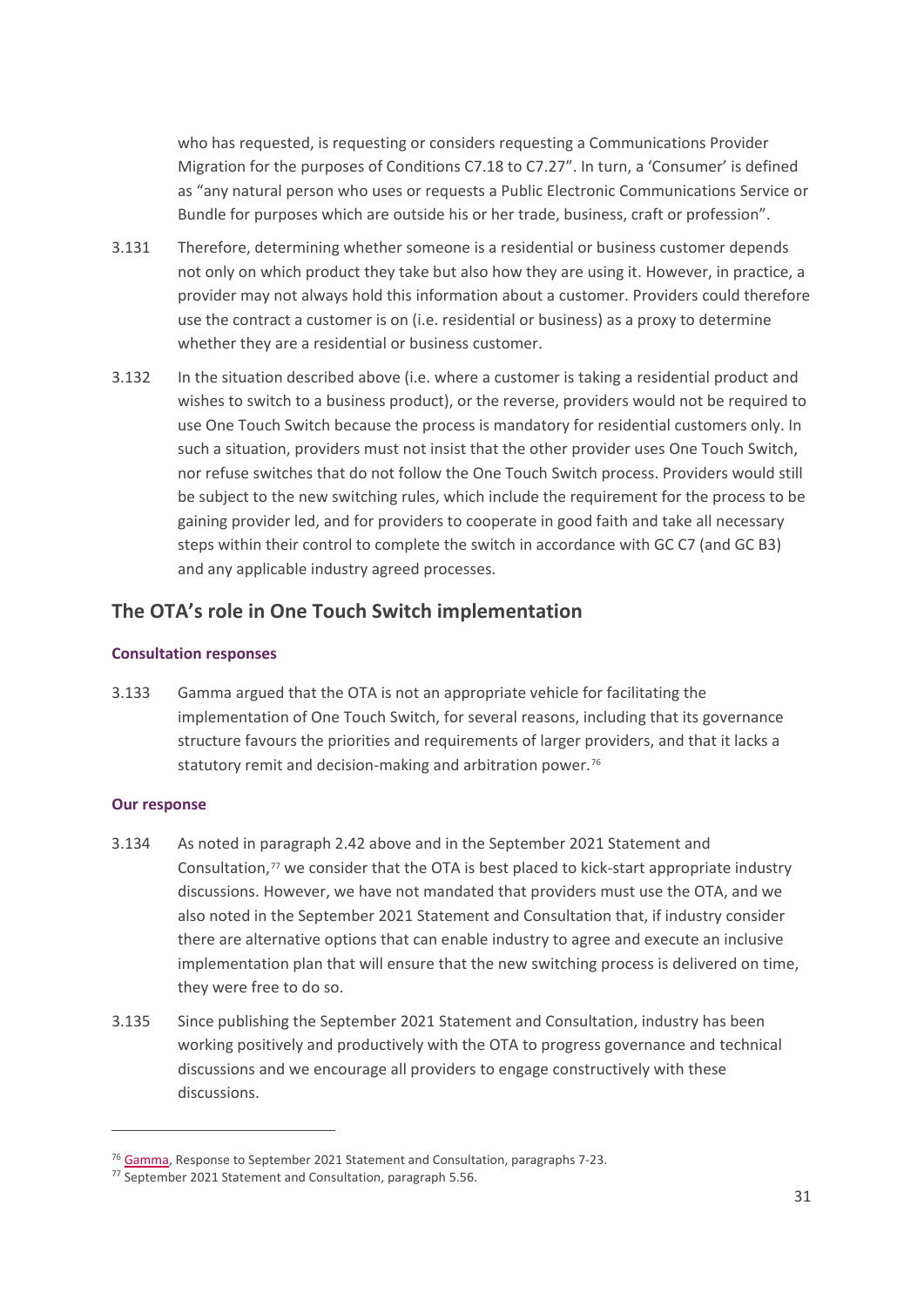# **Interaction between One Touch Switch and other processes**

#### **Consultation responses**

3.136 A number of respondents commented on the interaction between development of One Touch Switch and other areas of policy and industry developments, particularly number porting .[78](#page-33-0)

#### **Our response**

- 3.137 The purpose of the new switching rules is to support switching at the retail level and enable customers to exercise choice, including where they want to port their number(s).
- 3.138 In response to respondents' comments on the interaction between switching and other processes (including porting), the underlying porting process and the process for conducting wholesale switches are not customer-facing processes, and therefore not within the scope of One Touch Switch.
- 3.139 Nevertheless, it is important that the industry takes into account the interactions between switching and porting in the detailed design and implementation phase of One Touch Switch, as well as other related industry developments including in particular any further consideration of a common numbering database and work on scams.
- 3.140 We will continue to discuss the dependencies between these different areas of work with industry and the OTA..

# **Our assessment of the costs of One Touch Switch**

#### **Consultation responses**

- 3.141 Gamma argued that our cost-benefit analysis in the September 2021 Statement and Consultation was flawed.[79](#page-33-1) Gamma also argued that we failed to consider the possibility that the cost estimates provided to us were unreliable.<sup>[80](#page-33-2)</sup>
- 3.142 The FCS asked us to clarify what was meant when we said no switching charges would be passed on to customers and how costs would be passed to providers. It argued that it was not appropriate that no charges from switching will be passed to customers as this would leave industry to pick up the costs.<sup>[81](#page-33-3)</sup>

#### **Our response**

3.143 Our decision to impose new GCs relating to the One Touch Switch process must satisfy the legal tests in section 47 of the Act, which are set out above at paragraph 2.37. Section 7 of the Act requires Ofcom to carry out and publish an impact assessment in relation to

<span id="page-33-0"></span><sup>&</sup>lt;sup>78</sup> FCS, page 2; Openreach, paragraphs 20-22; Virgin Media O2, paragraphs 9-15; Vodafone, pages 1-2. Responses to September 2021 Statement and Consultation.<br><sup>79</sup> Gamma, Response to September 2021 Statement and Consultation, paragraph 3 and 24-29.

<span id="page-33-1"></span>

<span id="page-33-2"></span><sup>80</sup> Gamma, Response to September 2021 Statement and Consultation, paragraphs 3.

<span id="page-33-3"></span><sup>&</sup>lt;sup>81</sup> FCS, Response to September 2021 Statement and Consultation, pages 1-2.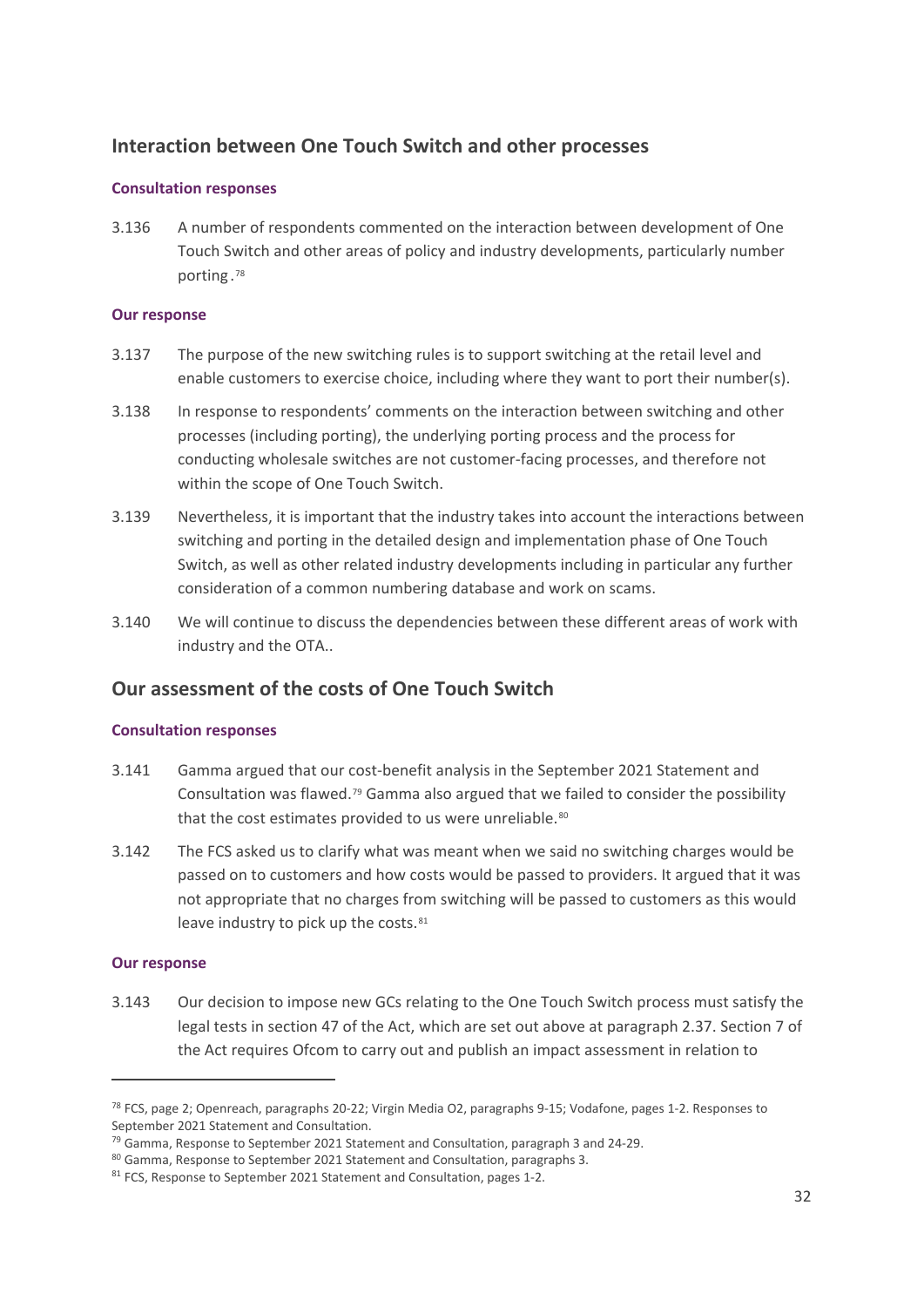proposals that will have a significant impact on businesses or the general public. An assessment carried out under section 7 may take such form and relate to such matters as Ofcom considers appropriate.

- 3.144 The section 47 tests include that the GC or modification to a GC must be proportionate to what it is intended to achieve. A cost-benefit analysis is not a prescribed requirement or a pre-requisite to demonstrating that a decision is proportionate under the section 47 tests; nor is there a legal obligation to seek to quantify the impact of our proposals under section 7 of the Act in every case. How we assess the impact and proportionality of our proposals depends on the nature of the decision. For the reasons given in the September 2021 Statement and Consultation, $82$  and repeated above (see paragraph 2.22), we decided to limit the requirement on providers to use One Touch Switch to residential customers. Our approach to assessing the impact and proportionality of our proposals reflected this.
- 3.145 In reaching our decision to mandate the One Touch Switch process, we considered the robustness of the cost estimates provided to us, including more detailed investigation of an outlier observation as set out in Annex 7 of our February 2021 Consultation.<sup>[83](#page-34-1)</sup>
- 3.146 In response to FCS, we note that we did not say that no switching charges will be passed through to consumers. We appreciate that there are costs involved for industry to develop and operate One Touch Switch. While customers must be able to use the One Touch Switch process free of charge (GC C7.20), it is up to providers to determine how they recover the costs of developing and operating One Touch Switch and to what extent they pass them through to consumers.
- 3.147 As we noted in the September 2021 Statement and Consultation, $84$  the equivalent annual cost of One Touch Switch per connection is very small (three pence per month per residential connection) so we would not expect to see material rises in retail prices even if the costs are passed through in full.

# **Retention of email addresses when switching**

#### **Consultation responses**

3.148 Four individual respondents commented that customers should be able to retain their email address when they switch provider using the One Touch Switch process.<sup>[85](#page-34-3)</sup>

#### **Our response**

3.149 Ofcom does not regulate email services directly. However, we recently conducted a review of the major providers' practices regarding email addresses and switching. Some broadband providers, including BT, Plusnet, Sky and TalkTalk, enable customers to keep

<span id="page-34-0"></span><sup>82</sup> September 2021 Statement and Consultation, paragraph 4.15.

<span id="page-34-1"></span><sup>83</sup> February 2021 Consultation, [Annex 7.](https://www.ofcom.org.uk/__data/assets/pdf_file/0018/212634/annex-7-estimated-costs-code-switch-one-touch.pdf)

<span id="page-34-2"></span><sup>84</sup> September 2021 Statement and Consultation, paragraph 5.13.

<span id="page-34-3"></span><sup>85</sup> [Duffy, J;](https://www.ofcom.org.uk/__data/assets/pdf_file/0031/228937/further-consultation-duffy-j.pdf) [Howard, A;](https://www.ofcom.org.uk/__data/assets/pdf_file/0033/228939/further-consultation-howard-a.pdf) [Name withheld 1;](https://www.ofcom.org.uk/__data/assets/pdf_file/0021/231348/name-withheld-1-further.pdf) [Taylor, B.](https://www.ofcom.org.uk/__data/assets/pdf_file/0030/228945/further-consultation-taylor-b.pdf) Responses to September 2021 Statement and Consultation.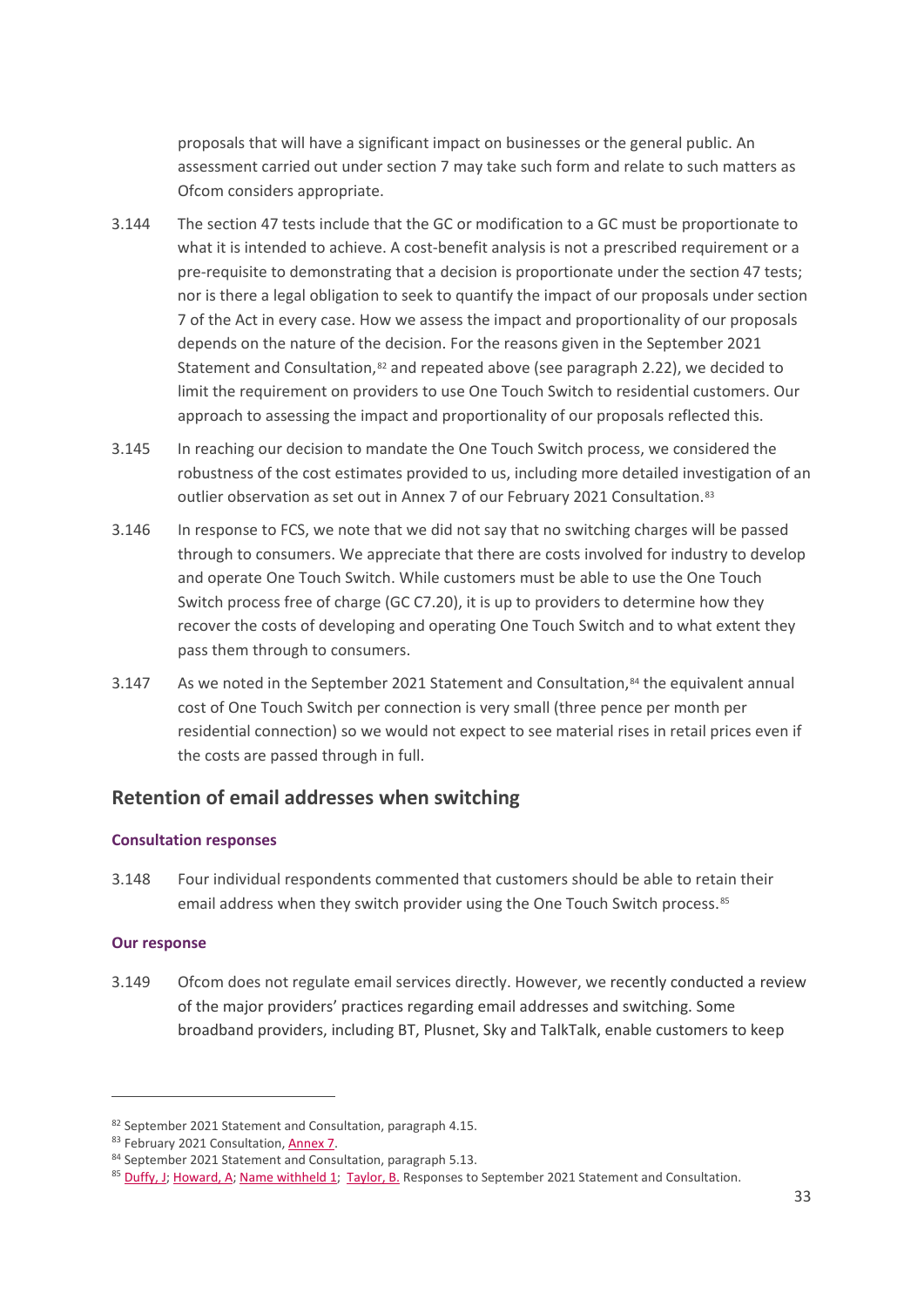the email address provided as part of the broadband package $86$  once they switch. More information about this review can be found on our website.<sup>[87](#page-35-1)</sup>

# **Implementation deadline**

### **Our September proposal**

3.150 We proposed that the changes to the GCs needed to implement One Touch Switch should apply from 3 April 2023. We also proposed that, on that date, the new switching rules would come into force and that the Notification of Transfer rules would be removed.<sup>[88](#page-35-2)</sup>

### **Consultation responses**

3.151 FCS supported our proposed deadline for the One Touch Switch changes but thought it would be challenging to meet.<sup>[89](#page-35-3)</sup> Shell argued that deadline was optimistic and that we should ask the OTA to advise on what would be a more realistic deadline.<sup>[90](#page-35-4)</sup> Virgin Media O2 noted that, given the design and governance work needed, the deadline is challenging.<sup>[91](#page-35-5)</sup>

# **Our assessment and decision**

- 3.152 While some respondents said that the deadline for the One Touch Switch changes would be challenging due to the complexity of the implementation process, none suggested that it would be unachievable.
- 3.153 In our view, it is important that consumers are able to benefit from the new switching process as soon as possible and, as noted in the September 2021 Statement and Consultation,[92](#page-35-6) our April 2023 implementation deadline broadly corresponds to the length of time we proposed to allow for implementation in the February 2021 Consultation, i.e. 18 months from the date of our policy statement. In addition, we note that providers now have longer to implement the new switching rules than originally planned.
- 3.154 Therefore, we have decided to require that the changes to the GCs needed to implement One Touch Switch discussed in this statement and set out in the amended GCs in Annex 3 will apply from 3 April 2023. The new switching rules and the other changes originally due to come into effect in December 2022 will now also come into effect on 3 April 2023.<sup>[93](#page-35-7)</sup>

<span id="page-35-0"></span><sup>86</sup> As opposed to free email accounts such as Gmail, Outlook or Yahoo, or other paid for email accounts, which are not provided by the broadband provider and which are not affected by switching providers.

<span id="page-35-1"></span><sup>87</sup> Ofcom, May 2021[, Why do some broadband providers charge for an email address?](https://www.ofcom.org.uk/about-ofcom/latest/features-and-news/why-broadband-providers-charge-for-email) Accessed 11 January 2022.

<span id="page-35-2"></span><sup>88</sup> In addition, we proposed that the changes to the Auto-Switch GCs would come into force on that date. We discuss the deadline for those changes further in paragraphs 4.44-4.50.

<span id="page-35-3"></span><sup>89</sup> FCS, Response to September 2021 Statement and Consultation, page 2.

<span id="page-35-4"></span><sup>90</sup> Shell, Response to September 2021 Statement and Consultation, page 2.

<span id="page-35-5"></span> $91$  Virgin Media O2, Response to September 2021 Statement and Consultation, paragraph 2.

<span id="page-35-6"></span><sup>92</sup> September 2021 Statement and Consultation, paragraphs 5.49-5.51.

<span id="page-35-7"></span><sup>93</sup> The changes to GCs B3, C1.20, the Annex to C1 and definitions shown in schedule 4 of the table in Ofcom, December 2020, [Notification of new general conditions and modifications to the General Conditions under section 48\(a\) of the Act.](https://www.ofcom.org.uk/__data/assets/pdf_file/0032/209498/annex-1-gc-changes-table-eecc.pdf)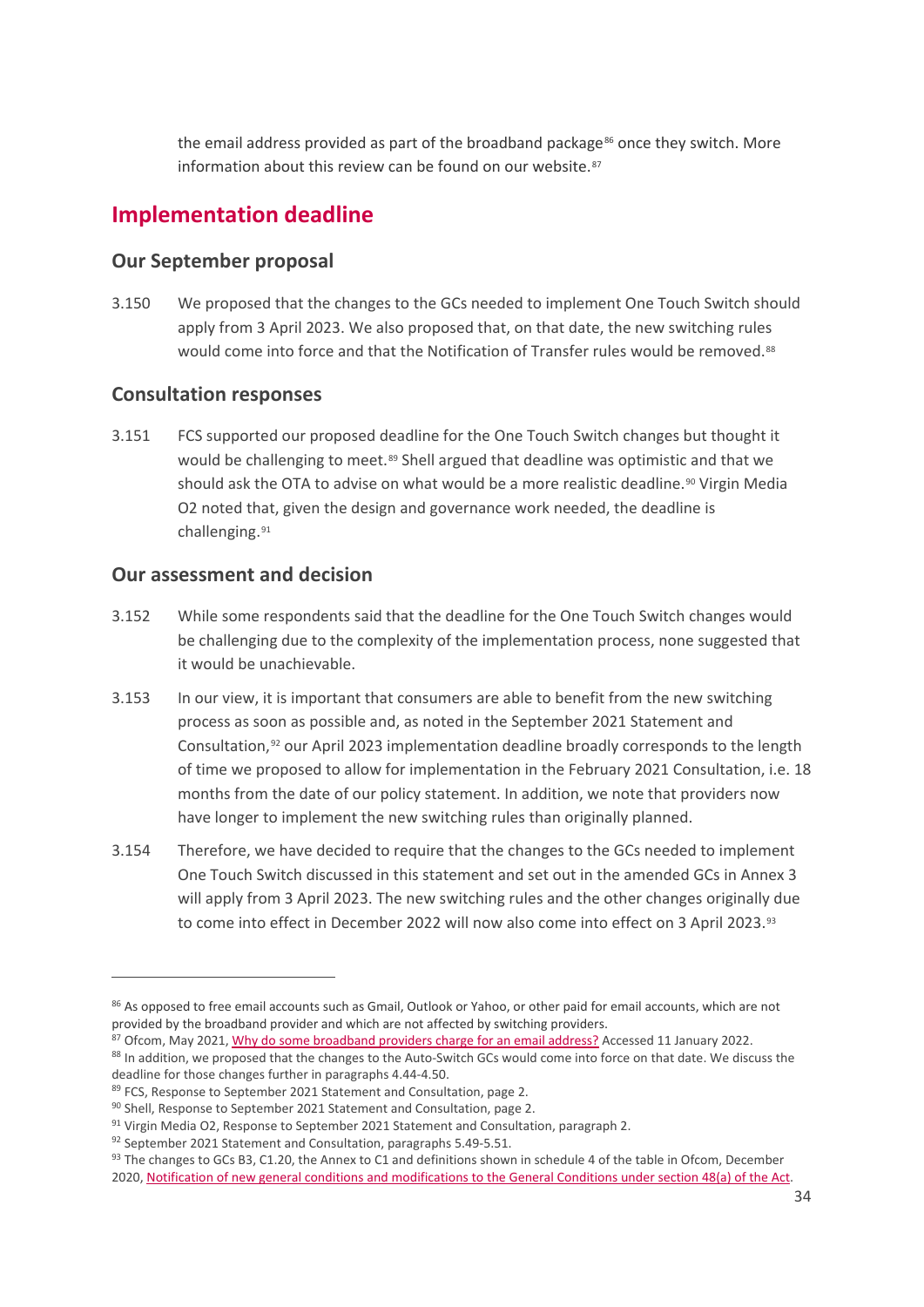# **Legal tests**

- 3.155 Below we set out our assessment of how the new requirements and amendments we are making to the GCs meet the necessary legal tests and are in line with Ofcom's duties.
- 3.156 We consider that the changes we have decided to make to GC C7 meet the test for setting or modifying conditions set out in section 47(2) of the Act. Our changes, as set out above, are:
	- a) **objectively justifiable** in that they are required to give effect to our decisions, set out in this section and in Section 5 of our September 2021 Statement and Consultation in relation to the One Touch Switch process and removal of the Notification of Transfer process;
	- b) **not unduly discriminatory** in that the same regulatory measures would apply to providers of relevant communications services;
	- c) **proportionate** in that they do not go further than is necessary to give effect to our decisions set out in this section and in Section 5 of our September 2021 Statement and Consultation in relation to the One Touch Switch and removal of the Notification of Transfer process; and
	- d) **transparent** as the reasons for our proposals are explained above and in Sections 4 and 5 of the September 2021 Statement and Consultation, and the changes to the GCs are shown in Annexes 3 and 4.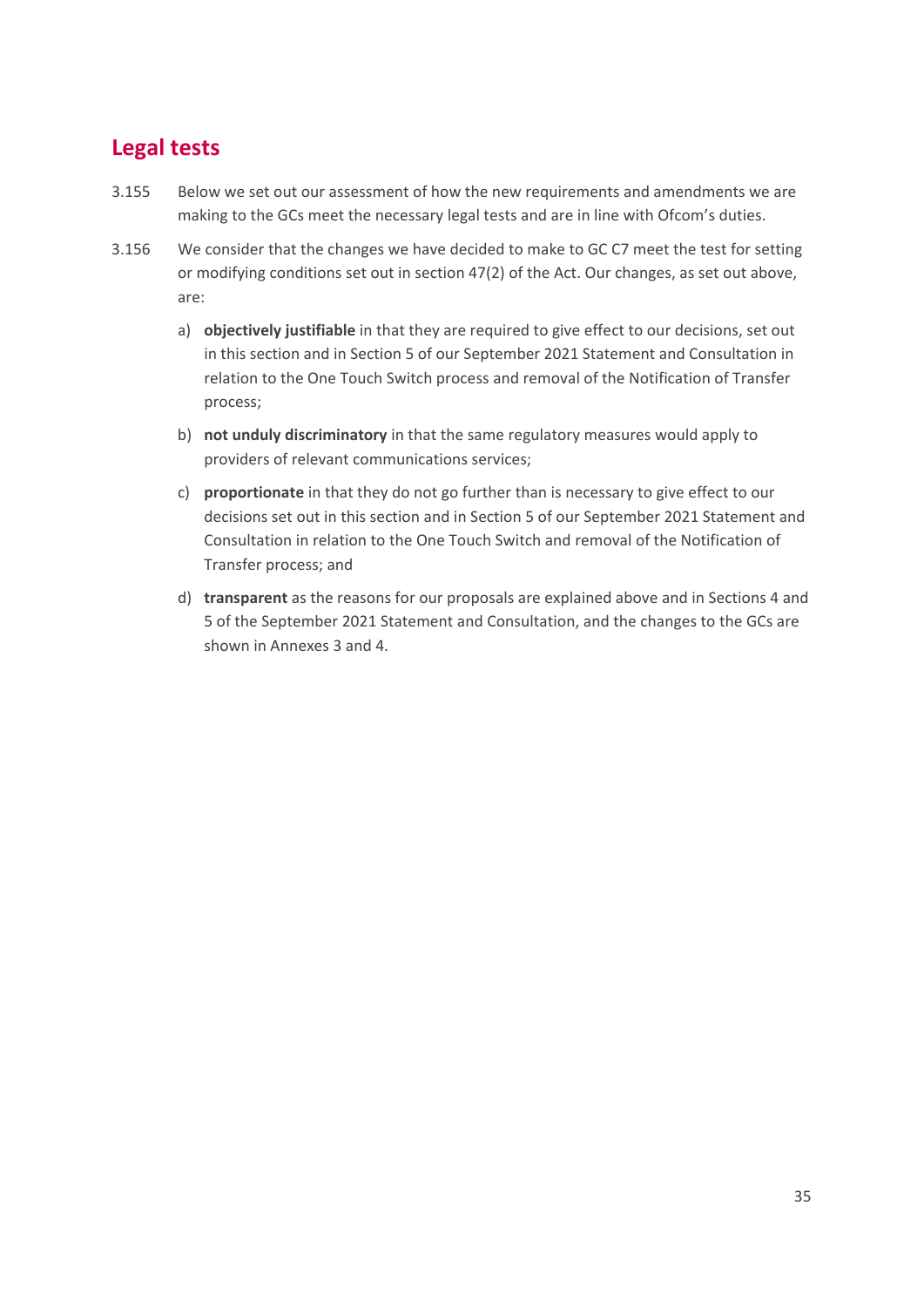# <span id="page-37-0"></span>4. Changes to Auto-Switch GCs

- 4.1 In this section, we consider stakeholder comments and set out our decision on the changes to the Auto-Switch GCs that we proposed in the September 2021 Statement and Consultation. These proposals gave effect to our decision set out in Section 6 of the September 2021 Statement and Consultation to require mobile providers to provide residential customers with information regarding the impact of a switch on any other services they have with the losing provider.
- 4.2 Following our consideration of the stakeholder responses to our proposals, we have decided to proceed in full with the changes to the Auto-Switch GCs proposed in our September 2021 Statement and Consultation. This means that, from 3 April 2023, providers will be required to supply customers with additional information when they switch their mobile service.
- 4.3 In this section we set out our decision on amendments to GC C7 relating to:
	- Changes to ensure consistency between the Auto-Switch information rules and the new switching rules, in particular to ensure customers receive consistent information when they switch fixed and mobile services;
	- Changes to consolidate the Auto-Switch requirements with the new switching rules and updating terminology accordingly; and
	- Aiding navigation and interpretation of the requirements.

# **Changes to ensure consistency between the Auto-Switch information rules and the new switching rules**

#### **Our September proposal**

- 4.4 We proposed that providers of mobile services who are losing providers must provide the following information to residential switching customers: 94
	- a) a clear identification of the services being transferred, including where relevant, the phone number(s);
	- b) the impact, whether direct or indirect, financial or otherwise, of the switch on the customer's other services with the losing provider, including additional support services;
	- c) the communications services that will be unaffected by the switch; and
	- d) where the customer has a service bundled with their mobile service, an explanation of any steps they need to take to transfer those bundled services, including the steps in

<span id="page-37-1"></span><sup>94</sup> We noted that, in consolidating the Auto-Switch information requirements with those set out in the new switching rules, the existing Auto-Switch information requirements (to supply customers with the total charge payable, any prepaid credit balance, and the web link to the customer's online account) remain and will now be captured by GC C7.30.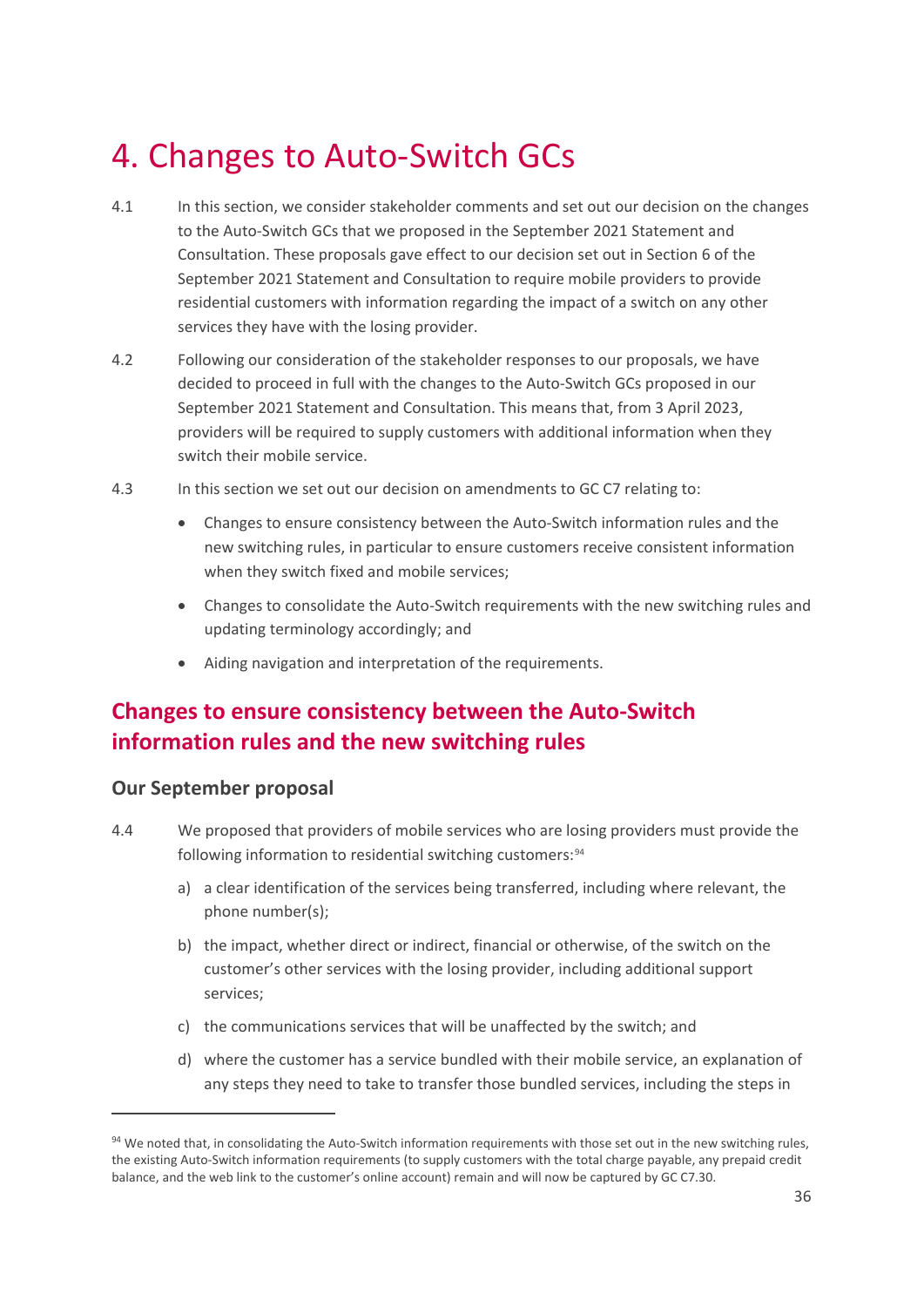the One Touch Switch process for customers with a bundled fixed voice or broadband service.

### **Consultation responses**

4.5 We received one comment on these proposals from BT, who said that the information we proposed to require mobile providers to supply to switching customers is extensive and goes further than what was proposed in the February 2021 Consultation. However, BT agreed that the requirements are reasonable.<sup>[95](#page-38-0)</sup>

### **Our assessment**

- 4.6 We set out our intention in the February 2021 Consultation to improve the consistency in the information that residential customers switching their mobile and fixed services receive.<sup>[96](#page-38-1)</sup> Our view was that the greatest inconsistency was that fixed switchers would receive information on the impact of their switch on other services, while those using Auto-Switch would not. This proposal was based on our policy objective to ensure that residential customers using the existing Auto-Switch process are fully informed, in line with the information and consent requirements of the new switching rules and the need to give full effect to our new information and consent rules.<sup>[97](#page-38-2)</sup>
- 4.7 Therefore, we proposed (in February 2021) to require losing providers to supply information to residential customers about the impact of their switch on any other services the customer has. We confirmed this policy decision in the September 2021 Statement and Consultation.[98](#page-38-3)
- 4.8 Our view was that the most appropriate way to ensure consistency between the information residential customers receive when they are switching was to apply all of the relevant losing provider information requirements in the new switching rules, $99$  including the requirement for this information to be provided on a durable medium, to Auto-Switch.[100](#page-38-5)
- 4.9 In response to BT, and as noted in the September 2021 Statement and Consultation,[101](#page-38-6) we consider the changes to the Auto-Switch GCs are not significantly different from those we proposed in February 2021 and December 2019 when considered in the round, either in substance or costs for providers. These changes will have the benefit of ensuring consistency in the information residential customers using Auto-Switch and One Touch Switch receive, which gives effect to our policy decision as set out above.

<span id="page-38-0"></span><sup>&</sup>lt;sup>95</sup> BT, Response to September 2021 Statement and Consultation, paragraphs 3.2-3.3.

<span id="page-38-1"></span><sup>96</sup> February 2021 Consultation, paragraphs 6.31-6.34.

<span id="page-38-2"></span><sup>97</sup> See GCs C7.9 (consent) and C7.10-C7.14 (information).

<span id="page-38-3"></span><sup>98</sup> September 2021 Statement and Consultation, paragraphs 6.124-6.125.

<span id="page-38-4"></span><sup>99</sup> We note that some of these changes (for both residential and business customers) were originally proposed in the [December 2019 Consultation](https://www.ofcom.org.uk/__data/assets/pdf_file/0032/184757/consultation-proposals-to-implement-new-eecc.pdf) : Fair treatment and easier switching for broadband and mobile customers: proposals to implement the new European Electronic Communications Code (December 2019 Consultation), paragraphs 7.211-7.213. <sup>100</sup> See GCs C7.12 and C7.13.

<span id="page-38-6"></span><span id="page-38-5"></span><sup>101</sup> September 2021 Statement and Consultation, paragraphs 7.118-7.119.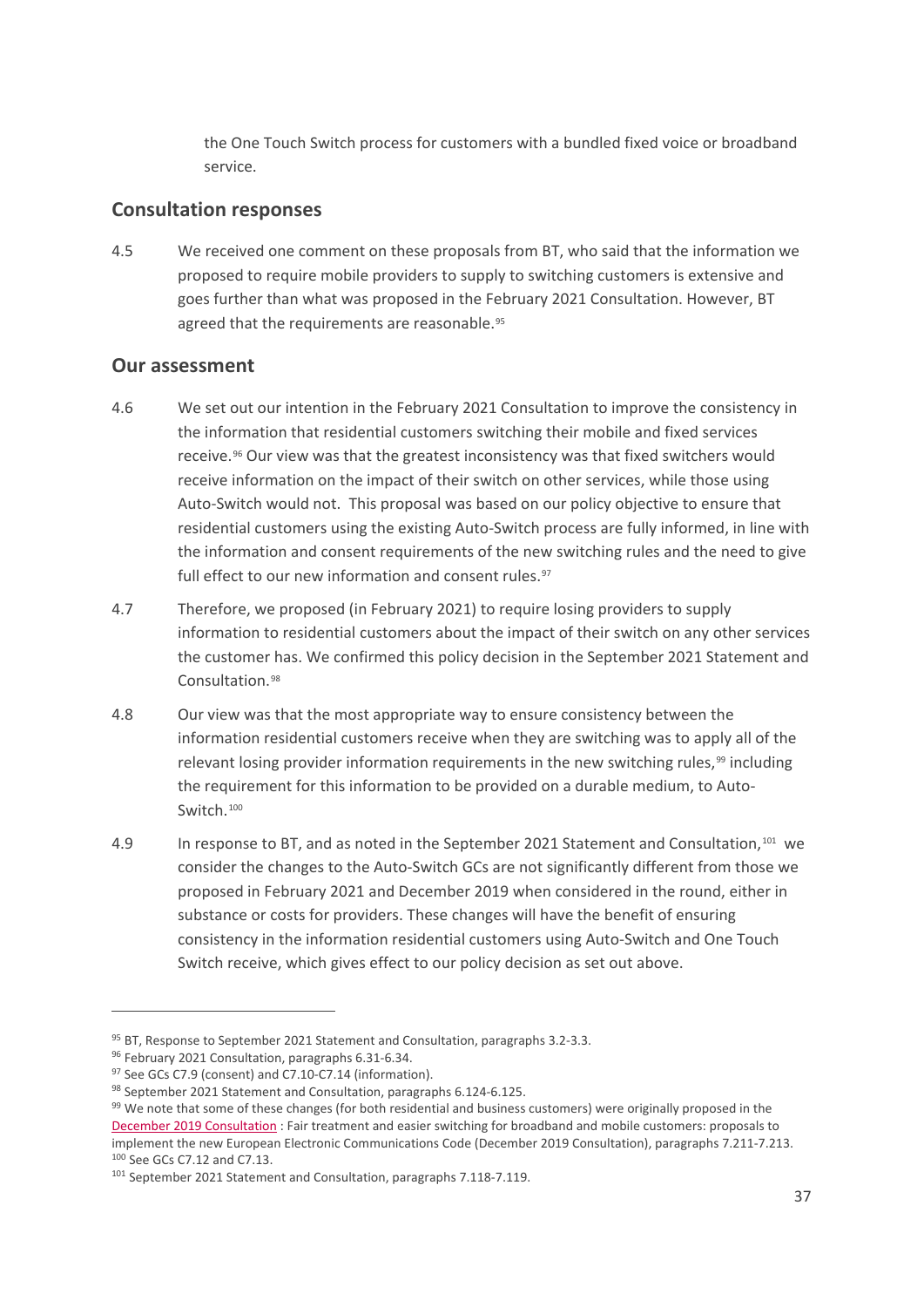- 4.10 The changes also mean that, as far as possible, and taking into account the different switching processes, all residential customers will receive the same information on a medium that they can easily refer back to, no matter what services they are switching or which process they are using. This information helps ensure that customers are adequately informed and can give their express consent to the switch.<sup>[102](#page-39-0)</sup>
- 4.11 We discuss our rationale for each change in more detail below.

#### **The services that will be transferred**

- 4.12 Losing providers will be required to supply a clear identification of all communications services that will be switched, including, where relevant, the Calling Line Identification of the services that will be transferred, to customers using Auto-Switch.
- 4.13 In practice, this means that providers must inform customers of the number(s) they are switching. This will help the customer to make an informed choice about their switch and is likely to be of particular use to customers who are switching more than one number, so that they can keep track of the numbers that will be switched.<sup>[103](#page-39-1)</sup>

#### **The impact of the switch on other services**

4.14 Losing providers must supply residential customers information regarding the impact of the customer's switch on any other services they have, for example, on any additional support services or the price of other services in their bundle.

#### **Services that will be unaffected by the switch**

- 4.15 In addition to information about the impact of a customer's switch on their other services, the new switching rules contain a requirement for the losing provider to inform the customer of which communications services will be *unaffected* by the switch.
- 4.16 This information represents the counterpart to that about the impact of a switch on a customer's other services as set out above. Without a requirement to provide this information, customers who have other communications services with their losing provider may need to contact them for further information about the status of their other services following their switch, which could potentially lead to hassle and delay the switching process.
- 4.17 Given providers will already be required to supply information about the impact on the switch on the customer's other services, we do not consider that this new requirement represents substantial additional cost or effort for providers. We set out below (and in the September 2021 Statement and Consultation)<sup>[104](#page-39-2)</sup> what providing this information could look like in practice.

<span id="page-39-0"></span><sup>102</sup> October 2020 Statement, paragraph 9.68.

<span id="page-39-1"></span><sup>&</sup>lt;sup>103</sup> We note that customers can use the Auto-Switch process to switch up to 24 mobile numbers. Customers switching more than one mobile number via Auto-Switch cannot use the SMS route, as this is only for switches of one mobile number.

<span id="page-39-2"></span><sup>104</sup> September 2021 Statement and Consultation, paragraph 6.95.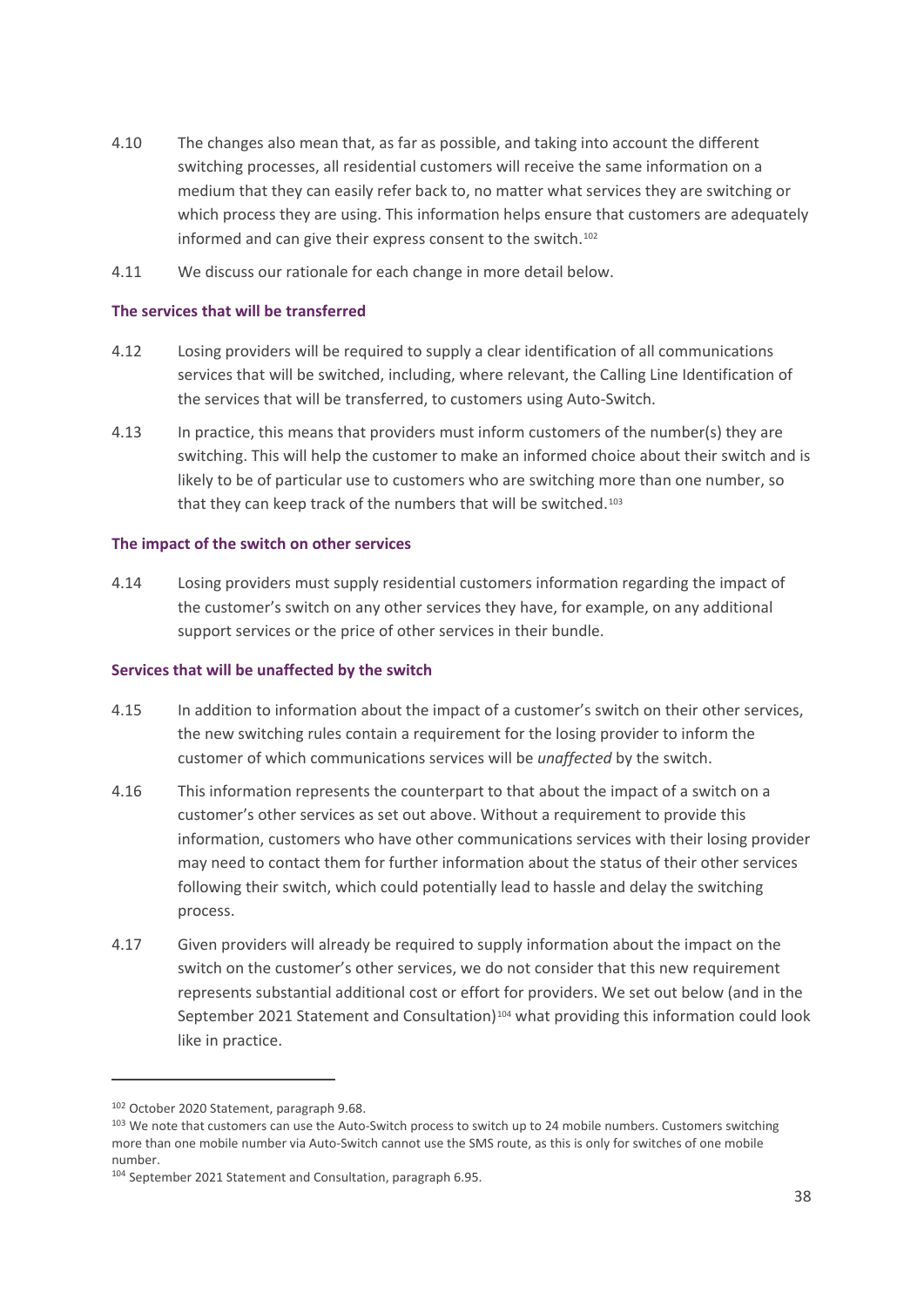"Your PAC for XXXXXXXXXXX is XXXXXXXXX and is valid for 30 days. If you switch today we will charge you £XX.XX for your airtime contract and you will continue to pay £x.x for your handset until [date]. You also have broadband with us, which will not be affected by your switch. More information about your current mobile service and how to switch is available here, visit www.[Y].co.uk/[landing\_page]. If you can't access this link, please reply 'EMAIL' to receive the additional information by email and 'POST' to receive it by post."

#### **Information for bundled customers about how to switch their other communications services**

- 4.18 Bundled customers using Auto-Switch will be given information by their losing provider about how to switch any other bundled communications services. This is the equivalent of the requirement on losing providers in the One Touch Switch process (see GC C7.25(c)). As noted in the September 2021 Statement and Consultation,<sup>[105](#page-40-0)</sup> and above (see paragraphs 3.81-3.82), we consider this information to be necessary for customers to know how to navigate the different processes needed to switch all services in their bundle, if they wish to do so.
- 4.19 Absent this requirement, the losing provider may have an incentive not to make this clear to the customer. This could potentially lead to hassle for the customer if they do wish to switch all of their other communications services as they may need to contact their losing provider for further information.
- 4.20 Providing this information to customers using both Auto-Switch and One Touch Switch will also ensure that customers with bundled services receive similar information about how to switch the other element(s) of their bundle irrespective of which service they choose to initiate the switch for first.

#### **The means by which the information should be provided**

- 4.21 For residential customers, the mobile switching information must be provided on a durable medium, which reflects the requirement in the new switching rules (GC C7.13(b)) in both substance and scope. In practice, this information must already be provided on a durable medium under the existing Auto-Switch rules. These state that all customers, no matter which method they have used to request it, must receive the code and information by SMS, and that those who request their switching code and information via their online account will receive it there, in addition to by SMS.<sup>[106](#page-40-1)</sup>
- 4.22 This requirement will ensure that any additional information provided by text but which cannot fit into the body of the text (i.e. accessed via a link in the text) will also be provided on a durable medium to residential customers. This means that customers can easily access and refer back to it if necessary, as they can for information provided during other switching processes (for example, One Touch Switch).

<span id="page-40-0"></span><sup>105</sup> September 2021 Statement and Consultation, paragraph 7.81.

<span id="page-40-1"></span><sup>106</sup> See GCs C7.23 and C7.26 in the 17 December 2021 version of the GCs.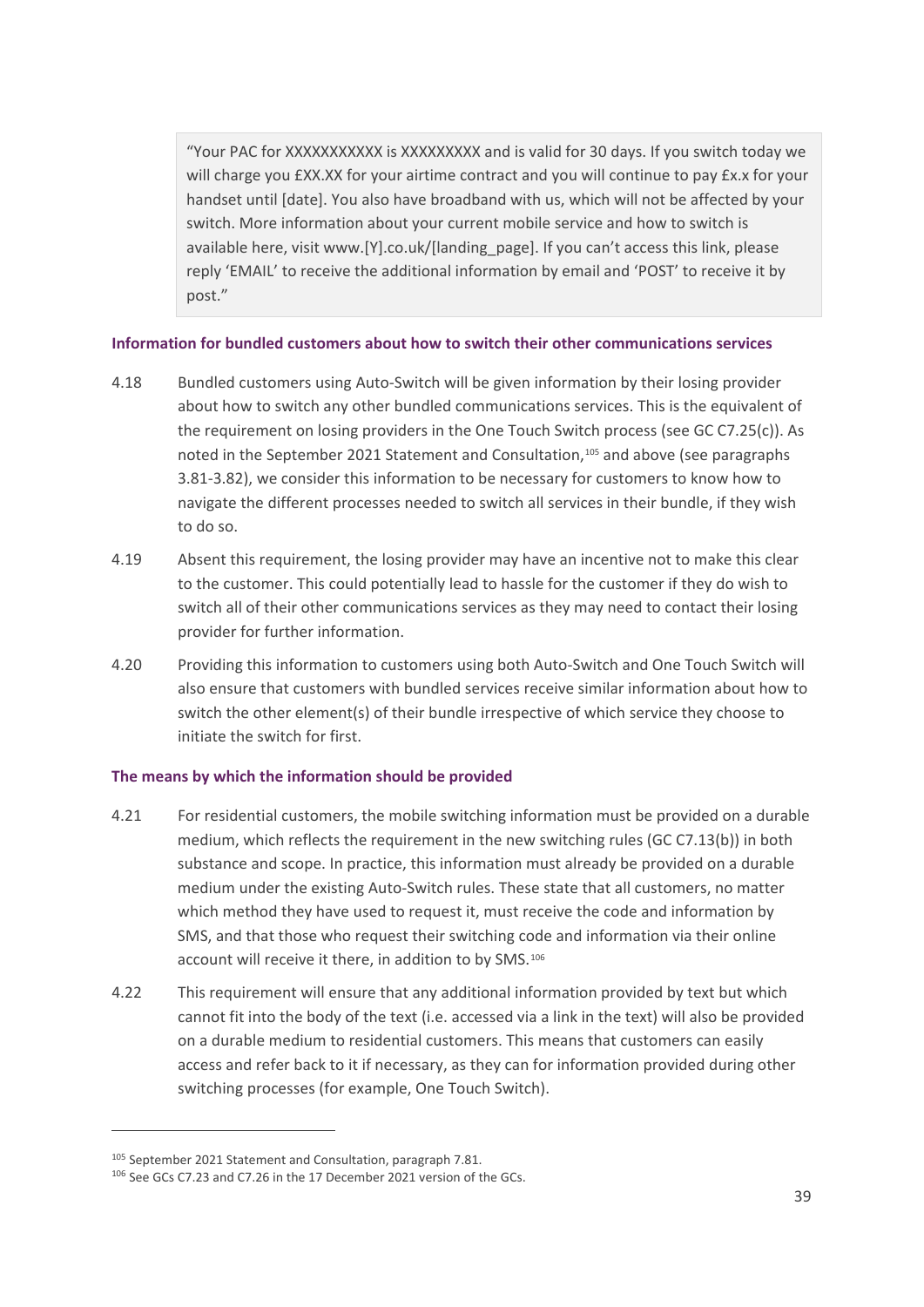#### **Other information in the new switching rules not included in the Auto-Switch information requirements**

- 4.23 There are two provisions in the losing provider switching information in GC C7.12 which we are not applying to the Auto-Switch process (GC C7.12(a) and (b)). These are the requirement to explain to the customer that the customer is switching their communications services, and to specify the migration date where that is known to the losing provider.
- 4.24 These provisions are not relevant to Auto-Switch due to the nature of the process. Requesting a switching code and information via the Auto-Switch process does not in itself trigger a switch, so the losing provider cannot provide an explanation that the customer is switching their services. The switching code is valid for 30 days and the customer can choose to redeem it at any point during that period, meaning the losing provider will not know the precise date of the switch, if the customer chooses to proceed.

# **Our decision**

- 4.25 We have decided to proceed with our September proposals to make changes to ensure consistency between the Auto-Switch information rules and the new switching rules.
- 4.26 These requirements are set out in GC C7.30(b), which refers to GC C7.12, and GC C7.31.

# **Changes to consolidate the Auto-Switch rules with the new switching rules**

# **Our September proposals**

- 4.27 We also proposed to make a number of other changes to the GCs to consolidate the Auto-Switch requirements with the new switching rules confirmed in December 2020. These were:
	- a) Changes needed to consolidate the Auto-Switch information rules and the new switching rules.
	- b) Addition of a new GC which requires the information to be accurate and provided to customers in clear, comprehensible and neutral terms. This represents a minor change to the existing requirement,<sup>[107](#page-41-0)</sup> to align with the wording used in the new switching rules.
	- c) Removal of some Auto-Switch GCs which have been incorporated into the new switching rules.
	- d) Updating terminology used in the Auto-Switch GCs to reflect widely used industry terms and the definitions used in the new switching rules.

<span id="page-41-0"></span><sup>&</sup>lt;sup>107</sup> The existing requirement is for the information to be accurate and provided in "clear, intelligible and neutral terms". See GC C7.22 in the 17 December 2021 version of the GCs.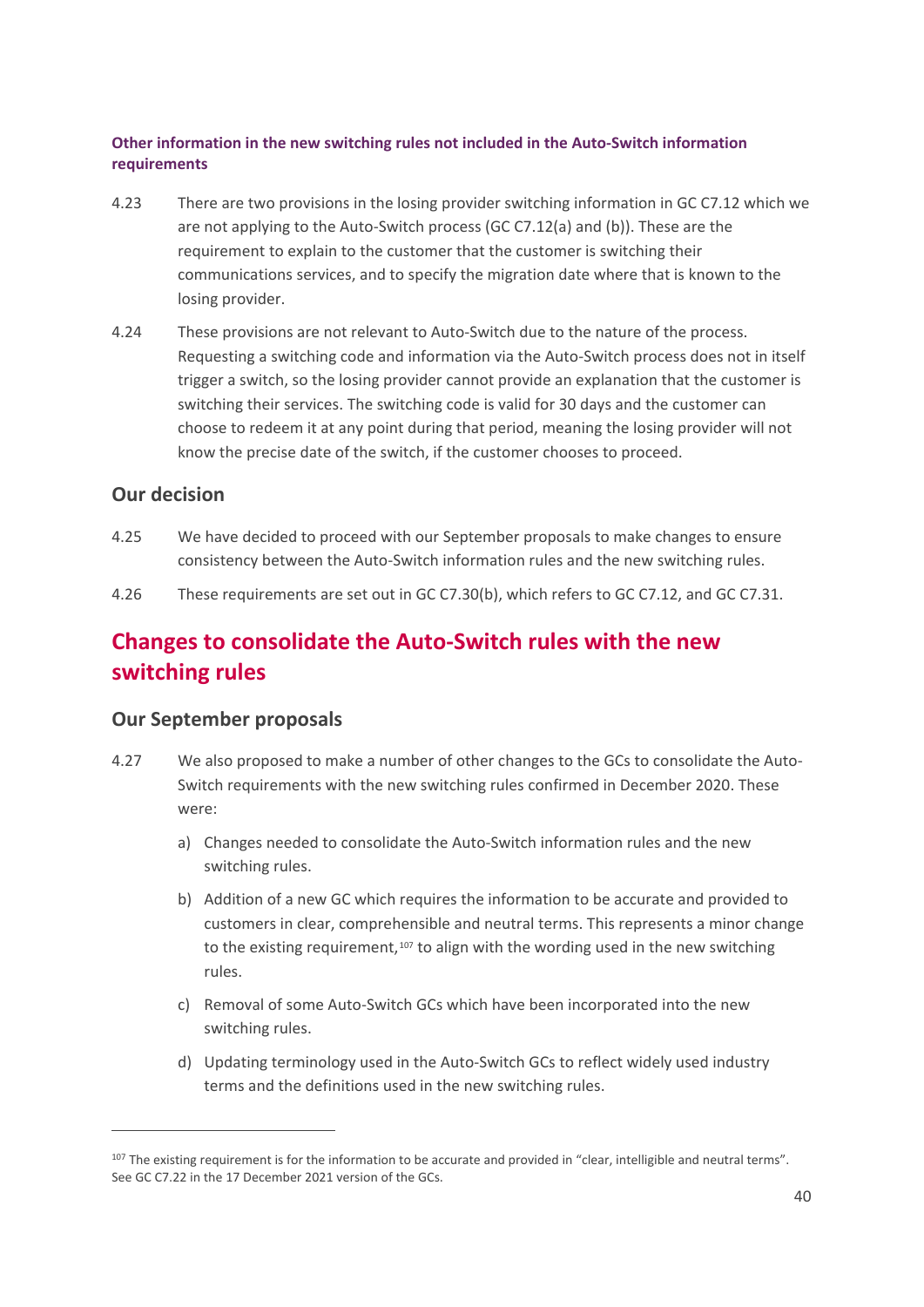e) Minor amendments to the Auto-Switch scope provisions to reflect terminology used in the new switching rules and to clarify which customers the requirements apply to, to assist with interpretation of the requirements.

### **Consultation responses and our assessment**

4.28 We did not receive any comments on these proposals.

#### **Changes needed to consolidate the Auto-Switch information rules and new switching rules**

- 4.29 In addition to the information requirements for residential customers set out above, providers of mobile services who are losing providers must provide the following information to residential switching customers and business switching customers:[108](#page-42-0)
	- a) the total aggregated charge payable by the customer on the switch date where known, or on the date the information is provided;
	- b) an explanation of the following:
		- i) the cost and process for returning any terminal equipment,
		- ii) as part of the information provided under (i), whether the handset and airtime are provided for on separate contracts and if so, the amount still due under the contract and/or date on which the handset will be paid off; and
		- iii) any credit balances for prepaid services, and, if applicable, the right to a refund of this balance, any conditions applying to that refund, and how to claim it.
	- c) the location of the provider's guidance on the switching process;
	- d) the customer's right to compensation;
	- e) where the information is provided in a letter, the date of the letter and the losing provider's contact details; and
	- f) where the information is provided in an electronic format, a link to the customer's online account.
- 4.30 These changes are necessary to consolidate Auto-Switch with the new switching rule which sets out the information losing providers must give to customers when they switch (GC C7.12). These changes were originally proposed in our December 2019 Consultation.[109](#page-42-1)
- 4.31 As set out above in paragraph 4.29(a), GC C7.30(b)(i) (by reference to GC C7.12) requires losing providers to tell customers the total amount they will owe on the date of the switch (where it is known), **or** on the date the information is provided.

<span id="page-42-0"></span><sup>&</sup>lt;sup>108</sup> As noted in footnote 398 of the September 2021 Statement and Consultation (page 124), the existing Auto-Switch information requirements will now be captured by GC C7.30.<br><sup>109</sup> December 2019 Consultation, paragraph 7.213, an[d Annex 13 \(Proposed Amended General Conditions of Entitlement\)](https://www.ofcom.org.uk/__data/assets/pdf_file/0036/184986/annex-16-eecc-consultation.pdf)

<span id="page-42-1"></span>to that consultation.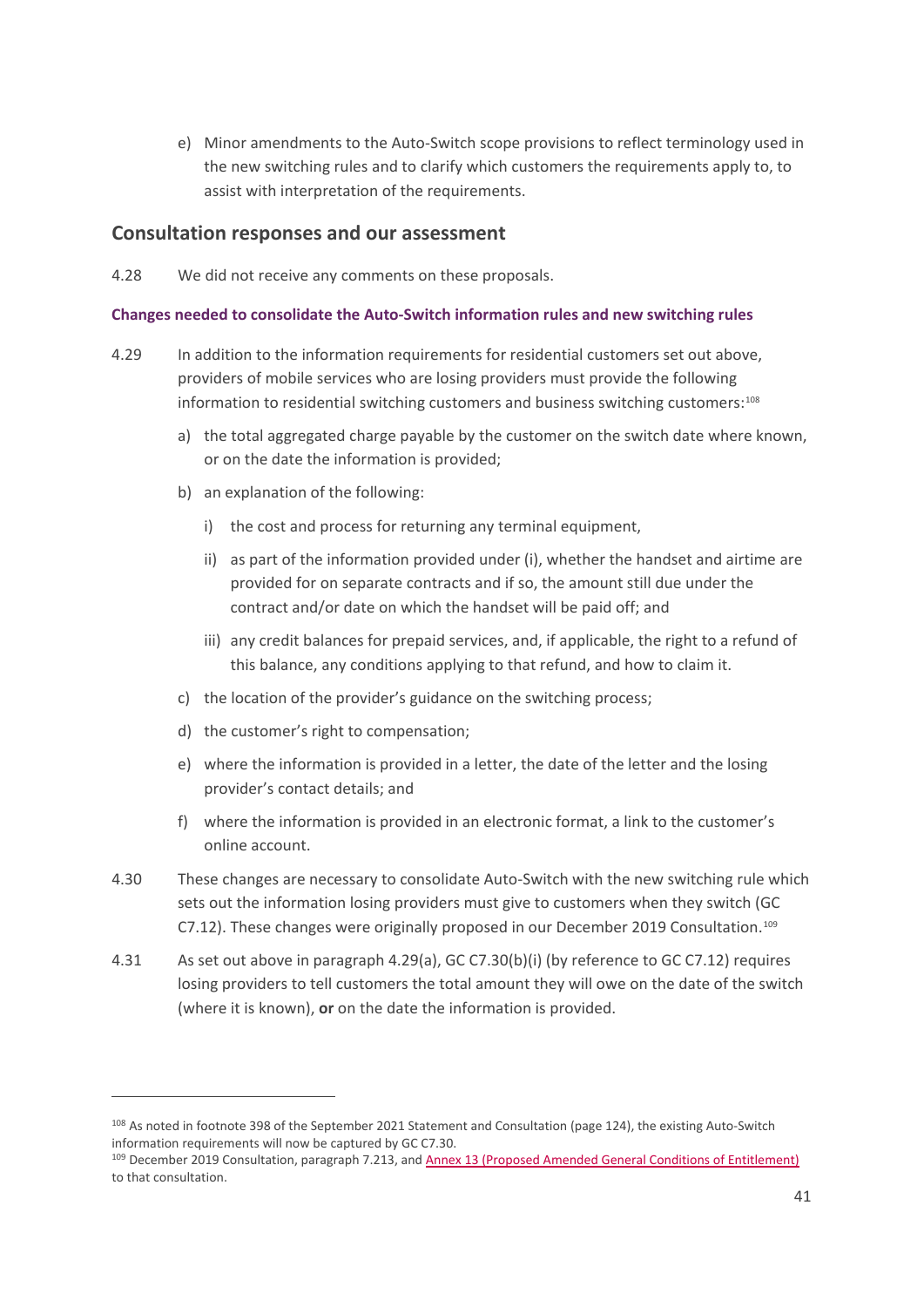- 4.32 As GC C7.8 prohibits notice period charges beyond the switch date, when setting out the total amount the customer owes, providers should only include:
	- a) charges for use of the service up to the switch date, or the date the information is being provided (as explained at paragraph 4.24, in practice for mobile providers it will always be the latter);
	- b) any early termination charge (ETC) payable; and
	- c) any known out of bundle charges.<sup>[110](#page-43-0)</sup>

#### **The manner in which switching information should be provided**

4.33 Mobile switching information provided to customers must be accurate and provided in clear, comprehensible and neutral terms. This reflects the new switching rule (GC C7.13) which contains the same requirements, as well as the existing Auto-Switch requirements (GCs C7.22(a) and (d) in the 17 December 2021 version of the GCs).

#### **Removal of Auto-Switch GCs which have been incorporated into the new switching rules**

- 4.34 We are removing a number of requirements in the Auto-Switch GCs which have been incorporated into our new switching rules, as originally proposed in the December 2019 Consultation.[111](#page-43-1) Specifically, we are removing:
	- a) the obligation to ensure customers are not charged for services after the switching process has been completed (GC C7.51(b), 19 December 2022 version of the GCs), which has been incorporated into our new switching rule banning notice period charges (GC C7.8).
	- b) the obligation to complete the switching process for mobile services within one working day (GCs C7.53 and C7.54, 19 December 2022 version of the GCs), which has been incorporated into our new switching rule regarding the date of the switch (GC C7.3).
	- c) the obligation to provide guidance on the switching process, and that this guidance is publicised and readily available on providers' websites (GCs C7.56 and C7.57, 19 December 2022 version of the GCs). This has been incorporated into our new switching rule to provide easy to understand guidance on the switching process and to inform residential customers of the location of that information (GCs C7.10, C7.11 and C7.12).
	- d) the obligation to provide compensation (GCs C7.58 and C7.59, 19 December 2022 version of the GCs), which has been incorporated into our new switching rules regarding the customer's right to compensation (GCs C7.47-C7.49).<sup>[112](#page-43-2)</sup>

<span id="page-43-0"></span><sup>110</sup> For example, a charge for any data used over and above the customer's allowance or calls made to numbers not included in the customer's allowance.

<span id="page-43-1"></span><sup>111</sup> Ofcom, December 2019 Consultation, paragraph 7.214.

<span id="page-43-2"></span><sup>&</sup>lt;sup>112</sup> This change means that it is necessary to update the numbering of the GCs in the guidance on compensation related to switching and porting, to ensure that they align with the numbering of the relevant GCs (i.e. C7.47-C7.49). We confirmed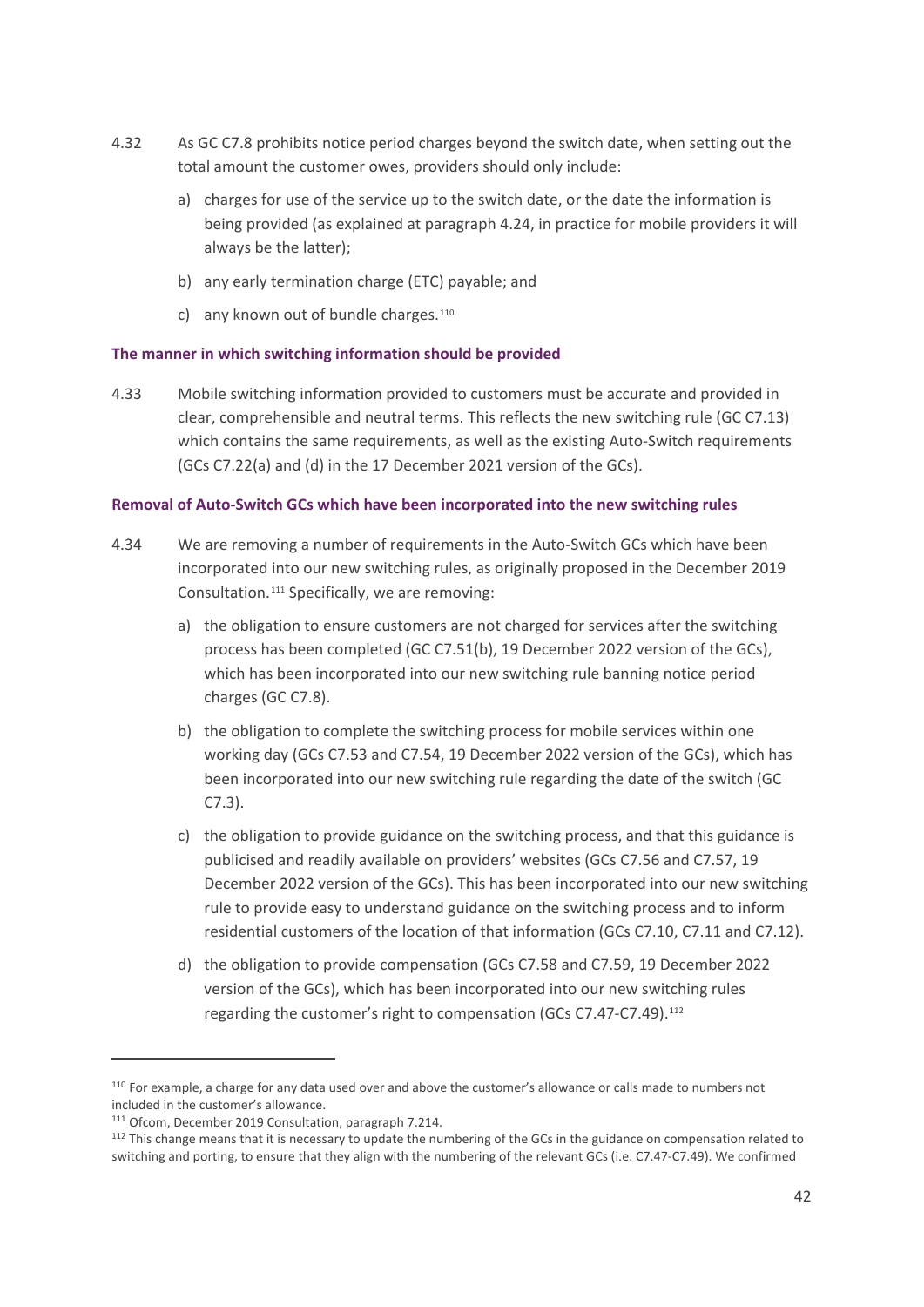#### **Changes to terminology**

- 4.35 We are making a number of overarching amendments to the terminology used in the Auto-Switch GCs. Specifically, we have:
	- a) Replaced all references to N-PAC (Non-Porting Authorisation Code) with STAC (Service Termination Authorisation Code) to better reflect the terminology widely used by industry when describing the Auto-Switch process. This change was originally proposed in the December 2019 Consultation.<sup>[113](#page-44-0)</sup>
	- b) Used the terms 'losing provider' and 'gaining provider' in the Auto-Switch rules where relevant to specify which provider particular obligations apply to, and to reflect the terminology used in the new switching rules and in the fixed switching process rules.
	- c) Replaced references to 'Subscriber' with 'Mobile Switching Customer' in the requirement to advertise the means by which the PAC (Porting Authorisation Code), STAC and/or mobile switching information can be requested (GC C7.46(a) and (b)).<sup>[114](#page-44-1)</sup> This is to clarify that the web link where this is advertised should not only be available to customers who already have a contract with their provider, but more widely to ensure that it is readily accessible to anyone considering whether to switch.

#### **Minor clarificatory amendments to Auto-Switch scope provisions**

- 4.36 All references in the scope provisions of GC C7 to 'Mobile Switching' will be replaced with 'Communications Provider Migration'.[115](#page-44-2) This will ensure that these provisions reflect the terminology used in the new switching rules and the fixed process switching rules.
- 4.37 We are also simplifying the structure of the Auto-Switch scope provisions (GC C7.1(j)), so that, in addition to setting out which requirements apply to all mobile switches of 25 numbers or less, it is clear which Auto-Switch requirements apply to residential customers only, business customers only, and which to providers of bundles. This should assist with understanding the requirements.

# **Our decision**

4.38 As set out above, we have decided to proceed with our September proposals to make a number of changes to GC C7 to consolidate the Auto-Switch information requirements with the new switching rules confirmed in December 2020. These are set out in GC C7.30 and GC C7.31. We have also clarified the Auto-Switch scope provisions set out in GC C7.1(j). We have removed some Auto-Switch GCs which have been incorporated into the new switching rules, and updated terminology throughout the Auto-Switch GCs.

this guidance in the October 2020 Statement (see paragraph 9.173(c)) an[d Annex 8 to that statement,](https://www.ofcom.org.uk/__data/assets/pdf_file/0017/205415/eecc-annex-8-new-guidance.pdf) but have republished it as an annex to this statement with the updated GC numbering (see Annex 6).

<span id="page-44-0"></span><sup>113</sup> Ofcom, December 2019 Consultation, paragraph 7.215.

<span id="page-44-1"></span><sup>&</sup>lt;sup>114</sup> GC C7.55 in the 19 December 2022 version of the GCs.

<span id="page-44-2"></span><sup>&</sup>lt;sup>115</sup> We have also decided to remove the definition 'Mobile Switching' from the GCs. For more detail on this change, see paragraph 5.29(b).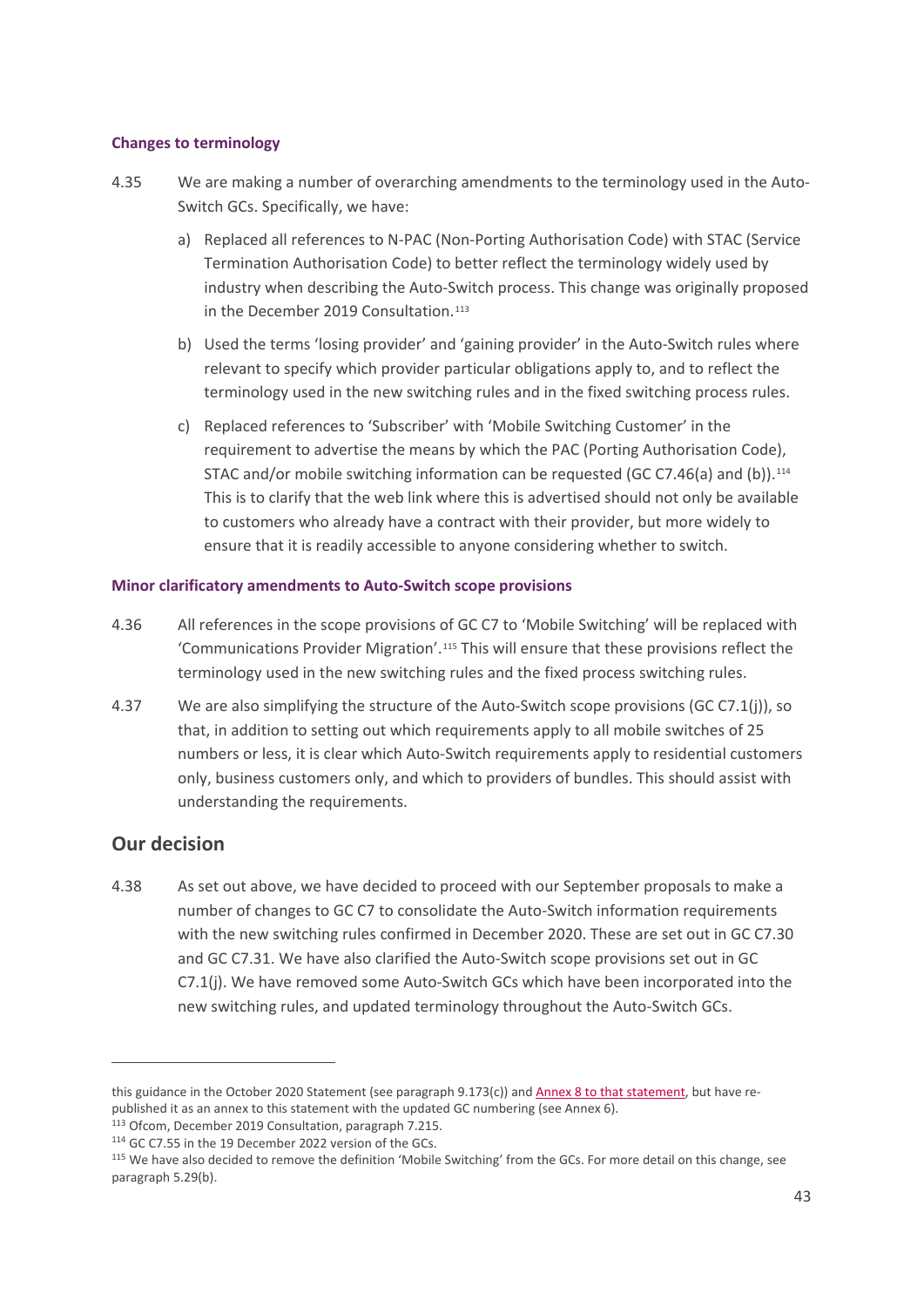# **Minor changes to aid navigation and interpretation of the Auto-Switch rules**

# **Our September proposals**

4.39 We proposed to add a number of footnotes to applicable GCs to make it easier for readers to find the relevant clarification and guidance. We also proposed to add explanatory text above the Auto-Switch GCs to assist with navigation of the requirements.

# **Consultation responses and our assessment and decision**

- 4.40 We did not receive any comments on these proposals.
- 4.41 We have therefore decided to proceed with our September proposals to add footnotes with references to relevant guidance and explanatory text to the applicable Auto-Switch GCs, to make these easier to navigate. We have decided to:
	- a) Add footnotes to the applicable GCs providing the location of:
		- i) A link to an existing Ofcom clarification regarding the application of GCs C7.32(a) and C7.38(a) to multi-SIM accounts and contracts.<sup>[116](#page-45-0)</sup>
		- ii) Our guidance (see paragraphs 4.42-4.43 below and Annex 5) on multi-factor authentication relating to Auto-Switch. This will be added to the 17 June 2022 version of the GCs.
	- b) Add explanatory text above the Auto-Switch GCs (GCs C7.30-C7.46) to assist with navigation of the requirements.

# **Guidance on multi-factor authentication relating to Auto-Switch**

# **Our September proposals**

4.42 We consulted on new draft guidance (see Annex 9 to the September 2021 Statement and Consultation) on the requirement for a PAC or STAC and mobile switching information to be provided to residential customers within one minute (see GC C7.28, 17 June 2022 version of the GCs). This guidance sets out how providers should comply with this requirement when they are using multi-factor authentication.<sup>[117](#page-45-1)</sup>

# **Consultation responses and our assessment and decision**

4.43 We did not receive any comments on the proposed guidance, which reflects informal guidance already provided to industry on this matter. We have therefore decided to implement the guidance in full.

<span id="page-45-0"></span><sup>116</sup> Ofcom, [Statement: Decision on reforming the switching of mobile communications services, Update 4 January 2019,](https://www.ofcom.org.uk/consultations-and-statements/category-2/consumer-switching-proposals-to-reform-switching-of-mobile-communications-services)  [Multi-SIM contracts and multi-SIM accounts.](https://www.ofcom.org.uk/consultations-and-statements/category-2/consumer-switching-proposals-to-reform-switching-of-mobile-communications-services)

<span id="page-45-1"></span><sup>117</sup> September 2021 Statement and Consultation, [Annex 9.](https://www.ofcom.org.uk/__data/assets/pdf_file/0025/225637/switching-statement-annex-9.pdf)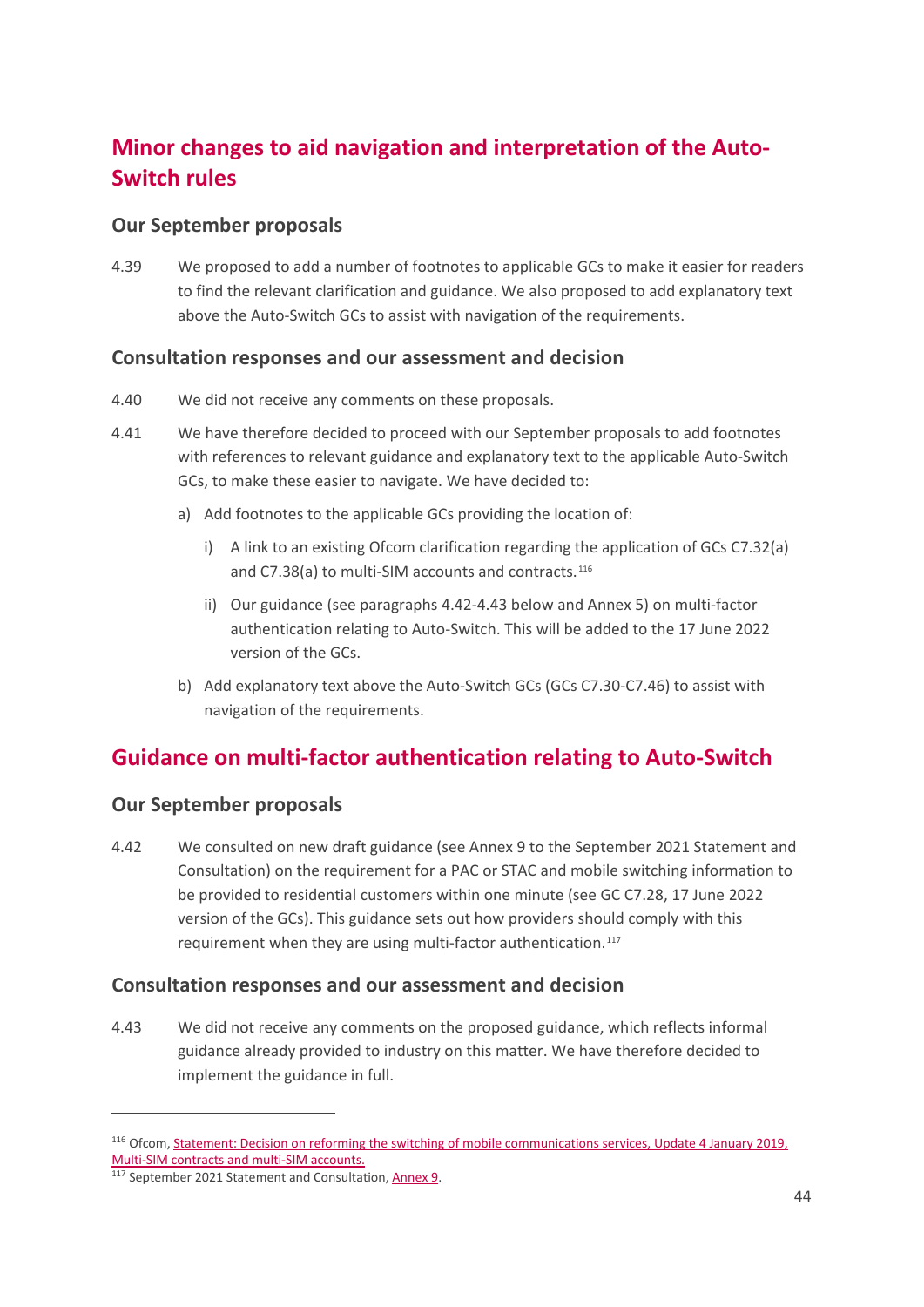# **Implementation deadline**

# **Our September proposal**

- 4.44 We proposed that the changes to the Auto-Switch GCs discussed in the consultation and set out in the draft amended GCs in Annex 9 should apply from 3 April 2023. As noted above, we also proposed that, on that date, the new switching rules and the One Touch Switch rules would come into force, and the Notification of Transfer rules would be removed.
- 4.45 We also proposed that the guidance on multi-factor authentication relating to Auto-Switch should apply as soon as practicable after we publish our statement on these changes to the GCs and guidance, given it reflects informal guidance already provided to industry.

# **Consultation responses**

- 4.46 BT commented that, given the Auto-Switch changes are material and will need considerable systems development to implement, it was unsure whether April 2023 is an achievable deadline.[118](#page-46-0)
- 4.47 We did not receive any comments on the proposed implementation deadline for the guidance on multi-factor authentication relating to Auto-Switch.

# **Our assessment and decision**

- 4.48 In response to BT, we note that no other stakeholder made representations about the difficulty of meeting the deadline for these changes. We also note that mobile providers originally had 18 months to design and deliver the entire Auto-Switch process, while in this case providers will have 14 months to implement limited changes to the Auto-Switch rules. In addition, and as for the One Touch Switch changes, we consider that it is important that consumers are able to benefit from an improved switching process as soon as possible.
- 4.49 For these reasons, we consider that a deadline of April 2023 is appropriate. We have therefore decided to require that the changes to the Auto-Switch GCs discussed in this section and set out in the amended GCs in Annex 3 will apply from 3 April 2023.<sup>[119](#page-46-1)</sup>
- 4.50 We have decided that the guidance on multi-factor authentication relating to Auto-Switch should formally come into force at the same time as the next version of the GCs on 17 June 2022. In the meantime, we expect industry to continue to abide by the informal guidance we previously provided on this issue.

<span id="page-46-0"></span><sup>&</sup>lt;sup>118</sup> BT, Response to September 2021 Statement and Consultation, paragraph 3.3.

<span id="page-46-1"></span><sup>&</sup>lt;sup>119</sup> As noted in paragraph 3.154, the new switching rules and the other changes originally due to come into effect in December 2022 will now also come into effect on 3 April 2023.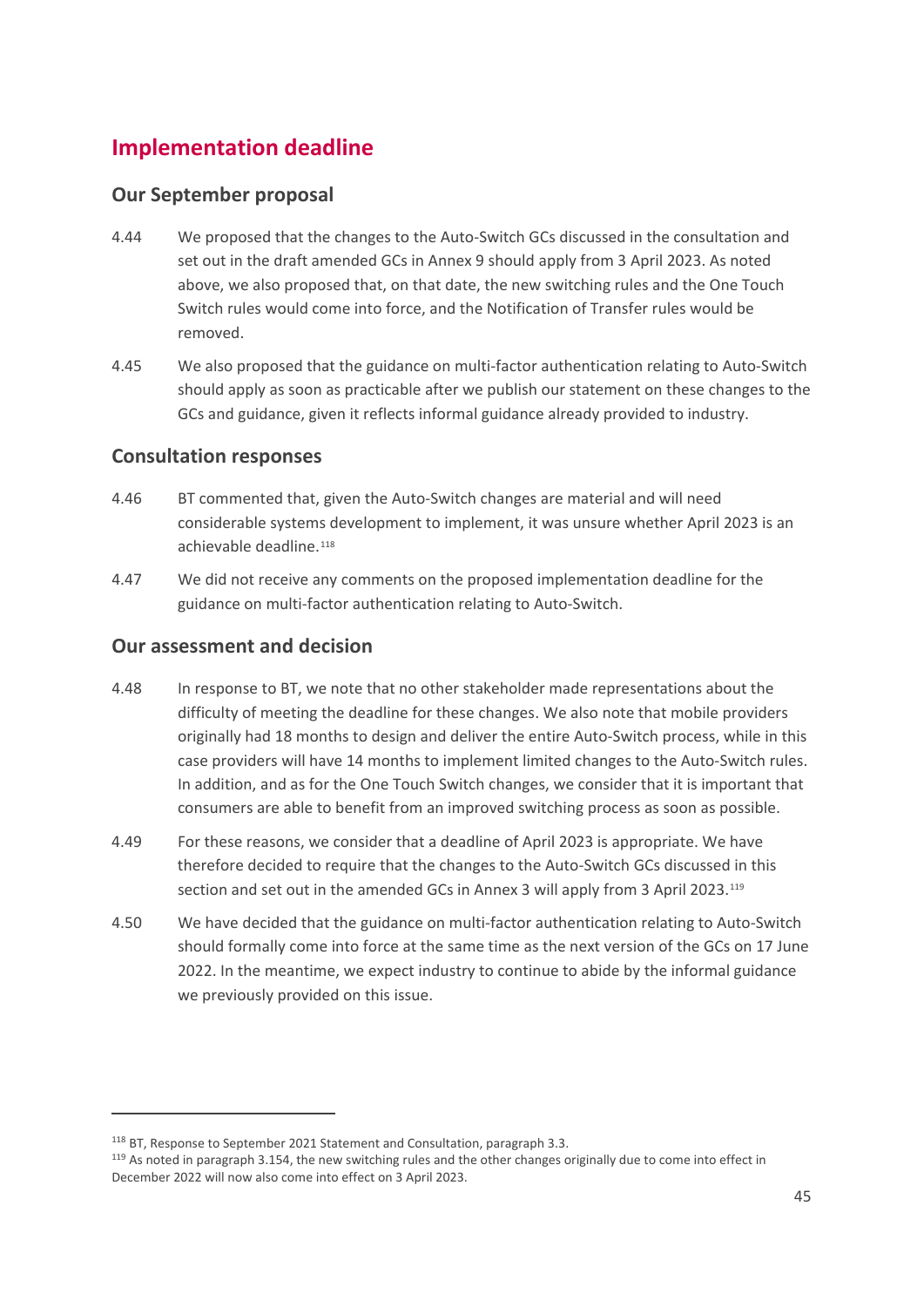# **Legal tests**

- 4.51 Below we set out our assessment of how the new requirements and amendments we are making to the Auto-Switch GCs meet the necessary legal tests and are in line with Ofcom's duties.
- 4.52 We consider that the changes we have decided to make to GC C7 meet the test for setting or modifying conditions set out in section 47(2) of the Act. Our changes, as set out above, are:
	- a) **objectively justifiable** in that they are required to give effect to our decisions set out in this section and in Section 6 of the September 2021 Statement and Consultation relating to the Auto-Switch switching process;
	- b) **not unduly discriminatory** in that the same regulatory measures would apply to providers of relevant communications services;
	- c) **proportionate** in that they do not go further than is necessary to give effect to our decisions set out in this section and in Section 6 of the September 2021 Statement and Consultation in relation to the Auto-Switch switching process; and
	- d) **transparent** as the reasons for our proposals are explained above and in Section 6 of the September 2021 Statement and Consultation, and the changes to the GCs are shown in Annexes 3 and 4.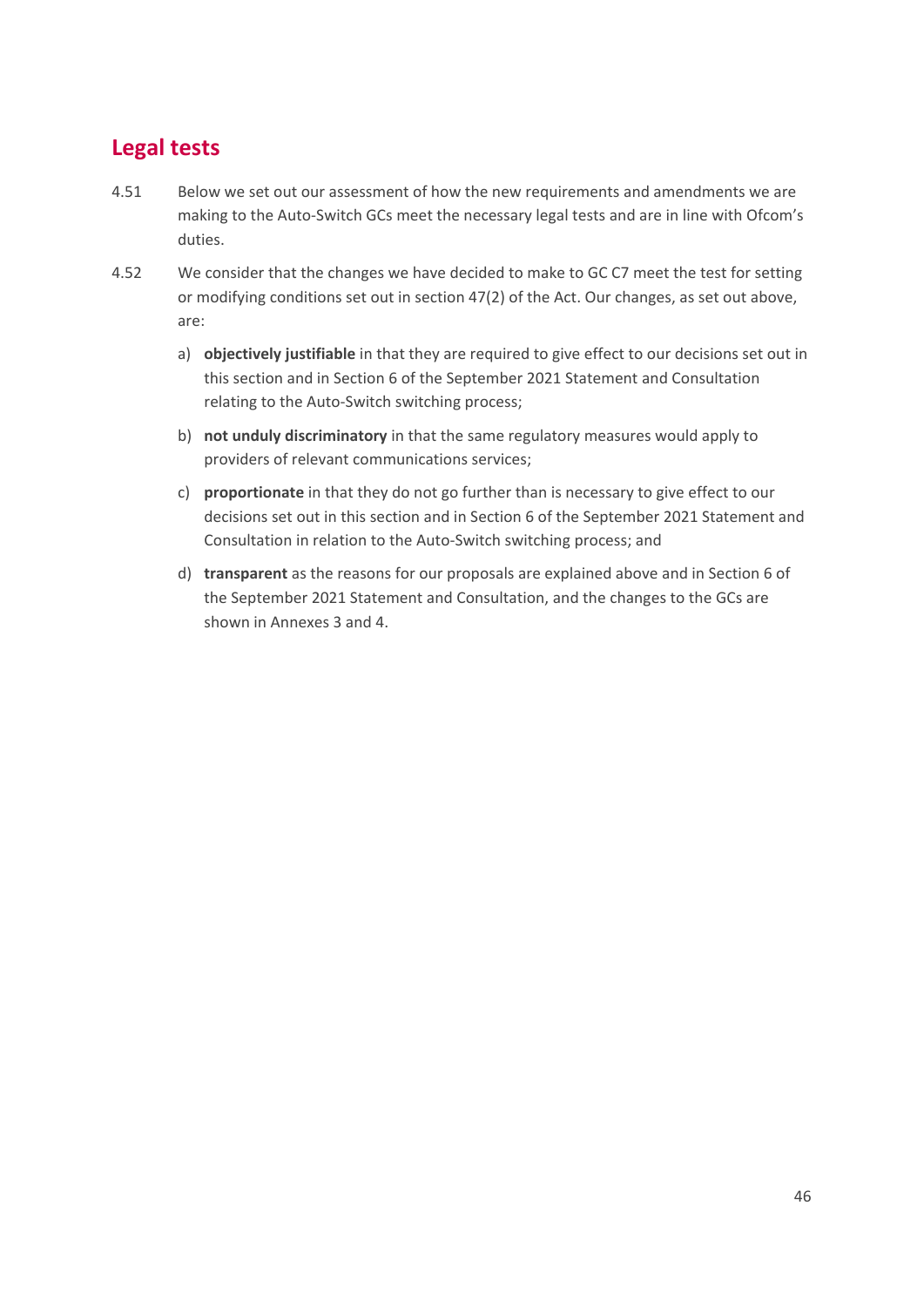# <span id="page-48-0"></span>5. Other changes to GC C7

- 5.1 In this section, we consider stakeholder responses to our proposals to make other changes to GC C7 and relevant definitions as contained in the September 2021 Statement and Consultation. We set out our decisions on:
	- a) Minor amendments to the home moves and 'other migrations' GCs; and
	- b) New and amended definitions, removal of definitions and other minor changes.

# **Amendments to the home-moves and 'other migrations' rules**

### **Our September proposals**

- 5.2 We proposed to retain the existing requirements relating to home-moves and 'other migrations' (GCs C7.28 and C7.29, as well as Annex 1 to Condition C7). [120](#page-48-1)
- 5.3 We also proposed to clarify which situations these provisions apply to in the scope provisions, specifically in:
	- a) GC C7.1(h) that C7.28 applies to any provider providing fixed-line telecommunications services and/or DSL broadband services to customers when a home-move is taking place within Openreach's or KCOM's network.
	- b) GC C7.2(b) that the relevant communications services for the purpose of C7.28 are any fixed-line telecommunications services and/or DSL broadband services within Openreach's or KCOM's network.
	- c) GC C7.1(i) that GC C7.29 applies to any provider providing any type of broadband service to customers when a migration is taking place within Openreach's or KCOM's network, and which is not covered by GC C7.28.
	- d) GC C7.2(c) that the relevant communications services for the purpose of C7.29 are any broadband services within Openreach's or KCOM's network.
- 5.4 We also proposed to clarify in explanatory text above the applicable GCs that:
	- GC C7.28 applies where residential customers are moving home and changing the provider of their fixed-line telecommunications services or DSL broadband services.
	- GC C7.29 applies where:
		- Residential customers are moving home and changing the provider of their broadband services outside the scope of GC C7.28. This includes, for example, where a customer is switching to or from a full-fibre service;
		- Residential customers who are not switching their provider of their DSL broadband service when moving home; and

<span id="page-48-1"></span><sup>120</sup> NB, in the 19 December 2022 version of the GCs, this is Annex 2 to Condition C7.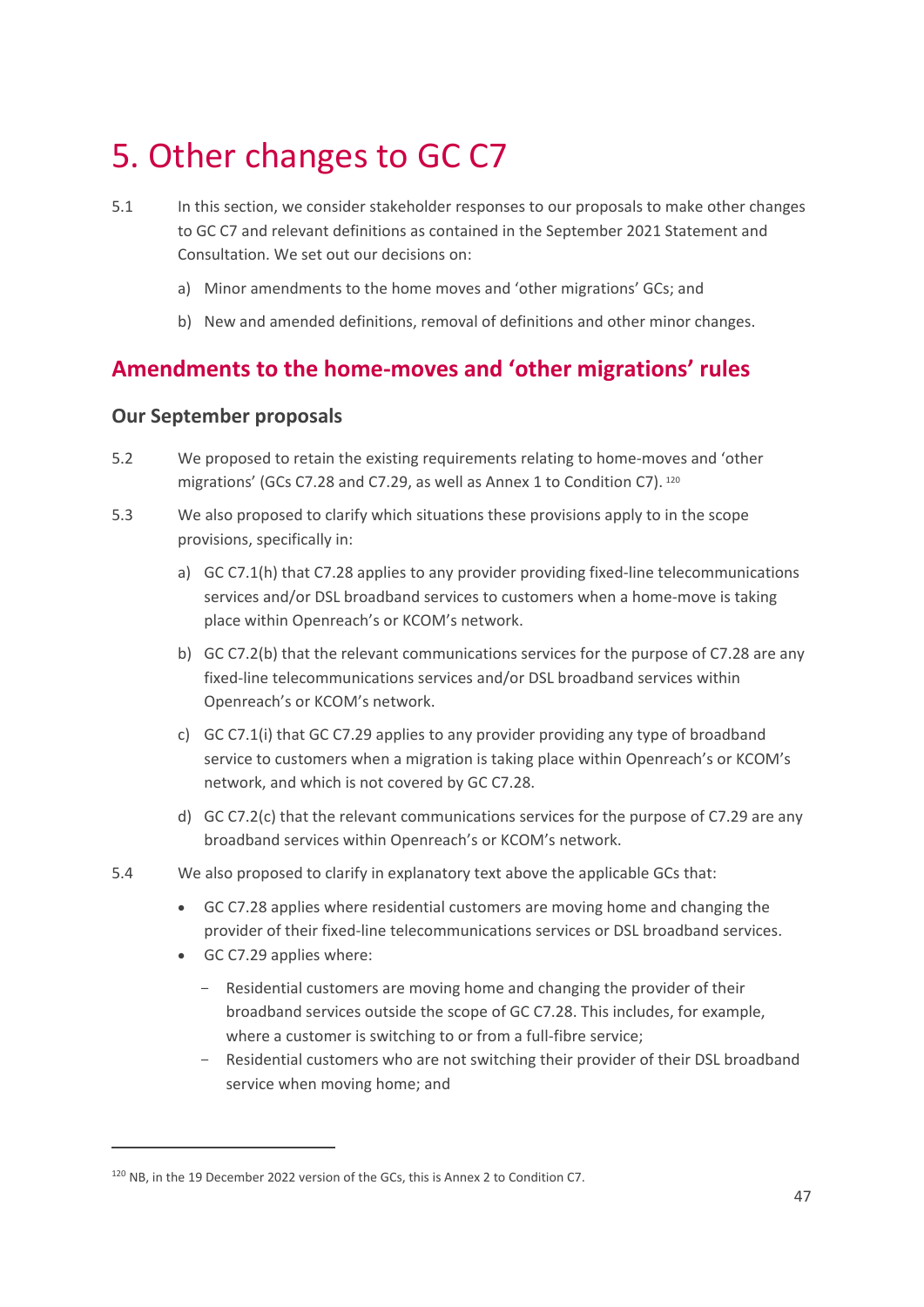- Residential customers are making changes to their service, without moving home or switching provider. This includes, for example, where a customer is upgrading to a faster broadband speed with their existing provider.
- 5.5 We also proposed an amendment to the scope of the 'other migrations' rule via the proposed changes to the definition of 'Migration'.

# **Consultation responses**

- 5.6 BT and Openreach agreed with our proposal to retain the home-moves requirements, including in relation to Working Line Takeovers.[121](#page-49-0) BT noted that is unlikely to be feasible to extend the Notification of Transfer based home-moves rules to other home-moves (for example, those where a customer switches to a provider using a different network), because they are designed for circumstances where there is a common platform provider (i.e. Openreach).<sup>[122](#page-49-1)</sup>
- 5.7 BT agreed with our proposal to retain the 'other migrations' rules but commented on the change to the definition of Migration. It noted that the change to include customers who are moving from one technology to another without changing provider or premises would be material as these customers had not previously been in scope of GC C7.<sup>[123](#page-49-2)</sup>

# **Our assessment**

- 5.8 We are retaining the home-moves and 'other migrations' rules because switches that take place at the same time as a home-move are outside the scope of One Touch Switch, which only applies to switches that take place at the same location. In addition, the 'other migrations' rules provide further protections for some customers when they are switching outside of the scope of the One Touch Switch rules and/or changing location.
- 5.9 To aid interpretation of the home-moves and 'other migrations' rules following removal of the Notification of Transfer requirements for all switches except for those that happen at the same time as a home-move, we are amending the text of the relevant scope provisions.
- 5.10 As noted above (see paragraph 5.4), we proposed in the September 2021 Statement and Consultation to clarify that the home-moves and 'other migrations' rules (GCs C7.28 and C7.29) apply to residential customers only. However, given our intention was to retain the current scope of these rules as far as possible following the removal of the Notification of Transfer process and imposition of One Touch Switch, these requirements should in fact apply to both residential and small business customers as they do currently.<sup>[124](#page-49-3)</sup> We are therefore amending the relevant scope provisions, explanatory text and definition of 'Migration' to make clear that the home moves and 'other migrations' rules apply to both

<span id="page-49-0"></span><sup>&</sup>lt;sup>121</sup> BT, paragraph 2.8; Openreach, paragraph 22. Responses to September 2021 Statement and Consultation.

<span id="page-49-1"></span><sup>122</sup> BT, Response to September 2021 Statement and Consultation, paragraphs 2.8-2.9.

<span id="page-49-2"></span><sup>123</sup> BT, Response to September 2021 Statement and Consultation, paragraph 2.10.

<span id="page-49-3"></span><sup>124</sup> See GCs C7.1(a) and (b) in 17 December 2021 version of the GCs.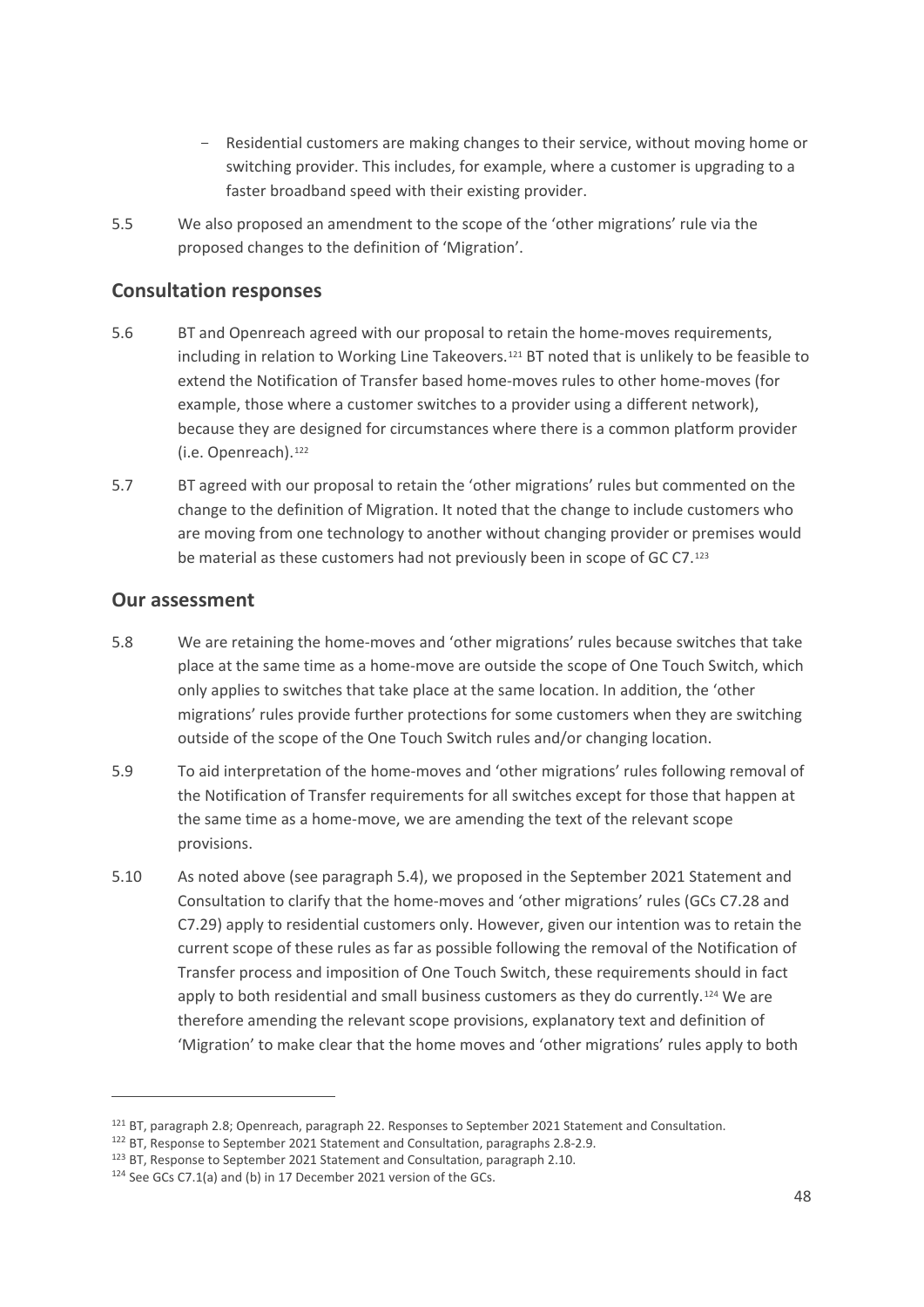residential and small business customers. These are defined as 'Consumers, Microenterprise or Small Enterprise Customers or Not-For-Profit Customers'.[125](#page-50-0)

- 5.11 Since the technological scope of the existing Notification of Transfer GCs is more limited compared to the One Touch Switch GCs, we also proposed to make further changes to the definition of 'Migration' to clarify what is now the residual scope of GC C7.29, which are set out below at paragraphs 5.32-5.33.
- 5.12 In response to BT, it was not our intention to expand the scope of the scenarios to which GC C7.29 applies. We have therefore not proceeded with our proposal to specify that the term 'Migration', as used in GC C7.29, includes customers who are moving from one technology to another without changing provider or premises where the provider uses Openreach's or KCOM's network. The amended definition of 'Migration' will make clear that it only encompasses situations where a residential or small business customer:
	- switches the provider of their broadband service at the same time as moving home, where both providers use Openreach's or KCOM's network; and
	- is moving home but does not switch the provider of their DSL broadband service, and the provider uses Openreach's or KCOM's network.
- 5.13 As a result of this change to our proposals we have also removed the reference to customers moving from one technology to another without changing provider or premises where the provider uses Openreach's or KCOM's network from the explanatory text above GC C7.29.

# **Our decision**

- 5.14 We have decided to proceed with our September proposals to retain the existing requirements relating to home-moves and 'other migrations' (GCs C7.28 and C7.29), and to make clarificatory changes to the relevant scope provisions (GCs C7.1(h) and (i) and GCs C7.2(b) and (c)) following removal of the Notification of Transfer rules for non-home-move switches. As noted above, we are also amending the relevant scope provisions (GCs C7.1(h) and (i)), explanatory text and definition of 'Migration' to make clear that the home moves and 'other migrations' rules apply to both residential and small business customers. These are defined as 'Consumers, Microenterprise or Small Enterprise Customers or Not-For-Profit Customers'.
- 5.15 We have decided not to proceed with our proposal to specify that the definition of Migration encompasses situations where customers move to another broadband service with their existing provider, without moving home, and where the provider uses Openreach's or KCOM's network.

<span id="page-50-0"></span><sup>&</sup>lt;sup>125</sup> We decided in December 2020 to use these terms to replace the 'Domestic and Small Business' definition used in the existing GCs for clarity and consistency. This is because the definitions 'Consumer', 'Microenterprise or Small Enterprise Customer' and 'Not-For-Profit Customer', taken together, cover the same category of customer as the 'Domestic and Small Business Customer' definition. See Ofcom, December 2020[, Implementing the new European Electronic Communications](https://www.ofcom.org.uk/__data/assets/pdf_file/0020/209504/eecc-statement-dec-20.pdf)  Code: [Changes to the General Conditions, Metering and Billing Direction and the National Telephone Numbering Plan,](https://www.ofcom.org.uk/__data/assets/pdf_file/0020/209504/eecc-statement-dec-20.pdf) paragraphs 3.12-3.15.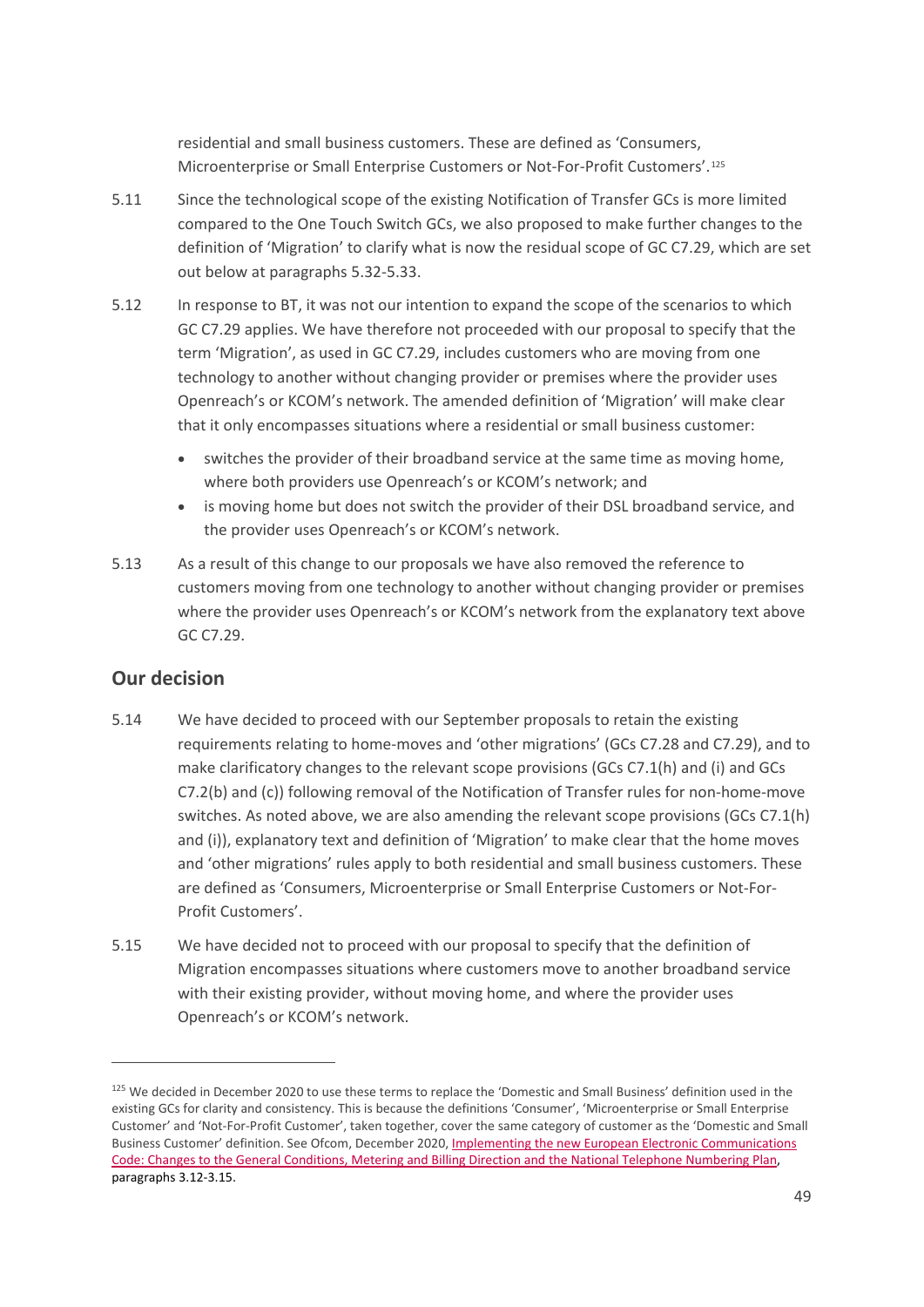- 5.16 This means that the definition of 'Migration' will be:
	- a) the process by which a Switching Customer who is a Consumer, Microenterprise or Small Enterprise Customer or Not-For-Profit Customer transfers from a Broadband Service supplied by a Communications Provider operating on Openreach's or KCOM's Access Network to a Broadband Service supplied by another Communications Provider operating on Openreach's or KCOM's Access Network at a different location; or
	- b) the process by which a Subscriber who is a Consumer, Microenterprise or Small Enterprise Customer or Not-For-Profit Customer transfers from a DSL Broadband Service supplied by a Communications Provider operating on Openreach's or KCOM's Access Network at one location to a DSL Broadband Service supplied by the same Communications Provider at a different location.

# **Definitions and other minor changes**

# **Our September proposals**

- 5.17 As a result of the proposed changes to the GCs, we also proposed to make some changes to the definitions. Specifically, we proposed to make changes as a result of:
	- The proposed One Touch Switch rules for the new fixed switching process (addition of 'Fixed Communications Service' and 'Fixed Switching Customer').
	- The removal of the Notification of Transfer rules (removal of 'Cancel Other', 'Failure to Cancel', 'Transfer Order', 'Transfer Period', 'Domestic and Small Business Customer' and 'Domestic or Small Business Customers').
	- Aligning terminology used in the definitions with that used in the new switching rules confirmed in December 2020 (amendments to 'Slamming', removal of 'Mobile Switching' and amendments to 'Mobile Switching Customer').
	- The proposed changes to the Auto-Switch rules (replacement of 'Switching Information' in relation to the Auto-Switch rules with 'Mobile Switching Information').
	- Our proposal to specify the situations in which the 'other migrations' rules apply (amendments to 'Migration' and 'Target Line').
- 5.18 We also proposed to make a small number of other changes to assist with interpretation of the requirements, reflect widely used industry terminology, remove definitions no longer used in the GCs, and correct an error we had identified in the new switching rules.

# **Consultation responses**

#### **New definitions used in the One Touch Switch rules**

5.19 Several respondents commented on our proposed definition of 'Fixed Communications Service'. These comments, and our assessment and decision, are set out above in paragraphs 3.8-3.10, 3.14-3.23 and 3.28-3.29.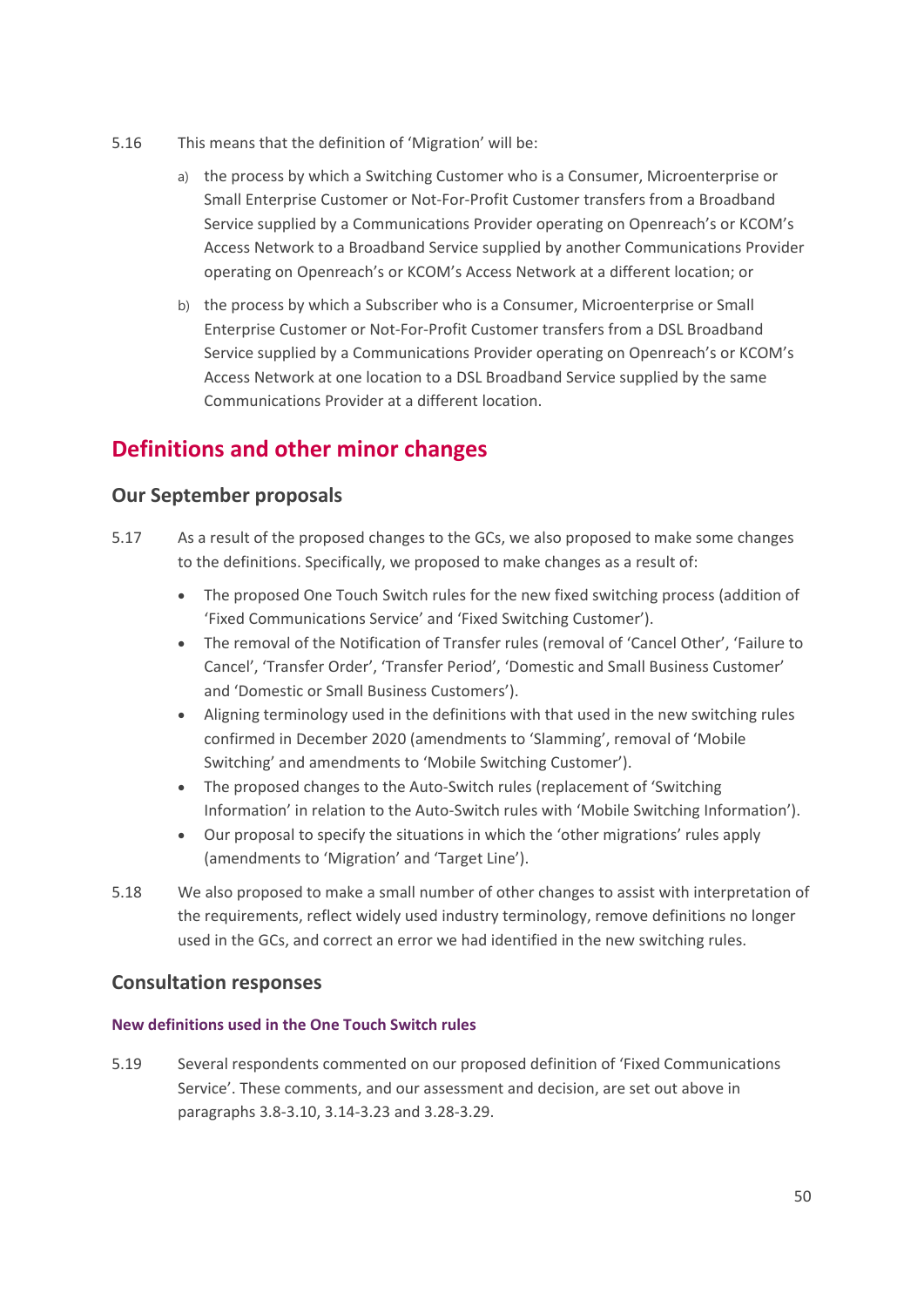#### **Changes to definitions resulting from the removal of Notification of Transfer rules**

- 5.20 Vodafone noted its concern about the removal of "key consumer safeguards" such as 'Cancel Other' and 'Failure to Cancel'. It said that we have left it up to industry to develop replacements for these functionalities.<sup>[126](#page-52-0)</sup>
- 5.21 BT argued that it was unlikely that 'Cancel Other' would be necessary because One Touch Switch ensures that the customer has given consent to the switch prior to the order being placed by the gaining provider.<sup>[127](#page-52-1)</sup>

### **Changes to definitions resulting from specifying the situations where the 'Other Migrations' rules apply**

5.22 As noted above, BT commented that our proposed change to the definition of 'Migration' was material, as it did not previously include customers who are moving from one technology to another without changing provider or premises.<sup>[128](#page-52-2)</sup>

#### **Correcting an error identified in the new switching rules**

5.23 BT agreed with the intention of our correction of the error in GC C7.15(b) but said that the amended text was still unclear.<sup>[129](#page-52-3)</sup>

### **Our assessment**

#### **Changes to definitions as a result of removal of Notification of Transfer rules**

- 5.24 'Cancel Other' enables a losing provider to cancel a switch request placed by the gaining provider during the transfer period in a number of specific circumstances, including where they believe that slamming (i.e. the switch request being placed without the customer's consent) has occurred, and where the gaining provider has failed to cancel a switch after a request by the customer ('Failure to Cancel').
- 5.25 In response to Vodafone, the removal of the Notification of Transfer rules means that several definitions (including 'Failure to Cancel' and 'Cancel Other') which are only used in those rules are also being removed.
- 5.26 As noted in the September 2021 Statement and Consultation,[130](#page-52-4) we envisage that the industry will develop replacements for these particular processes and functionalities when developing the detailed rules of One Touch Switch if necessary. However, as BT noted, they may be less relevant to the One Touch Switch process given the express consent requirements set out in the new switching rules.<sup>[131](#page-52-5)</sup>

<span id="page-52-0"></span><sup>126</sup> Vodafone, Response to September 2021 Statement and Consultation, page 1.

<span id="page-52-1"></span><sup>&</sup>lt;sup>127</sup> BT, Response to September 2021 Statement and Consultation, paragraph 2.11.

<span id="page-52-2"></span><sup>128</sup> BT, Response to September 2021 Statement and Consultation, paragraph 2.10.

<span id="page-52-3"></span><sup>&</sup>lt;sup>129</sup> BT, Response to September 2021 Statement and Consultation, paragraph 2.16.

<span id="page-52-4"></span><sup>130</sup> September 2021 Statement and Consultation, paragraph 7.168.

<span id="page-52-5"></span><sup>&</sup>lt;sup>131</sup> BT, Response to September 2021 Statement and Consultation, paragraph 2.11.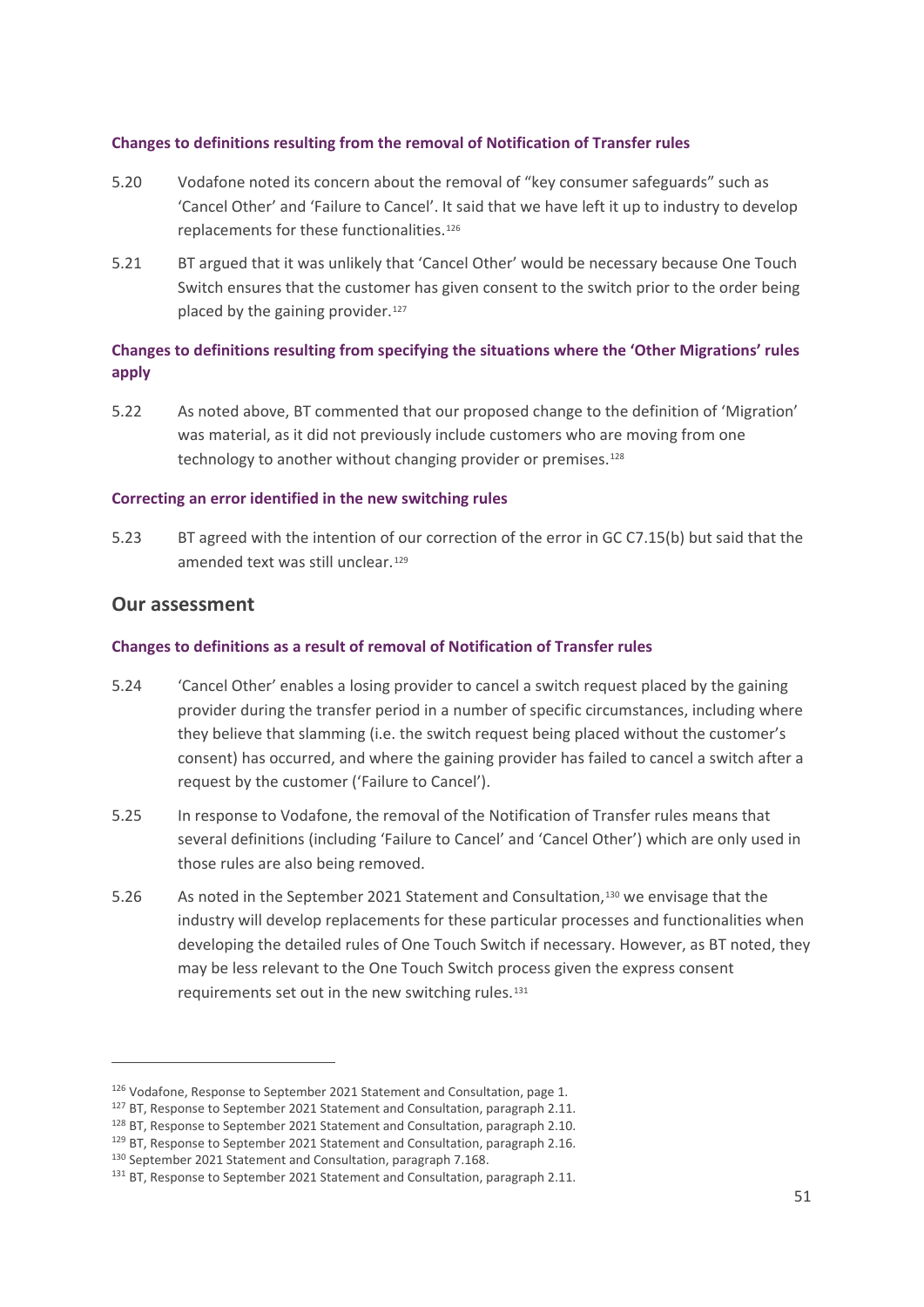- 5.27 These include the requirement for the gaining provider to take all reasonable steps to ensure that it does not switch customers without their consent, and in particular, that it does not engage in slamming, and that any customer who is requesting a switch is authorised to do so.[132](#page-53-0) In addition, in One Touch Switch, the losing provider will be required to inform the customer of the identity of the gaining provider, which should act as an additional safeguard against slamming.[133](#page-53-1)
- 5.28 We are also removing the definition of 'Domestic and Small Business Customer' and 'Domestic or Small Business Customers'. This is because we are removing GC C7.14(a) (19 December 2022 version of the GCs) following removal of the Notification of Transfer rules, and this term will therefore no longer be used in the GCs.

#### **Changes to definitions resulting from aligning with terminology used in the new switching rules**

- 5.29 It is necessary to make a number of changes to the definitions in order to ensure that they reflect the new switching rules confirmed in December 2020. These changes are to:
	- a) Amend the definition of 'Slamming' to:
		- i) Remove all references to services and technologies specific to Openreach and KCOM. This would ensure that the definition of slamming reflects the new switching rules and the fixed process switching rules, neither of which refer to specific network providers or technologies.
		- ii) Broaden the scope of the definition to include any transfer of Internet Access Services and/or Number-based Interpersonal Communications Services. This will ensure that the definition matches the scope of the requirement (GC C7.9(a)) for providers not to engage in slamming.
	- b) Remove the definition 'Mobile Switching' as the term 'Communications Provider Migration', which reflects the new switching rules, is used instead.
		- i) It is also necessary to amend the definition of 'Mobile Switching Customer' to replace the reference to 'Mobile Switching' with 'Communications Provider Migration' and 'Number Portability'. In addition, to reflect the position set out in our October 2020 Statement, we have amended the definition to ensure that it only captures customers in contract with their provider (whether they are within their initial commitment period, or a subsequent rolling contract), and not those who have terminated their contract with their provider and subsequently decide to port their number.<sup>[134](#page-53-2)</sup>

<span id="page-53-0"></span><sup>132</sup> See GC C7.9.

<span id="page-53-1"></span><sup>133</sup> See GC C7.25(b).

<span id="page-53-2"></span><sup>134</sup> October 2020 Statement, paragraph 9.111. We explained that, because Auto-Switch was designed to improve the switching experience of mobile customers who are still in contract with their provider, the Auto-Switch rules do not apply in situations where customers have already terminated their contract but subsequently decide to port their number.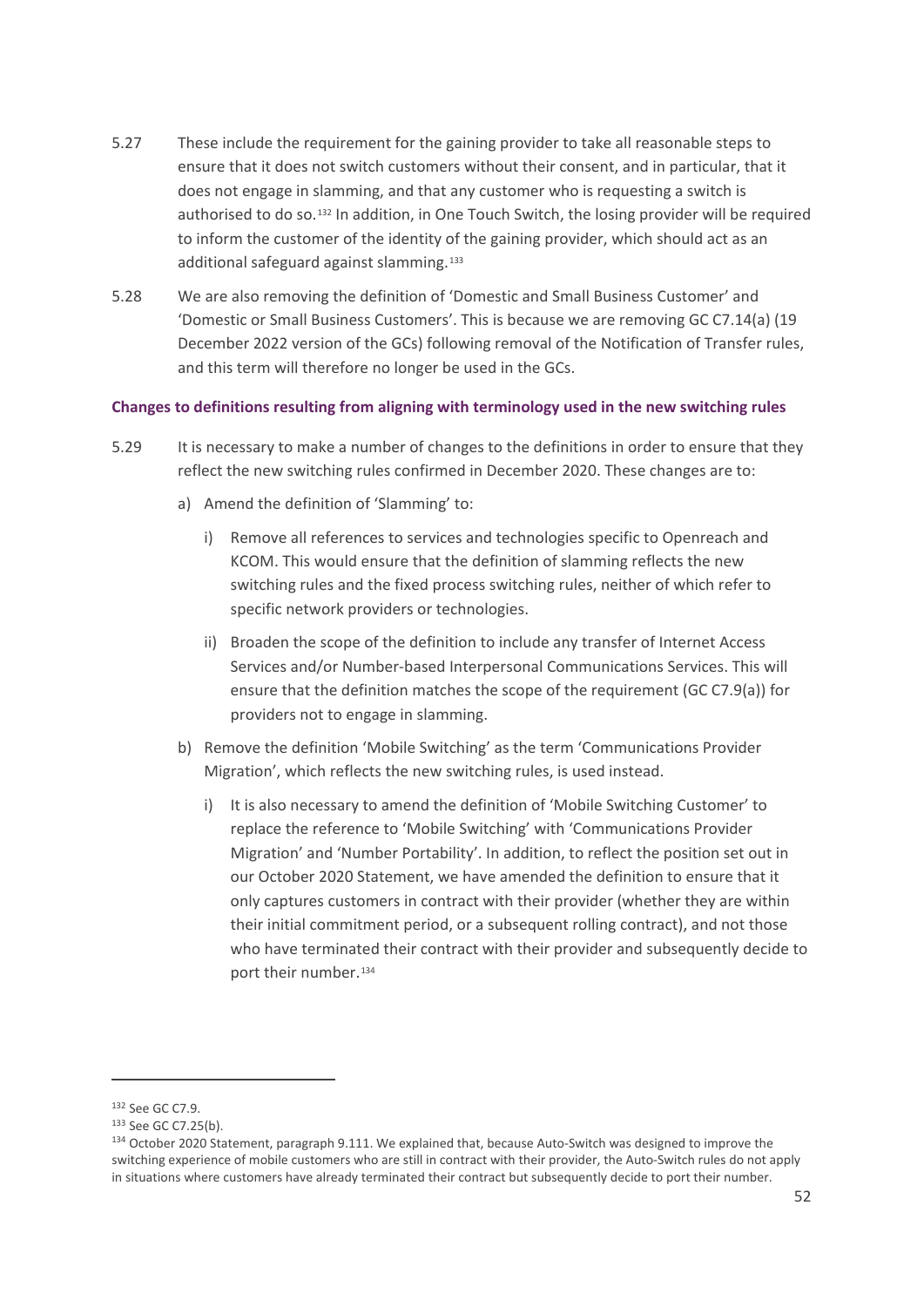#### **Changes to definitions resulting from the proposed changes to the Auto-Switch losing provider information requirements**

- 5.30 As a result of our changes to the Auto-Switch rules, it is necessary to add a new definition of 'Mobile Switching Information' which means 'the information referred to in Condition C7.30(b)'. This replaces the definition 'Switching Information' in relation to the Auto-Switch rules.
- 5.31 This reflects the fact that GC C7.30(b) now contains the mobile switching information requirements, and that there is no longer a distinction between mandatory and optional information.

# **Changes to definitions resulting from specifying the situations where the 'Other Migrations' rules apply**

- 5.32 The definition 'Migration' is used in the 'other migrations' provision (GC C7.29). As we have specified the circumstances in which this GC applies, we have also updated the definition of 'Migration'. As noted above, we have not proceeded with our proposal to specify that the term 'Migration', as used in GC C7.29, includes customers who are moving from one technology to another without changing provider or premises where the provider uses Openreach's or KCOM's network. The amended definition of 'Migration' will make clear that it only encompasses situations where a residential customer:
	- switches the provider of their broadband service at the same time as moving home, where both providers use Openreach's or KCOM's network; and
	- is moving home but does not switch the provider of their DSL broadband service, and the provider uses Openreach's or KCOM's network.
- 5.33 As a necessary consequential change to the revised definition of 'Migration', we have updated the definition of 'Target Line' to include 'Communications Provider Migration', in addition to 'Migration' and 'Home-Move Request'. We do not consider it is necessary to make any substantive changes to the scope of 'Target Line'.

#### **Other changes to definitions**

- 5.34 We consider the following other changes to definitions are needed:
	- a) Amendment to the definition of 'Porting Process', which makes clear that requirements relating to this process are contained in Condition B3, in addition to Condition C7.
	- b) Removal of the definitions 'Residential Mobile Tariff' and 'Business Mobile Tariff', as we consider it is no longer necessary to use these defined terms in GC C7. This reflects a change originally proposed in the December 2019 Consultation.<sup>[135](#page-54-0)</sup>
	- c) Removal of the definition 'N-PAC'. This is being replaced with the term Service Termination Authorisation Code (STAC), to reflect the term widely used by industry.

<span id="page-54-0"></span> $135$  December 2019 Consultation **Annex 13**, Table 1 – Scope.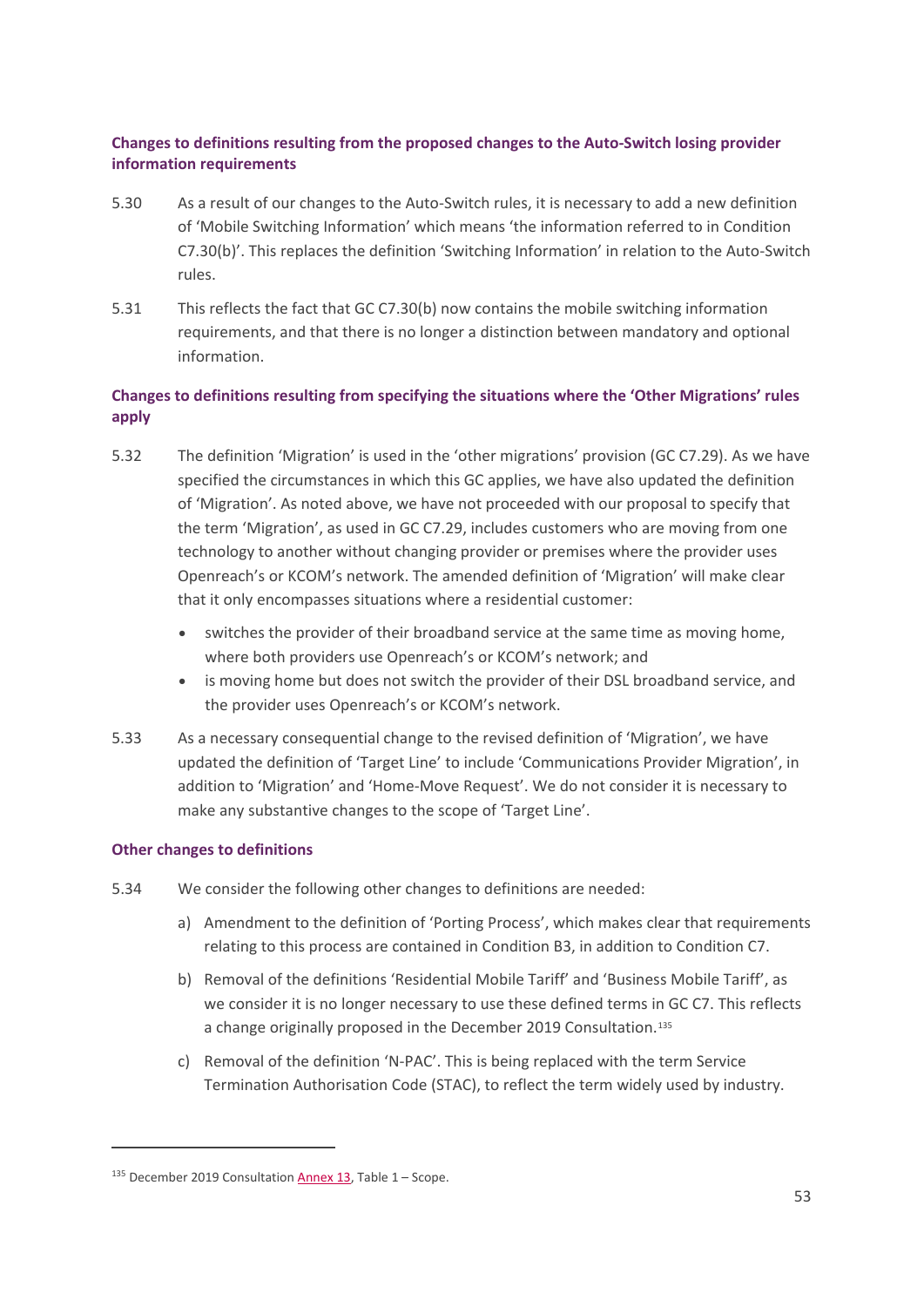d) Removal of the definition 'Non-Porting Switching Process'. This term is no longer used in GC C7 as the provisions do not distinguish between mobile switching where a customer ports their number, and where they do not.

#### **Correcting an error identified in the new switching rules**

5.35 We disagree with BT that GC C7.15(b) is unclear, and note that this requirement was confirmed in the October 2020 Statement.[136](#page-55-0) The amendment removes the inadvertent error (i.e. a reference to the losing provider) which was likely to have caused confusion, and makes it clear that it is the responsibility of the **gaining** provider to keep a record for at least 12 months of their explanation to the customer that they are required to create a record of the customer's consent to the switch.

# **Our decision**

- 5.36 We have decided to proceed with all of our September proposals to add, amend and remove definitions to reflect the changes we are making to GC C7, with one exception. We have decided to not proceed with one of our proposed changes to the definition of 'Migration', which affects the scope of GC C7.29. This decision is explained in more detail above (see paragraphs 5.15-5.16).
- 5.37 We have also decided to correct the minor error identified in GC C7.15(b).

# **Implementation deadline**

# **Our September proposals**

5.38 We proposed that the changes to the GCs discussed in the consultation and set out in the draft amended GCs in Annex 9 should apply from 3 April 2023.

# **Consultation responses and our assessment and decision**

5.39 We did not receive any comments on the proposed deadline for the changes to the GCs discussed in this section. We have therefore decided to require that the changes to the definitions and minor changes to the GCs set out in the amended GCs in Annex 3 will apply from 3 April 2023.[137](#page-55-1)

# **Legal tests**

5.40 Below we set out our assessment of how the above amendments we are making to the GCs meet the necessary legal tests and are in line with Ofcom's duties.

<span id="page-55-0"></span><sup>136</sup> October 2020 Statement, paragraph 9.185(b).

<span id="page-55-1"></span><sup>&</sup>lt;sup>137</sup> As noted in paragraph 3.154, the new switching rules and the other changes originally due to come into effect in December 2022 will now also come into effect on 3 April 2023.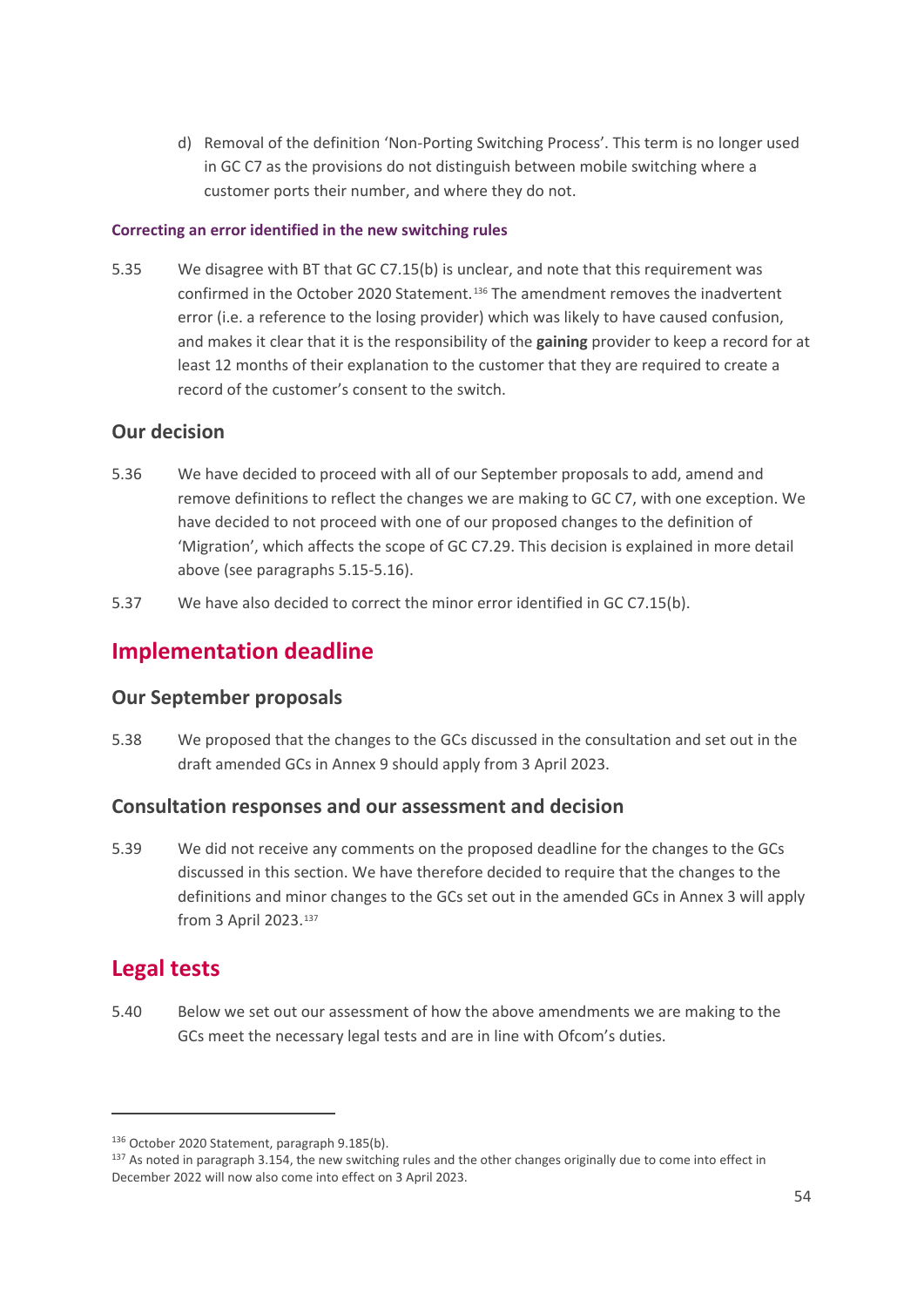- 5.41 We consider that the changes we have decided to make to GC C7 (and the definitions used therein) meet the test for setting or modifying conditions set out in section 47(2) of the Act. Our changes, as set out above, are:
	- a) **objectively justifiable** in that they are required to give effect to our decisions, set out in this section, regarding the definitions and terminology used in GC C7 and the homemoves and other migrations rules (in relation to which it is necessary to take account of the removal of the Notification of Transfer rules and clarify the residual scope);
	- b) **not unduly discriminatory** in that the same regulatory measures would apply to providers of relevant communications services;
	- c) **proportionate** in that they do not go further than is necessary to give effect to our decisions set out in this section, relating to the home-moves and other migrations rules and definitions and terminology used in GC C7; and
	- d) **transparent** as the reasons for our proposals are explained above and the changes to the GCs are shown in Annexes 3 and 4.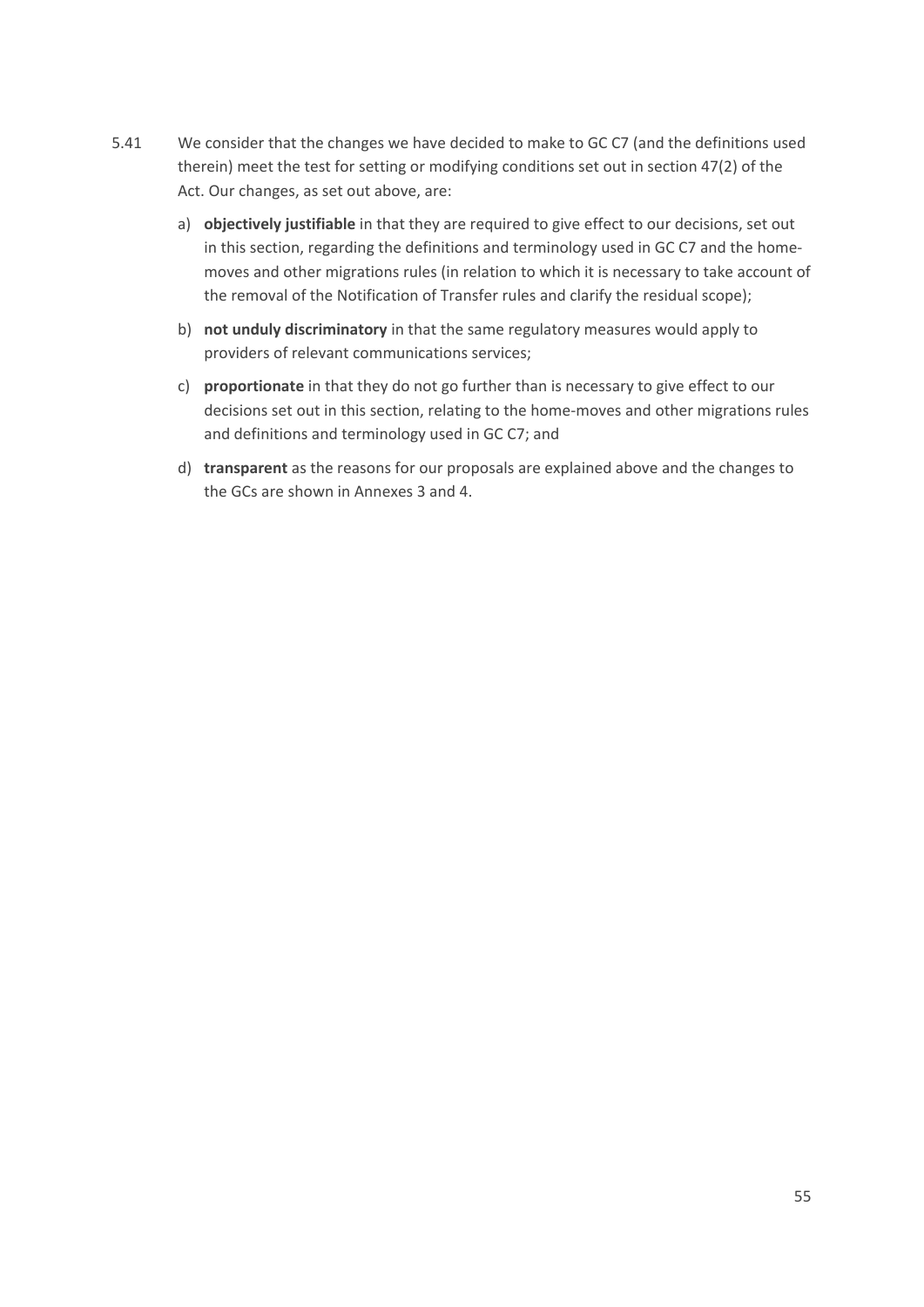# <span id="page-57-0"></span>A1. Glossary and abbreviations

**Auto-Switch:** the regulated process for switching mobile provider, including if the customer wants to retain 24 numbers or fewer.   

**Communications provider (provider):** a person who provides an electronic communications network or provides an electronic communications service, as defined in the Communications Act 2003. The terms 'communications provider' and 'provider' are used interchangeably throughout this document.   

**Durable medium:** this means paper or email, or any other medium that: (a) allows information to be addressed personally to the recipient; (b) enables the recipient to store the information in a way accessible for future reference for a period that is long enough for the purposes of the information; and (c) allows the unchanged reproduction of the information to be stored. This definition derives from the General Conditions.  

**Early termination charge (ETC):** a charge that may be payable by the Subscriber for terminating a contract before the end of the Commitment period. This definition is included in the General Conditions.  

**European Electronic Communications Code (EECC):** a new EU Directive, which updates and replaces the four Directives that currently make up the EU regulatory framework for electronic communications. It entered into force on 20 December 2018 and EU member states had until 21 December 2020 to transpose it into national law.   

**Full-fibre broadband:** a form of broadband that uses fibre cables all the way from the exchange to people's homes or property.  

**Gaining provider:** the new provider to whom the customer is switching their service(s).

**General Condition (GC):** a general condition set by Ofcom under section 45(2)(a) of the Act.

**Losing provider:** the provider from whom the customer is switching their service(s). May also be referred to as 'current provider' or 'old provider.'

**Mobile:** a mobile telephony subscription, i.e. a service including the provision of a SIM, which enables a customer to make and receive mobile voice calls and SMS, and/or use data services through a mobile handset.   

**Notification of Transfer:** the regulated process for residential and small business customers to switch fixed landline or broadband services within the Openreach and KCOM copper networks.  

**Pay TV:** a subscription-based television service, usually charged at a monthly fee, offering multichannel television channels beyond those available free-to-air. It can be delivered through cable, satellite, digital terrestrial and/or the internet (IPTV).   

**Porting:** where a consumer keeps their telephone number when they switch providers.  

**Porting Authorisation Code (PAC):** a unique code that allows customers to keep 24 mobile numbers or fewer when switching provider using the Auto-Switch process.